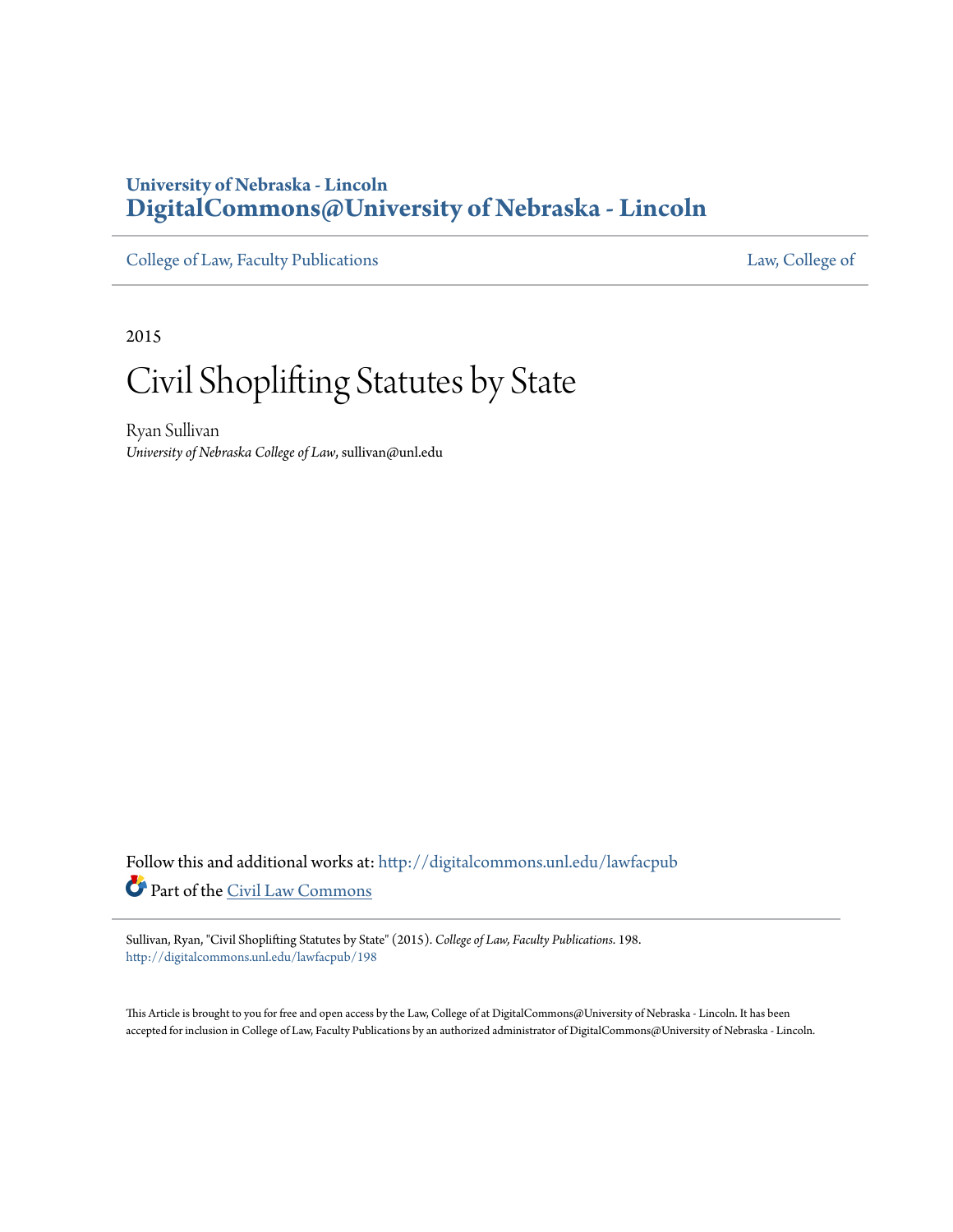#### **CIVIL SHOPLIFTING STATUTES BY STATE**

*Compiled by Ryan P. Sullivan, Assistant Professor of Law University of Nebraska College of Law*

What follows is a collection of state statutes that provide merchants a civil remedy against individuals accused of shoplifting.

For additional information on civil shoplifting statutes see:

National Survey of State Laws, [http://heinonline.org/HOL/Index?collection=nssl,](http://heinonline.org/HOL/Index?collection=nssl) search: Civil Shoplifting Statutes

Ryan P. Sullivan, et al., *Stolen Profits: Civil Shoplifting Demands and the Misuse of NEB. REV. STAT. § 25-21,194*, Neb. L. Rev. (forthcoming August 2016)

This collection of state shoplifting statutes was last updated February 8, 2016.

### **Alabama**

Ala. § 6-5-270 et. seq.

#### **§ 6-5-271. Civil liability generally.**

(a) An adult or emancipated minor who commits or attempts to commit a theft of property consisting of goods for sale on the premises of a merchant in violation of Sections 13A-8-3, 13A-8-4, or 13A-8-5, shall be civilly liable to the merchant in an amount consisting of all of the following:

(1) The full retail value of the merchandise if not recovered in merchantable condition at its full retail price.

(2) Expenses for recovery of the merchandise in the amount of \$200.

(3) Reasonable attorney's fees and court costs not to exceed \$1000.

(b) Parents or legal guardians of an unemancipated minor under the age of 19 shall be liable in a civil action for the minor who commits or attempts to commit a theft of property consisting of goods for sale on the premises of a merchant in violation of Sections 13A-8-3, 13A-8-4, or 13A-8-5, to the merchant in an amount consisting of all of the following:

(1) The full retail value of the merchandise if not recovered in merchantable condition at its full retail price.

(2) Expenses for recovery of the merchandise in the amount of \$200.

(3) Reasonable attorney's fees and court costs not to exceed \$1000.

(4) Parents or legal guardians of an unemancipated minor under the age of 19 shall only be liable in a civil action in any calendar year for up to three offenses under the provisions of this article with a maximum liability of \$750 for each offense.

(c) A customer who orders a meal in a restaurant or other eating establishment, receives at least a portion thereof, and then leaves with the intent to defraud the eating establishment, without paying for the meal is subject to liability under this section, if such meal is received by the customer in a good and merchantable condition.

(d) Persons operating a certified foster home are not liable under this section for the acts of children not related to them by blood or marriage who are under their care, nor shall parents or legal guardians whose child is not living with them or where the juvenile violates Sections 13A-8-3, 13A-8-4 or 13A-8-5, with the intent to make the parent or legal guardian liable, be held liable under this article.

#### **§ 6-5-272. Conviction not prerequisite — Demand for remittance.**

(a) A conviction or a plea of guilty to the criminal offense of theft of property as defined in Title 13A, Chapter 8, is not a prerequisite to the bringing of a civil suit, obtaining a judgment, or collecting that judgment under this article. (b) The fact that a merchant may bring a civil action against an individual as provided in this article shall not limit the right of the merchant to demand, in writing as set out in subsection (c) below, that a person who is liable for damages and penalties under this article remit the damages and penalties prior to the consideration of the commencement of any legal action.

(c) The demand letter must be prepared and include the following:

On (insert date), you were apprehended for taking possession of, without paying for, merchandise belonging to (name of retailer/merchant).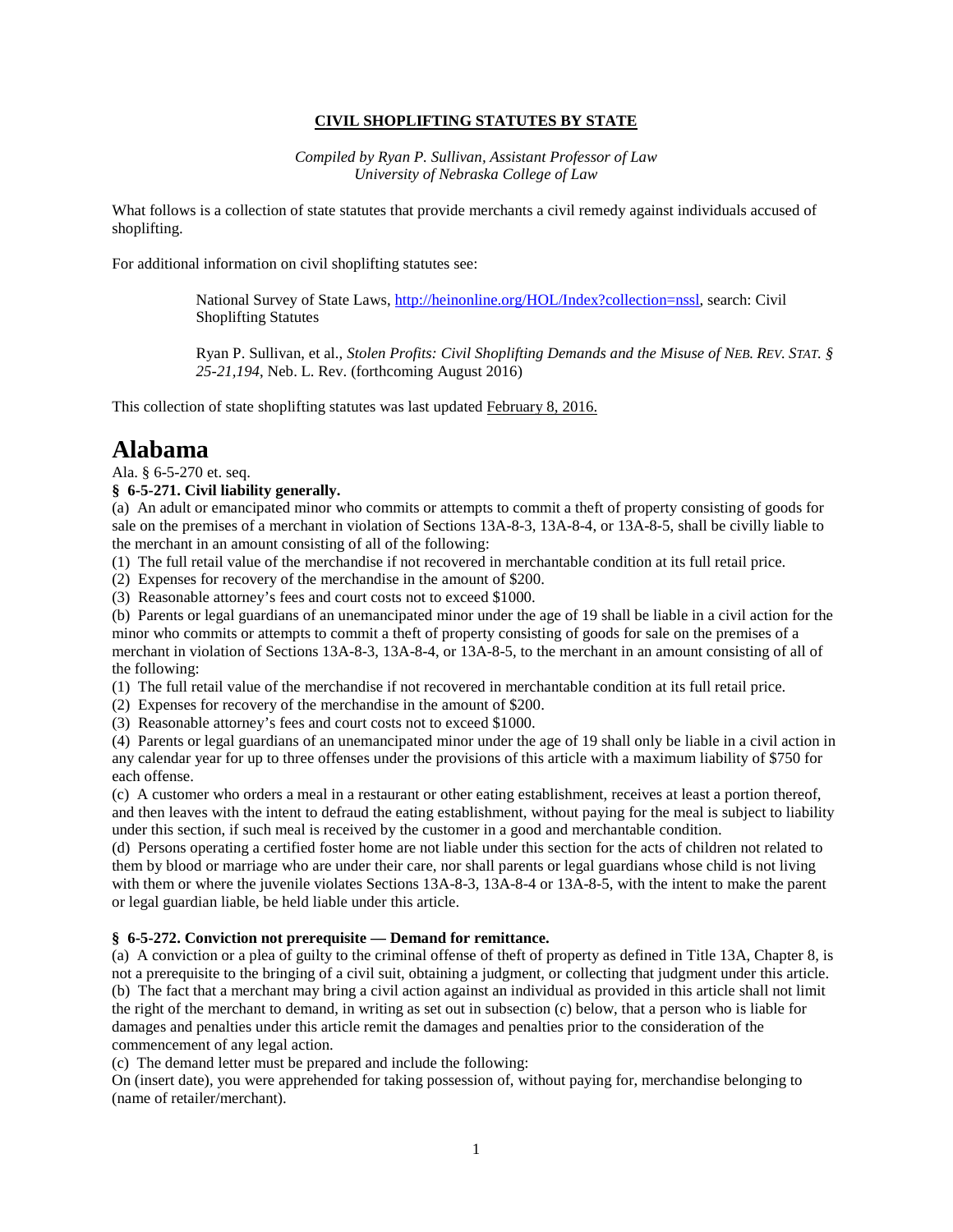Under Alabama statute, a retailer/merchant is granted a civil cause of action against the person who intentionally deprives or intends to deprive a retailer/merchant of any merchandise without paying for it. The statute further provides that, separate from, and in addition to, any criminal action arising from your conduct, you may be held civilly liable for:

(a) Cost of merchandise, if damaged;

(b) Expenses for the recovery of the merchandise of \$200; and

(c) Court costs and reasonable attorneys' fees.

This letter represents a demand from you for \$ (amount) as a means of satisfying this civil matter.

We do not wish to file a civil action against you. However, if we do not receive payment within 30 days from the date of this letter, we will make every effort to enforce our rights under this statute, which may include a civil court action.

#### **§ 6-5-273. Jurisdiction.**

An action for recovery of damages and penalties under this article may be brought in any court of competent jurisdiction, including the small claims division of a district court in the county where the merchant is located, if the person or the parent or legal guardian of the unemancipated minor who committed the theft offense fails to make payment to the merchant of the amount specified in the demand within 30 days after the date of service of the written demand upon him or her, if the total damages do not exceed the jurisdictional limit of the small claims division.

#### **§ 6-5-274. Attorney's fees.**

No attorney's fees shall be charged or collected unless a civil action has been filed under the provisions of this article.

### **Alaska**

#### **Sec. 09.68.110. Civil liability for shoplifting**

(a) A person who has attained the age of 18 years or an emancipated minor who shoplifts merchandise is, in addition to any criminal penalty provided by law, liable in a civil action to the owner or seller of the merchandise for all of the following:

(1) actual damages;

(2) a penalty equal to the retail value of the merchandise or \$ 1,000, whichever is less; and

(3) a penalty of not less than \$ 100 nor more than \$ 200.

(b) A person having legal custody of an unemancipated minor who shoplifts merchandise is liable in a civil action to the owner or seller of the merchandise for both of the following:

(1) a penalty equal to the retail value of the merchandise or \$ 500, whichever is less; and

(2) a penalty of not less than \$ 100 nor more than \$ 200.

(c) It is a condition precedent to maintaining an action under this section that the owner or seller of the merchandise send a notice demanding the relief authorized to the defendant by first class mail at the defendant's last known

address 15 days or more before the action is commenced. The Department of Law may adopt regulations prescribing the form of this notice. It is not a condition precedent to maintaining an action under this section that the person who shoplifted merchandise was charged or convicted under any statute or ordinance.

(d) Judgments, but not claims, arising under this section may be assigned.

(e) For purposes of this section, a person "shoplifts merchandise" if, without authority and with intent to deprive the owner of the merchandise,

(1) the person removes the merchandise of a commercial establishment, not purchased by the person, from the premises of the commercial establishment;

(2) the person knowingly conceals on, in, or about the person the merchandise of a commercial establishment, not purchased by the person, while still upon the premises of the commercial establishment; or

(3) the person knowingly substitutes or alters a price ticket in order to pay less than the indicated retail price.

(f) Merchandise found concealed on or about the person which has not been purchased by the person is prima facie evidence of a knowing concealment for purposes of (e)(2) of this section.

(g) The liability of a person for damages and penalties under this section is in addition to liability for an award of reasonable attorney fees that may be made to the prevailing party in a civil action under Rule 82, Alaska Rules of Civil Procedure.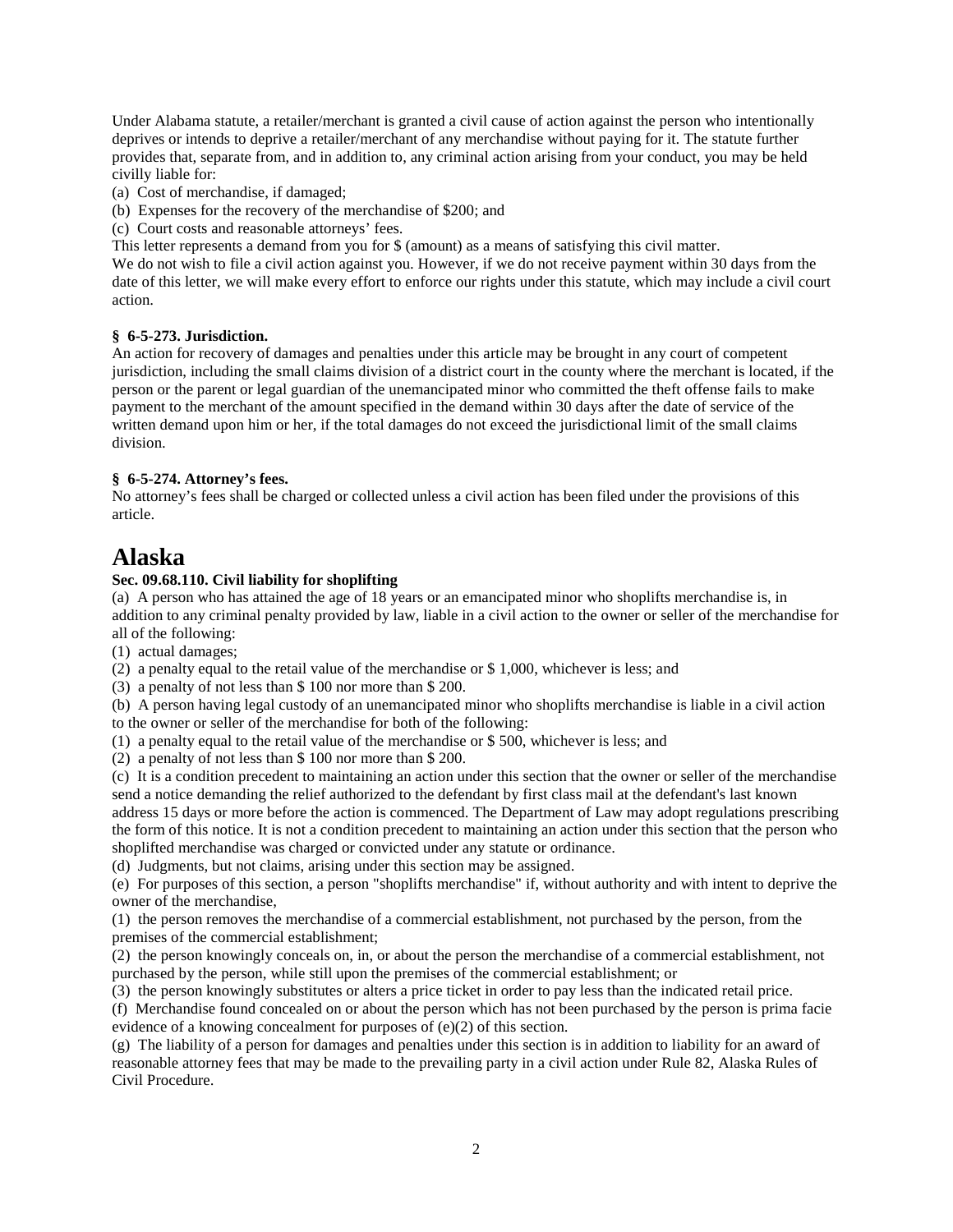(h) In this section, "emancipated minor" means a minor whose disabilities have been removed for general purposes under AS 09.55.590.

### **Arizona**

#### **12-691. Civil liability for shoplifting; adult; emancipated minor**

An adult or emancipated minor who commits shoplifting as defined by section 13-1805 is civilly liable to the owner of the obtained goods for all of the following:

1. A penalty in the amount of the retail value of the obtained goods.

2. For an adult, an additional penalty of at least two hundred fifty dollars but not more than two hundred fifty dollars plus the actual damages to the owner.

3. For an emancipated minor, an additional penalty of at least one hundred dollars but not more than one hundred dollars plus the actual damages to the owner.

#### **12-692. Shoplifting by unemancipated minor; liability of parent or guardian; foster parents**

A. The parents or legal guardians having custody or control of an unemancipated minor who commits shoplifting as defined by section 13-1805 are civilly liable to the owner of the obtained goods for all of the following:

1. A penalty in the amount of the retail value of the obtained goods.

2. An additional penalty of not less than one hundred dollars nor more than one hundred dollars plus the actual damages to the owner.

B. Foster parents are not liable under subsection A of this section for the acts of children placed with them pursuant to title 8, chapter 4, article 4 or 5.

#### **12-693. Conviction for shoplifting; admissibility**

A conviction for shoplifting under section 13-1805 is not required to maintain an action pursuant to this article. An adjudication of not guilty of violation of section 13-1805 is admissible in an action for civil liability under sections 12-691 and 12-692. A person convicted for shoplifting under section 13-1805 is precluded from subsequently denying the essential allegations of the offense in any action pursuant to this article. For the purposes of this section, a conviction may result from a verdict or a plea including a no contest plea.

#### **12-694. Bringing action; court**

An action for recovery of damages under this article may be brought in any court of competent jurisdiction, including the small claims division of a justice court, if the total actual damages and penalties do not exceed the jurisdictional limit of the court.

### **Arkansas**

#### **16-122-101. Liability of adult, employee, and parent.**

(a) An adult or emancipated minor who takes possession of any goods, wares, or merchandise displayed or offered for sale by any wholesale or retail store or other mercantile establishment without the consent of the owner or seller, and with the intention of converting such goods, wares, or merchandise to his own use without having paid the purchase price thereof, shall be subject to civil damages and penalties as set forth in § 16-122-102.

(b) An employee who takes possession of any cash, goods, wares, or merchandise without the consent of the owner or seller, and with the intent of converting such cash, goods, wares, or merchandise to his own use without having paid the purchase price thereof, shall be subject to civil damages and penalties as set forth in § 16-122-102 in addition to the actual amount of any cash not returned or recovered.

(c)

(1) The parent or legal guardian having custody of an unemancipated minor under the age of eighteen (18) and over the age of six (6) who takes possession of any goods, wares, or merchandise displayed or offered for sale by any wholesale or retail store or other mercantile establishment without the consent of the owner or seller, and with the intent of converting such goods, wares, or merchandise to his own use without having paid the purchase price thereof, shall be subject to civil damages and penalties as set forth in § 16-122-102; provided, that for the purpose of this subsection liability shall not be imposed upon any government entity or private agency which has been assigned any responsibility for the minor child pursuant to court order or action of the Department of Human Services. (2) However, no parent or legal guardian shall be civilly liable under the provisions of this subsection for any offense committed by an unemancipated minor under the age of eighteen (18) and over the age of six (6) who has not been in his or her physical custody for the thirty (30) days preceding the offense.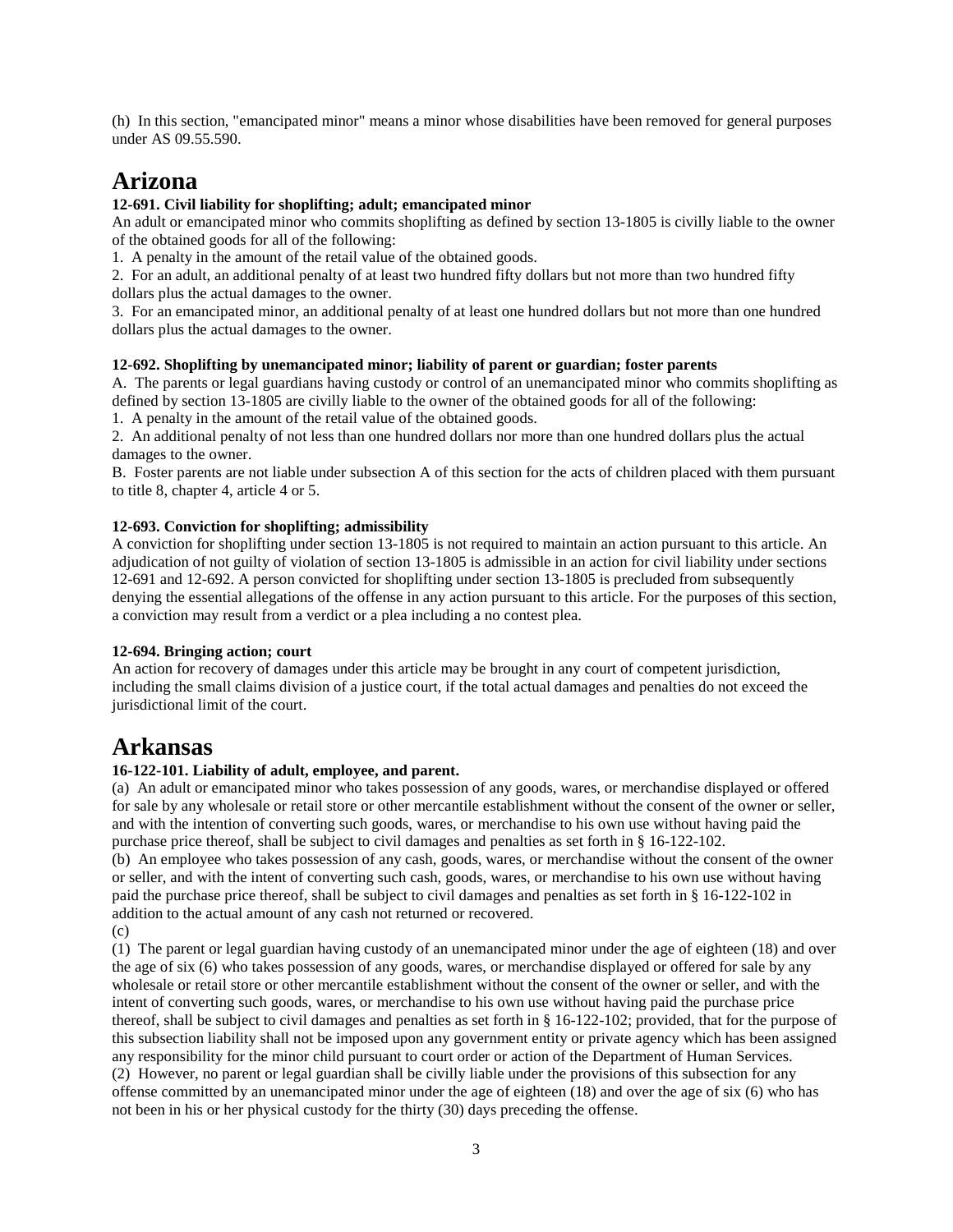#### **16-122-102. Written demand required -- Amount of damages.**

(a) Under the provisions of this subchapter, the owner or seller shall issue a written demand letter by certified mail for the return of the merchandise or, only if the merchandise has not been returned or recovered, its retail cash equivalent, and a penalty in the amount of two hundred dollars (\$200) for an adult to the last known address of the adult.

(b) If the individual to whom the written demand is sent complies with the terms of the demand letter within thirty (30) days of the receipt of the letter, that individual shall not be subject to further civil liability with respect to that specific act of retail theft.

(c)

(1) If the individual to whom the written demand is sent does not comply within thirty (30) days of the receipt of a demand letter, then the owner or seller may bring an action against the individual for the recovery of civil damages and penalties in any court of competent jurisdiction if the total damages do not exceed the jurisdictional limit of that court.

(2) In an action brought under this subsection, the owner or seller may recover the following:

(A) Civil damages in an amount equal to the retail value of the merchandise if the merchandise is not recovered or returned or if the merchandise is recovered or returned, civil damages in an amount equal to the difference between the market value of the recovered or returned merchandise and the retail value of the recovered or returned merchandise;

(B) A civil penalty of up to one thousand dollars (\$1,000) for an adult;

(C) Court costs; and

(D) A reasonable attorney's fee.

(d) This section does not apply to juveniles subject to the Arkansas Juvenile Code of 1989, § 9-27-301 et seq.

#### **16-122-103. Penalty.**

A conviction for violation of § 5-36-103 shall not be a condition precedent to maintenance of a civil action authorized by this subchapter and nothing in this subchapter shall prohibit or limit any other course of action a retailer or merchant may have against a person who unlawfully takes cash, goods, wares, or merchandise from the merchant's premises.

### **California**

#### **§ 490.5. Petty theft of property from merchant or library**

(a) Upon a first conviction for petty theft involving merchandise taken from a merchant's premises or a book or other library materials taken from a library facility, a person shall be punished by a mandatory fine of not less than fifty dollars (\$50) and not more than one thousand dollars (\$1,000) for each such violation; and may also be punished by imprisonment in the county jail, not exceeding six months, or both such fine and imprisonment. (b) When an unemancipated minor's willful conduct would constitute petty theft involving merchandise taken from a merchant's premises or a book or other library materials taken from a library facility, any merchant or library facility who has been injured by that conduct may bring a civil action against the parent or legal guardian having control and custody of the minor. For the purposes of those actions the misconduct of the unemancipated minor shall be imputed to the parent or legal guardian having control and custody of the minor. The parent or legal guardian having control or custody of an unemancipated minor whose conduct violates this subdivision shall be jointly and severally liable with the minor to a merchant or to a library facility for damages of not less than fifty dollars (\$50) nor more than five hundred dollars (\$500), plus costs. In addition to the foregoing damages, the parent or legal guardian shall be jointly and severally liable with the minor to the merchant for the retail value of the merchandise if it is not recovered in a merchantable condition, or to a library facility for the fair market value of its book or other library materials. Recovery of these damages may be had in addition to, and is not limited by, any other provision of law which limits the liability of a parent or legal guardian for the tortious conduct of a minor. An action for recovery of damages, pursuant to this subdivision, may be brought in small claims court if the total damages do not exceed the jurisdictional limit of that court, or in any other appropriate court; however, total damages, including the value of the merchandise or book or other library materials, shall not exceed five hundred dollars (\$500) for each action brought under this section.

The provisions of this subdivision are in addition to other civil remedies and do not limit merchants or other persons to elect to pursue other civil remedies, except that the provisions of Section 1714.1 of the Civil Code shall not apply herein.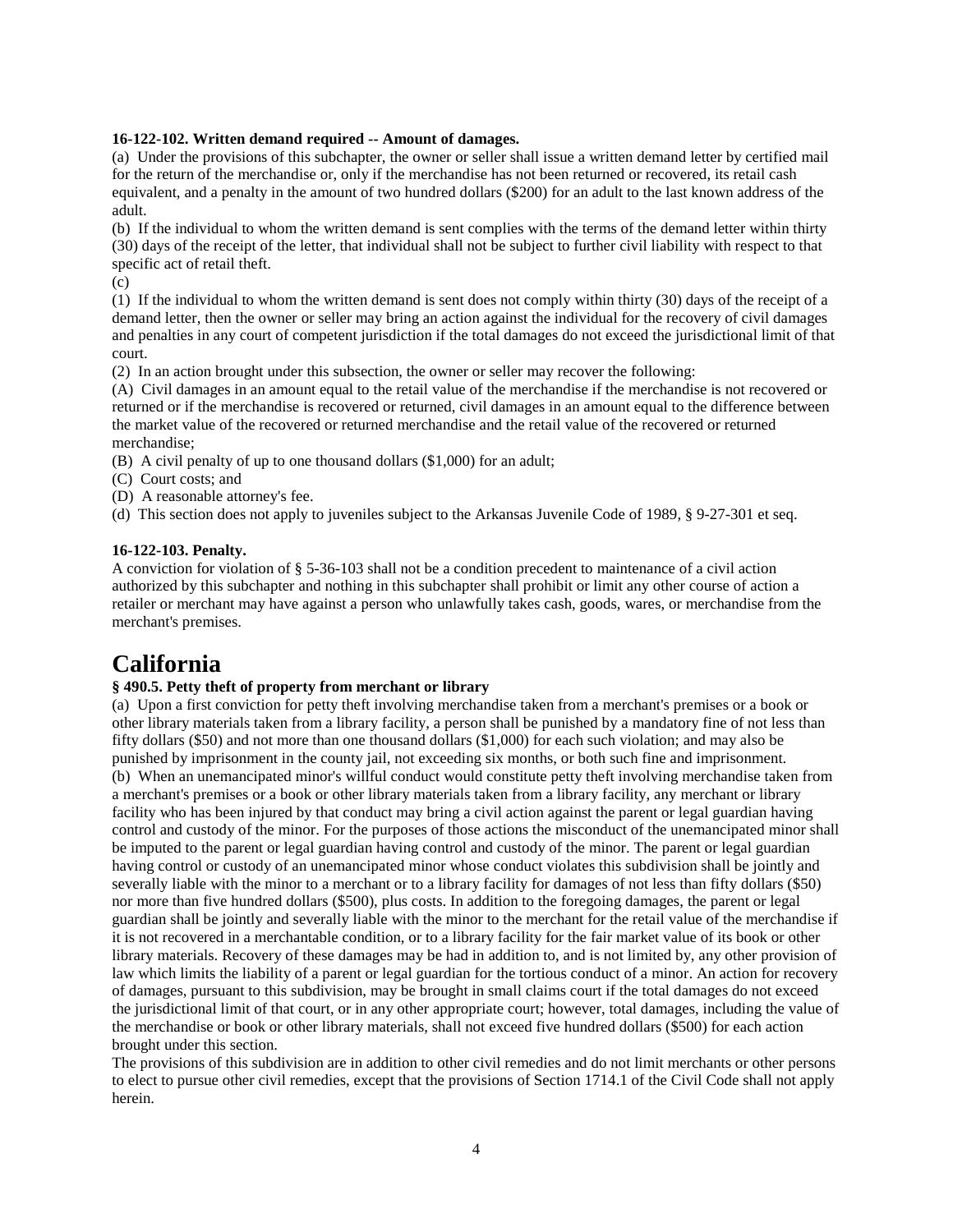(c) When an adult or emancipated minor has unlawfully taken merchandise from a merchant's premises, or a book or other library materials from a library facility, the adult or emancipated minor shall be liable to the merchant or library facility for damages of not less than fifty dollars (\$50) nor more than five hundred dollars (\$500), plus costs. In addition to the foregoing damages, the adult or emancipated minor shall be liable to the merchant for the retail value of the merchandise if it is not recovered in merchantable condition, or to a library facility for the fair market value of its book or other library materials. An action for recovery of damages, pursuant to this subdivision, may be brought in small claims court if the total damages do not exceed the jurisdictional limit of such court, or in any other appropriate court. The provisions of this subdivision are in addition to other civil remedies and do not limit merchants or other persons to elect to pursue other civil remedies.

(d) In lieu of the fines prescribed by subdivision (a), any person may be required to perform public services designated by the court, provided that in no event shall any such person be required to perform less than the number of hours of such public service necessary to satisfy the fine assessed by the court as provided by subdivision (a) at the minimum wage prevailing in the state at the time of sentencing.

(e) All fines collected under this section shall be collected and distributed in accordance with Sections 1463 and 1463.1 of the Penal Code; provided, however, that a county may, by a majority vote of the members of its board of supervisors, allocate any amount up to, but not exceeding 50 percent of such fines to the county superintendent of schools for allocation to local school districts. The fines allocated shall be administered by the county superintendent of schools to finance public school programs, which provide counseling or other educational services designed to discourage shoplifting, theft, and burglary. Subject to rules and regulations as may be adopted by the Superintendent of Public Instruction, each county superintendent of schools shall allocate such funds to school districts within the county which submit project applications designed to further the educational purposes of this section. The costs of administration of this section by each county superintendent of schools shall be paid from the funds allocated to the county superintendent of schools.

(f)

(1) A merchant may detain a person for a reasonable time for the purpose of conducting an investigation in a reasonable manner whenever the merchant has probable cause to believe the person to be detained is attempting to unlawfully take or has unlawfully taken merchandise from the merchant's premises.

 A theater owner may detain a person for a reasonable time for the purpose of conducting an investigation in a reasonable manner whenever the theater owner has probable cause to believe the person to be detained is attempting to operate a video recording device within the premises of a motion picture theater without the authority of the owner of the theater.

 A person employed by a library facility may detain a person for a reasonable time for the purpose of conducting an investigation in a reasonable manner whenever the person employed by a library facility has probable cause to believe the person to be detained is attempting to unlawfully remove or has unlawfully removed books or library materials from the premises of the library facility.

(2) In making the detention a merchant, theater owner, or a person employed by a library facility may use a reasonable amount of nondeadly force necessary to protect himself or herself and to prevent escape of the person detained or the loss of tangible or intangible property.

(3) During the period of detention any items which a merchant or theater owner, or any items which a person employed by a library facility has probable cause to believe are unlawfully taken from the premises of the merchant or library facility, or recorded on theater premises, and which are in plain view may be examined by the merchant, theater owner, or person employed by a library facility for the purposes of ascertaining the ownership thereof. (4) A merchant, theater owner, a person employed by a library facility, or an agent thereof, having probable cause to believe the person detained was attempting to unlawfully take or has taken any item from the premises, or was attempting to operate a video recording device within the premises of a motion picture theater without the authority of the owner of the theater, may request the person detained to voluntarily surrender the item or recording. Should the person detained refuse to surrender the recording or item of which there is probable cause to believe has been recorded on or unlawfully taken from the premises, or attempted to be recorded or unlawfully taken from the premises, a limited and reasonable search may be conducted by those authorized to make the detention in order to recover the item. Only packages, shopping bags, handbags or other property in the immediate possession of the person detained, but not including any clothing worn by the person, may be searched pursuant to this subdivision. Upon surrender or discovery of the item, the person detained may also be requested, but may not be required, to provide adequate proof of his or her true identity.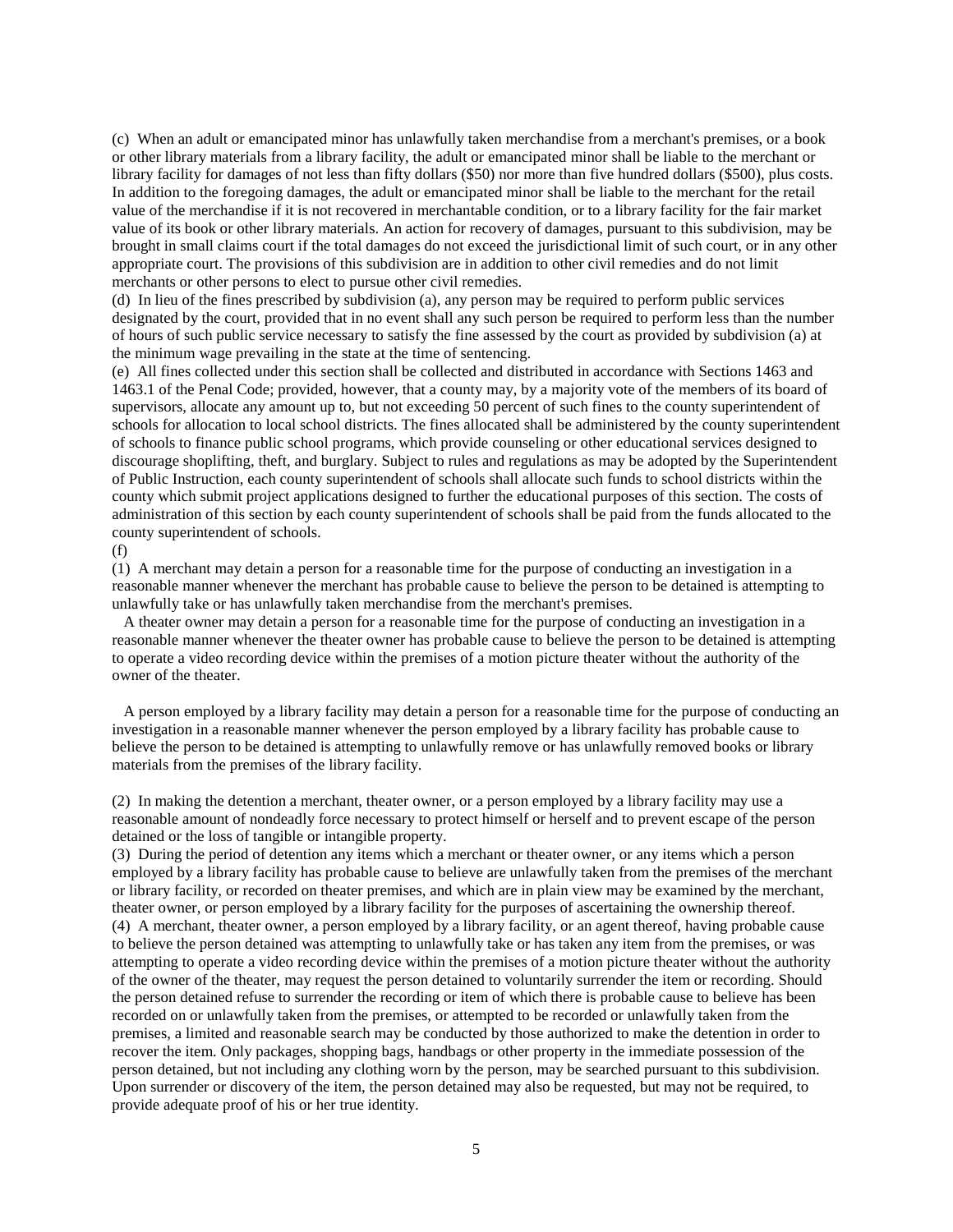(5) If any person admitted to a theater in which a motion picture is to be or is being exhibited, refuses or fails to give or surrender possession or to cease operation of any video recording device that the person has brought into or attempts to bring into that theater, then a theater owner shall have the right to refuse admission to that person or request that the person leave the premises and shall thereupon offer to refund and, unless that offer is refused, refund to that person the price paid by that person for admission to that theater. If the person thereafter refuses to leave the theater or cease operation of the video recording device, then the person shall be deemed to be intentionally interfering with and obstructing those attempting to carry on a lawful business within the meaning of Section 602.1. (6) A peace officer who accepts custody of a person arrested for an offense contained in this section may, subsequent to the arrest, search the person arrested and his or her immediate possessions for any item or items alleged to have been taken.

(7) In any civil action brought by any person resulting from a detention or arrest by a merchant, it shall be a defense to such action that the merchant detaining or arresting such person had probable cause to believe that the person had stolen or attempted to steal merchandise and that the merchant acted reasonably under all the circumstances.

 In any civil action brought by any person resulting from a detention or arrest by a theater owner or person employed by a library facility, it shall be a defense to that action that the theater owner or person employed by a library facility detaining or arresting that person had probable cause to believe that the person was attempting to operate a video recording device within the premises of a motion picture theater without the authority of the owner of the theater or had stolen or attempted to steal books or library materials and that the person employed by a library facility acted reasonably under all the circumstances.

(g) As used in this section:

(1) "Merchandise" means any personal property, capable of manual delivery, displayed, held or offered for retail sale by a merchant.

(2) "Merchant" means an owner or operator, and the agent, consignee, employee, lessee, or officer of an owner or

(3) "Theater owner" means an owner or operator, and the agent, employee, consignee, lessee, or officer of an owner or operator, of any premises used for the exhibition or performance of motion pictures to the general public.

(4) The terms "book or other library materials" include any book, plate, picture, photograph, engraving, painting, drawing, map, newspaper, magazine, pamphlet, broadside, manuscript, document, letter, public record, microform, sound recording, audiovisual material in any format, magnetic or other tape, electronic data-processing record, artifact, or other documentary, written or printed material regardless of physical form or characteristics, or any part thereof, belonging to, on loan to, or otherwise in the custody of a library facility.

(5) The term "library facility" includes any public library; any library of an educational, historical or eleemosynary institution, organization or society; any museum; any repository of public records.

(h) Any library facility shall post at its entrance and exit a conspicuous sign to read as follows:

"IN ORDER TO PREVENT THE THEFT OF BOOKS AND LIBRARY MATERIALS, STATE LAW AUTHORIZES THE DETENTION FOR A REASONABLE PERIOD OF ANY PERSON USING THESE FACILITIES SUSPECTED OF COMMITTING "LIBRARY THEFT" (PENAL CODE SECTION 490.5)."

### **Colorado**

#### **13-21-107.5. Civil damages for loss caused by theft**

(1) As used in this section, unless the context otherwise requires:

(a) "Emancipated minor" means an individual under the age of eighteen years whose parents or guardian have surrendered parental responsibilities or custody, the right to the care, and earnings of such individual and are no longer under a duty to support or maintain such individual.

(b) "Mercantile establishment" means any place where merchandise is displayed, held, or offered for sale either at retail or at wholesale.

(c) "Merchandise" means all things movable and capable of manual delivery and offered for sale either at retail or wholesale.

(2) An adult or an emancipated minor who takes possession of any merchandise from any mercantile establishment without the consent of the owner, without paying the purchase price, and with the intention of converting such merchandise to his own use or who alters the price indicia of any merchandise shall be civilly liable to the owner for actual damages plus a penalty payable to the owner of not less than one hundred dollars nor more than two hundred fifty dollars.

(3) The parents or guardian having custody of or parental responsibilities with respect to an unemancipated minor who takes possession of any merchandise from any mercantile establishment without the consent of the owner,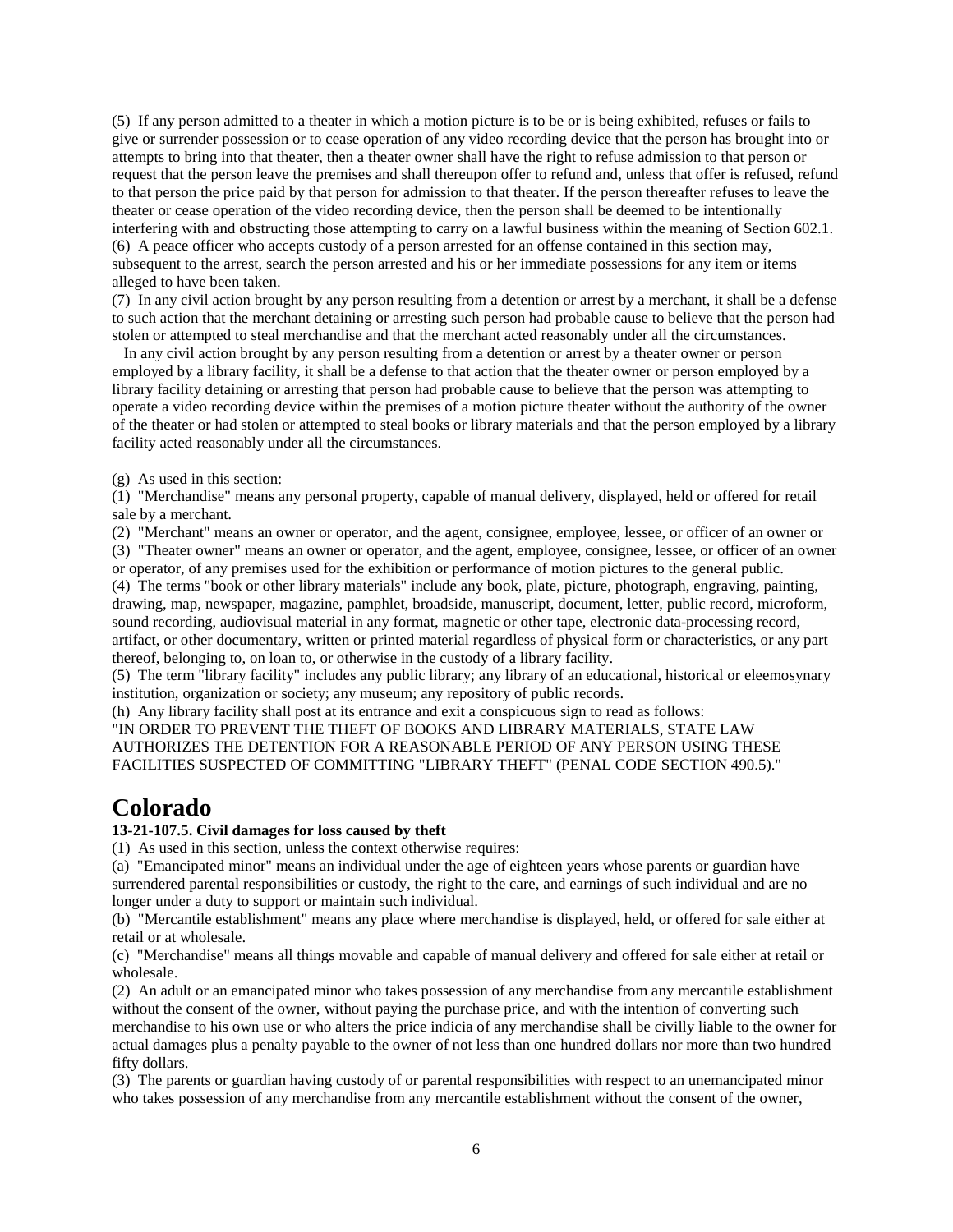without paying the purchase price, and with the intention of converting such merchandise to his own use or who alters the price indicia of any merchandise shall be civilly liable to the owner for actual damages plus a penalty payable to the owner of not less than one hundred dollars nor more than two hundred fifty dollars.

(4) Notwithstanding the provisions of subsections (2) and (3) of this section, any person who, without the consent of the owner, takes possession of a shopping cart from any mercantile establishment with the intent to convert such shopping cart to his own use or the use of another shall be civilly liable to the owner for actual damages plus a penalty payable to the owner of one hundred dollars.

(5) A conviction for theft pursuant to part 4 of article 4 of title 18, C.R.S., shall not be a condition precedent to maintaining a civil action pursuant to the provisions of this section.

(6) Civil liability pursuant to the provisions of this section shall not be subject to the limitations on liability in section 13-21-107 or any other law that limits the liability of parents of an unemancipated minor for damages caused by such unemancipated minor.

### **Connecticut**

#### **Sec. 52-564a. Liability for shoplifting.**

(a) Any person eighteen years of age or older or an emancipated minor who takes possession of goods or merchandise displayed or offered for sale by any mercantile establishment, or who takes from any real property any agricultural produce kept, grown or raised on the property for purposes of sale, without the consent of the owner and with the intention of converting such goods, merchandise or produce to his own use without having paid the purchase price thereof, or who alters the price indicia of such goods or merchandise, shall be liable in a civil action to the owner of the goods, merchandise or produce for (1) the actual and reasonable costs of maintaining the action, including court costs and a reasonable attorney's fee, (2) the retail value of the goods, merchandise or produce taken, if not recovered by the time of the commencement of the action or if recovered in an unmerchantable condition, and (3) punitive damages in an amount not to exceed three hundred dollars.

(b) A conviction of larceny by shoplifting, as defined in subdivision (9) of section 53a-119, shall not be a condition precedent to the maintenance of a civil action under this section.

(c) In any action brought pursuant to subsection (a) of this section, if the plaintiff does not prevail, the court may award to the defendant his costs, including a reasonable attorney's fee, and damages not to exceed three hundred dollars.

(d) No action shall be brought pursuant to subsection (a) of this section but within two years from the date of the act complained of.

#### **Sec. 52-572. Parental liability for torts of minors.**

(a) The parent or parents or guardian, other than a temporary guardian appointed pursuant to section 45a-622, of any unemancipated minor or minors, which minor or minors wilfully or maliciously cause damage to any property or injury to any person, or, having taken a motor vehicle without the permission of the owner thereof, cause damage to the motor vehicle, shall be jointly and severally liable with the minor or minors for the damage or injury to an amount not exceeding five thousand dollars, if the minor or minors would have been liable for the damage or injury if they had been adults.

(b) This section shall not be construed to relieve the minor or minors from personal liability for the damage or injury.

(c) The liability provided for in this section shall be in addition to and not in lieu of any other liability which may exist at law.

(d) As used in this section, "damage" shall include depriving the owner of his property or motor vehicle or of the use, possession or enjoyment thereof.

## **Delaware**

10 Del. C. § 8143

#### **§ 8143. Limitations on civil actions for recovery for shoplifting**

(a)

(1) Before a civil action may be commenced, the merchants may send a notice to the defendant's last known address requesting that the defendant or the parent/guardian of a minor if the defendant is a minor make payment of the sums listed in paragraph (a)(2) of this section within 20 days of the date of the letter. It is not a condition precedent to maintaining an action under this section that the defendant has been convicted of shoplifting or theft or that a police report has been filed.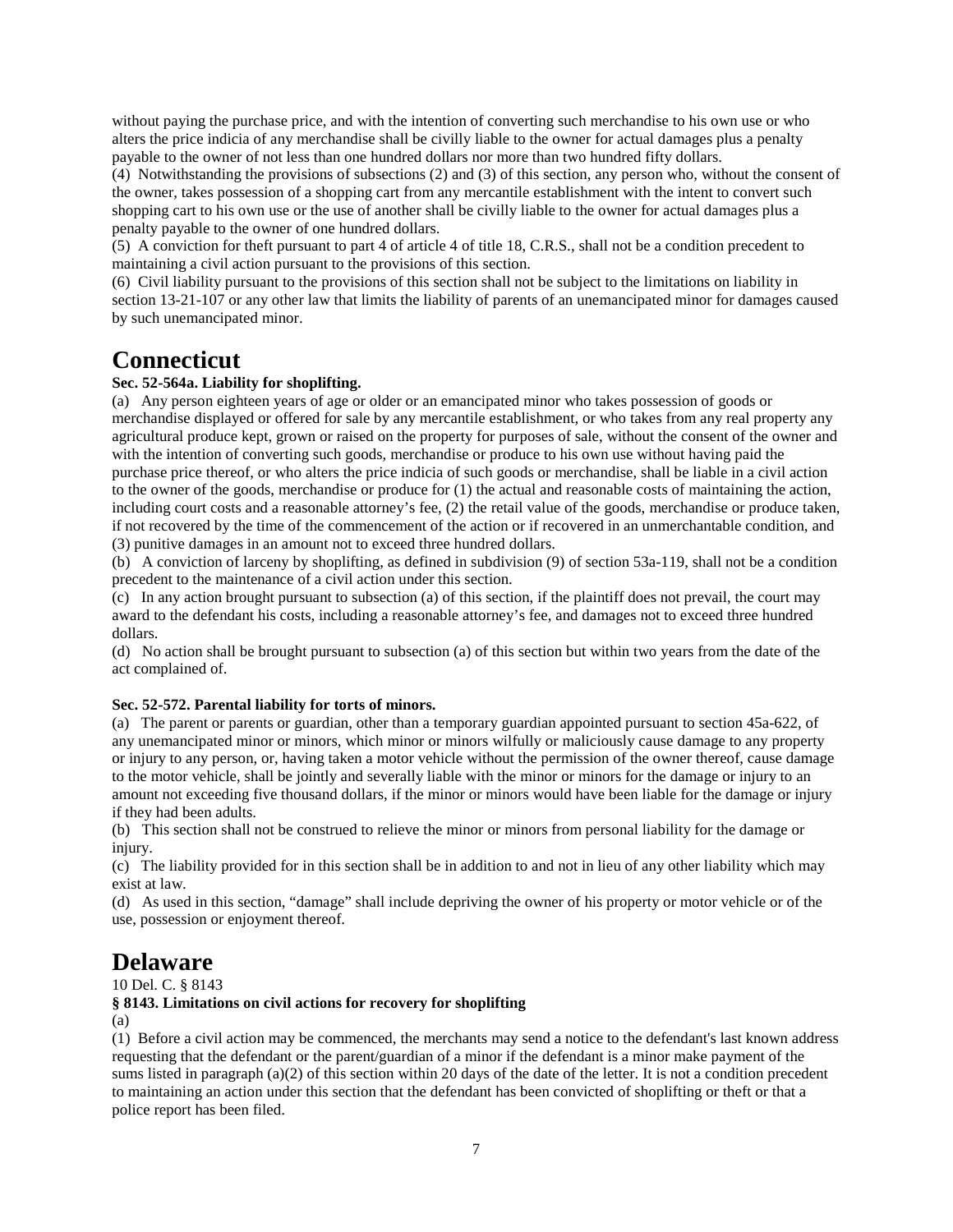(2) No civil action under this section may be maintained if the defendant has paid the merchant a penalty equal to the retail value of the merchandise where the merchandise was not recovered in its original condition, plus a penalty in the amount of the retail value of the merchandise or \$ 150, whichever is greater, within 20 days of the date of the initial demand letter. If the merchandise is recovered in merchantable condition, no civil action under this section may be maintained if the defendant has paid the merchant a penalty equal to the retail value of the merchandise attempted to be taken or \$ 150, whichever is greater, within 20 days of the date of the initial demand letter. Should the defendant fail to respond in a timely manner as described above, the merchant may request reasonable attorneys' fees in addition to the amounts described above and shall be entitled to recover costs of suit and reasonable attorneys' fees upon filing of an action.

(b) If the person to whom a written demand is made complies with such demand within 20 days of the date of the demand, that person shall be given a written release from further civil liability with respect to the specific act of shoplifting or theft.

(c) Parents or legal guardians of an unemancipated minor who triggers the liability portion of this section shall be jointly and severally liable civilly to the merchant. For purposes of this subsection, liability shall not be imposed upon any governmental entity or foster parents assigned responsibility for the minor child pursuant to a court order or action of any governmental agency.

## **District of Columbia**

#### **§ 27-102. Liability and damages.**

(a) Anyone who commits an offense of fraud, shoplifting, or theft from a merchant shall be civilly liable to the merchant for treble the amount of actual damages; and

- (1) The retail value of any goods or merchandise stolen if the goods or merchandise are not recovered;
- (2) The loss of value of the goods or merchandise stolen if the goods or merchandise are recovered; or
- (3) A minimum of \$50 in damages, whichever is greater.
- (b) The parent or guardian shall be liable for any acts or offenses committed by a juvenile under this subchapter.

## **Florida**

#### **§ 772.11. Civil remedy for theft or exploitation.**

(1) Any person who proves by clear and convincing evidence that he or she has been injured in any fashion by reason of any violation of ss. 812.012-812.037 or s. 825.103(1) has a cause of action for threefold the actual damages sustained and, in any such action, is entitled to minimum damages in the amount of \$200, and reasonable attorney's fees and court costs in the trial and appellate courts. Before filing an action for damages under this section, the person claiming injury must make a written demand for \$200 or the treble damage amount of the person liable for damages under this section. If the person to whom a written demand is made complies with such demand within 30 days after receipt of the demand, that person shall be given a written release from further civil liability for the specific act of theft or exploitation by the person making the written demand. Any person who has a cause of action under this section may recover the damages allowed under this section from the parents or legal guardian of any unemancipated minor who lives with his or her parents or legal guardian and who is liable for damages under this section. Punitive damages may not be awarded under this section. The defendant is entitled to recover reasonable attorney's fees and court costs in the trial and appellate courts upon a finding that the claimant raised a claim that was without substantial fact or legal support. In awarding attorney's fees and costs under this section, the court may not consider the ability of the opposing party to pay such fees and costs. This section does not limit any right to recover attorney's fees or costs provided under any other law.

(2) For purposes of a cause of action arising under this section, the term "property" does not include the rights of a patient or a resident or a claim for a violation of such rights.

(3) This section does not impose civil liability regarding the provision of health care, residential care, long-term care, or custodial care at a licensed facility or care provided by appropriately licensed personnel in any setting in which such personnel are authorized to practice.

(4) The death of an elderly or disabled person does not cause the court to lose jurisdiction of any claim for relief for theft or exploitation when the victim of the theft or exploitation is an elderly or disabled person.

(5) In a civil action under this section in which an elderly or disabled person is a party, the elderly or disabled person may move the court to advance the trial on the docket. The presiding judge, after consideration of the age and health of the party, may advance the trial on the docket. The motion may be filed and served with the civil complaint or at any time thereafter.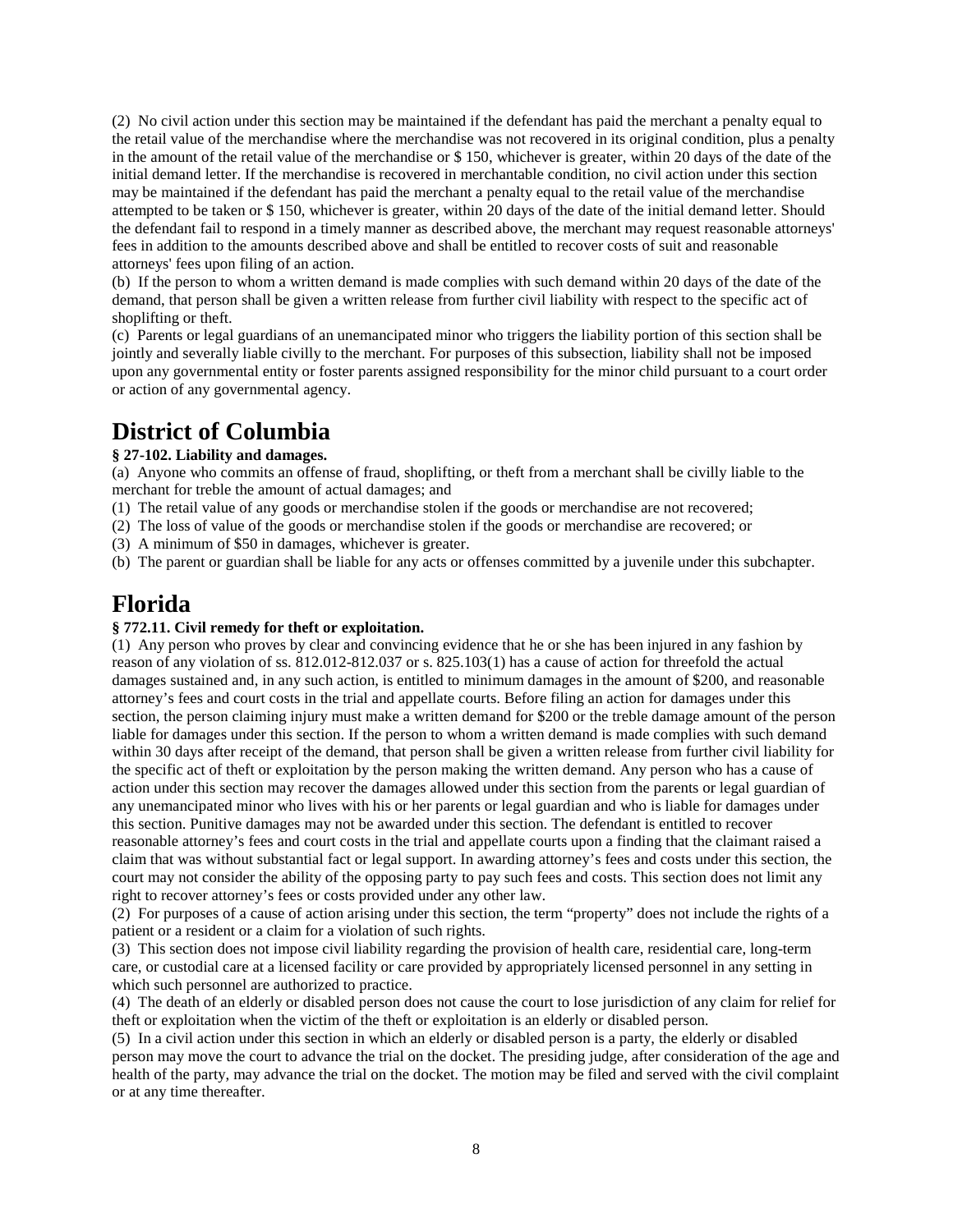#### **§ 772.104. Civil cause of action.**

(1) Any person who proves by clear and convincing evidence that he or she has been injured by reason of any violation of the provisions of s. 772.103 shall have a cause of action for threefold the actual damages sustained and, in any such action, is entitled to minimum damages in the amount of \$200, and reasonable attorney's fees and court costs in the trial and appellate courts.

(2) As an alternative to recovery under subsection (1), any person who proves by clear and convincing evidence that he or she has been injured by reason of any violation of the provisions of s. 772.103 due to sex trafficking or human trafficking shall have a cause of action for threefold the amount gained from the sex trafficking or human trafficking and in any such action is entitled to minimum damages in the amount of \$200 and reasonable attorney's fees and court costs in the trial and appellate courts.

(3) In no event shall punitive damages be awarded under this section. The defendant shall be entitled to recover reasonable attorney's fees and court costs in the trial and appellate courts upon a finding that the claimant raised a claim which was without substantial fact or legal support. In awarding attorney's fees and costs under this section, the court shall not consider the ability of the opposing party to pay such fees and costs. Nothing under this section shall be interpreted as limiting any right to recover attorney's fees or costs provided under other provisions of law.

### **Georgia**

#### **§ 51-10-6. Owner's right of action for damage to or theft involving personal property**

(a) Any owner of personal property shall be authorized to bring a civil action to recover damages from any person who willfully damages the owner's personal property or who commits a theft as defined in Article 1 of Chapter 8 of Title 16 involving the owner's personal property. The owner of the personal property may recover as follows: (1) In any such action, the property owner may recover compensatory damages which may include, in addition to the value of the personal property, any other loss sustained as a result of the willful damage or theft offense; and

(2) In any such action in which the value of the total claim, including exemplary damages, is less than \$5,000.00, the property owner may recover compensatory damages, as described in paragraph (1) of this subsection, and additionally may recover liquidated exemplary damages equal to \$300.00 or triple the amount of the entire loss sustained by the property owner as a result of the willful damage or theft offense, whichever is greater, and the cost of maintaining the civil action if all of the following apply:

(A) The property owner, at least 30 days prior to the filing of the action, provided written notice of a demand by personal delivery or certified mail or statutory overnight delivery, return receipt requested, for payment of the value of that personal property, the amount of any other loss sustained as a result of the willful damage or theft offense, and the liquidated exemplary damages set out in this paragraph upon the person who willfully damaged the property or who committed the theft offense;

(B) Either the person who willfully damaged the personal property or who committed the theft offense did not make payment to the property owner of the amount specified in the demand within 30 days after the date of receipt of the written demand or did not enter into an agreement with the property owner during that 30 day period for such payment, or the person who willfully damaged the personal property or who committed the theft offense entered into an agreement with the property owner during that 30 day period for such payment but the person did not make such payment in accordance with the terms of the agreement; and

(C) The property owner did not file a civil complaint against the person who willfully damaged the personal property or who committed the theft offense prior to the expiration of 30 days after the date of service of the written demand upon the person, or, if the person had entered into an agreement with the property owner during that 30 day period for payment, prior to the day on which the person failed to make payment in accordance with the terms of the agreement, whichever is applicable.

(b) The person or persons against whom the property owner brings a civil action pursuant to this Code section shall be entitled to recover reasonable attorney's fees and court costs upon a finding that the claimant raised a claim which was without reasonable, factual, or legal support.

(c) For purposes of paragraph (2) of subsection (a) of this Code section, written notice of demand for payment shall be substantially as follows:

 "Upon reasonable cause, notice is given of (my) (our) demand for payment of damages in the amount of (state amount claimed: total should be \$300.00 or triple the amount of the entire loss sustained by the property owner as a result of the willful damage or theft offense, whichever is greater) arising out of your (willful damage, theft, or unlawful conversion) of the following personal property owned by (the undersigned or other owner) :

(List affected property)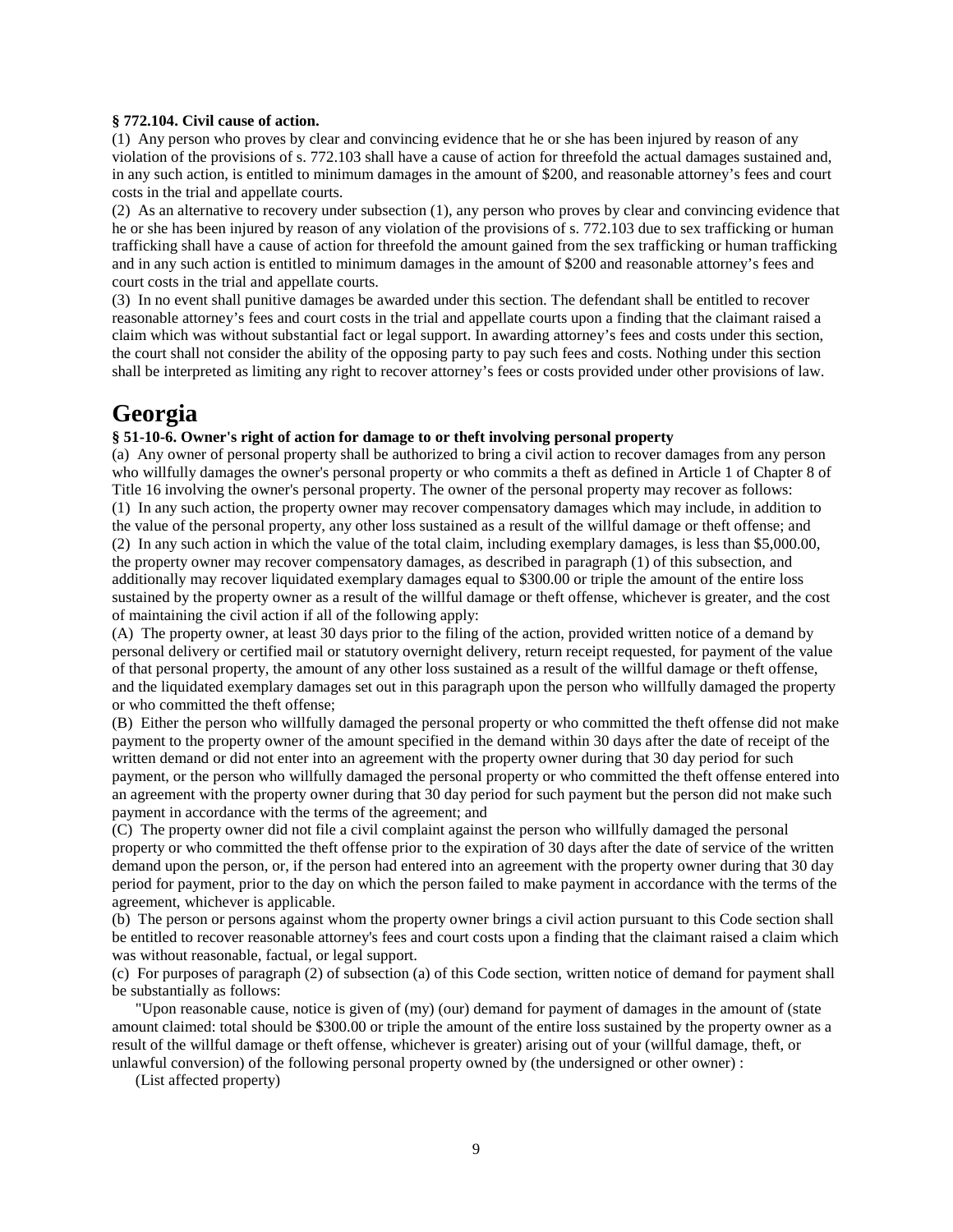Pursuant to Code Section 51-10-6 of the Official Code of Georgia Annotated, you are further notified that if the above-stated amount is not paid, or a written agreement as to its payment is not reached, within 30 days of the date you receive this letter, (I) (we) (other owner) intend to bring an action against you for such amount, plus attorney's fees, plus court costs, and such other relief as the law provides.

(d) If a property owner whose personal property was willfully damaged or was the subject of a theft offense provides written notice of demand for payment upon a person who willfully damaged the personal property or who committed the theft offense, and the person makes payment in accordance with the demand within 30 days after the date of service of the written demand upon him or the person enters into an agreement with the property owner during that 30 day period for such payment and makes payment in accordance with the agreement, the property owner shall not file a civil complaint against the person in relation to the willful property damage or theft offense. (e) In a civil action to recover damages for willful damage to personal property or for a theft offense, the trier of fact may determine that an owner's property was willfully damaged or that a theft offense involving the owner's personal property has been committed, whether or not any person has pleaded guilty to or has been convicted of any criminal offense or has been adjudicated delinquent in relation to any act involving the owner's personal property. (f) As used in this Code section, the term "value" means the retail value of any personal property that is offered for sale by a mercantile establishment or the replacement value of any other personal property.

(g) If a civil action is filed pursuant to Article 4 of Chapter 12 of Title 44 to recover personal property or damages resulting from willful damage to or theft of such personal property, no civil action authorized by this Code section shall be permitted.

(h) The measure of damages provided for in this Code section shall not be applicable in cases involving the unauthorized cutting or cutting and carrying away of timber from the property of another. In such cases, damages shall be awarded in accordance with Code Section 51-12-50.

## **Hawaii**

#### **[§ 663A-2.] Damages and penalties.**

(a) Any person who takes possession of any merchandise displayed or offered for sale by any mercantile establishment without the consent of the owner and with the intention of converting such merchandise to the individual's own use without having paid the purchase price thereof, who alters the price indicia of such merchandise, or who takes any other action that constitutes the offense of shoplifting, shall be civilly liable to the owner of the mercantile establishment for either:

(1) Actual damages and a civil penalty of \$75, if a written demand is made pursuant to subsection (e), for the actual damages and this civil penalty; or

(2) Actual damages, a civil penalty of \$75, and an additional civil penalty of not less than \$50 nor more than \$500, to recover the costs and expenses of bringing a civil suit, as determined by the court.

(b) A conviction for theft under section 708-830 to 708-833 is not a condition precedent to the maintenance of a civil action under this section.

(c) A civil liability under this section is not limited by another law that limits liability of parents or minor children.

(d) An action for recovery of damages and the assessment of the civil penalties under this section may be brought in any court of competent jurisdiction, including the small claims division of a district court.

(e) The fact that an owner of a mercantile establishment may bring an action against an individual for damages as provided in this section shall not limit the right of the owner of a mercantile establishment to demand, in writing, prior to the commencement of any legal action, that a person who is liable for damages under this section remit said damages and the amount of civil penalty allowed in section 663A-2.

(f) Judgments, but not claims, arising under this section may be assigned.

## **Idaho**

#### **§ 48-701. Liability for removing or concealing merchandise -- Retail theft**

Any person who knowingly removes merchandise from a merchant's premises without paying therefor, or knowingly conceals merchandise to avoid paying therefor, or knowingly commits retail theft, shall be civilly liable to the merchant for the retail value of the merchandise, plus damages of not less than one hundred dollars (\$ 100) nor more than two hundred fifty dollars (\$ 250), costs of suit and reasonable attorneys' fees.

#### **§ 48-702. Liability for acts of minors**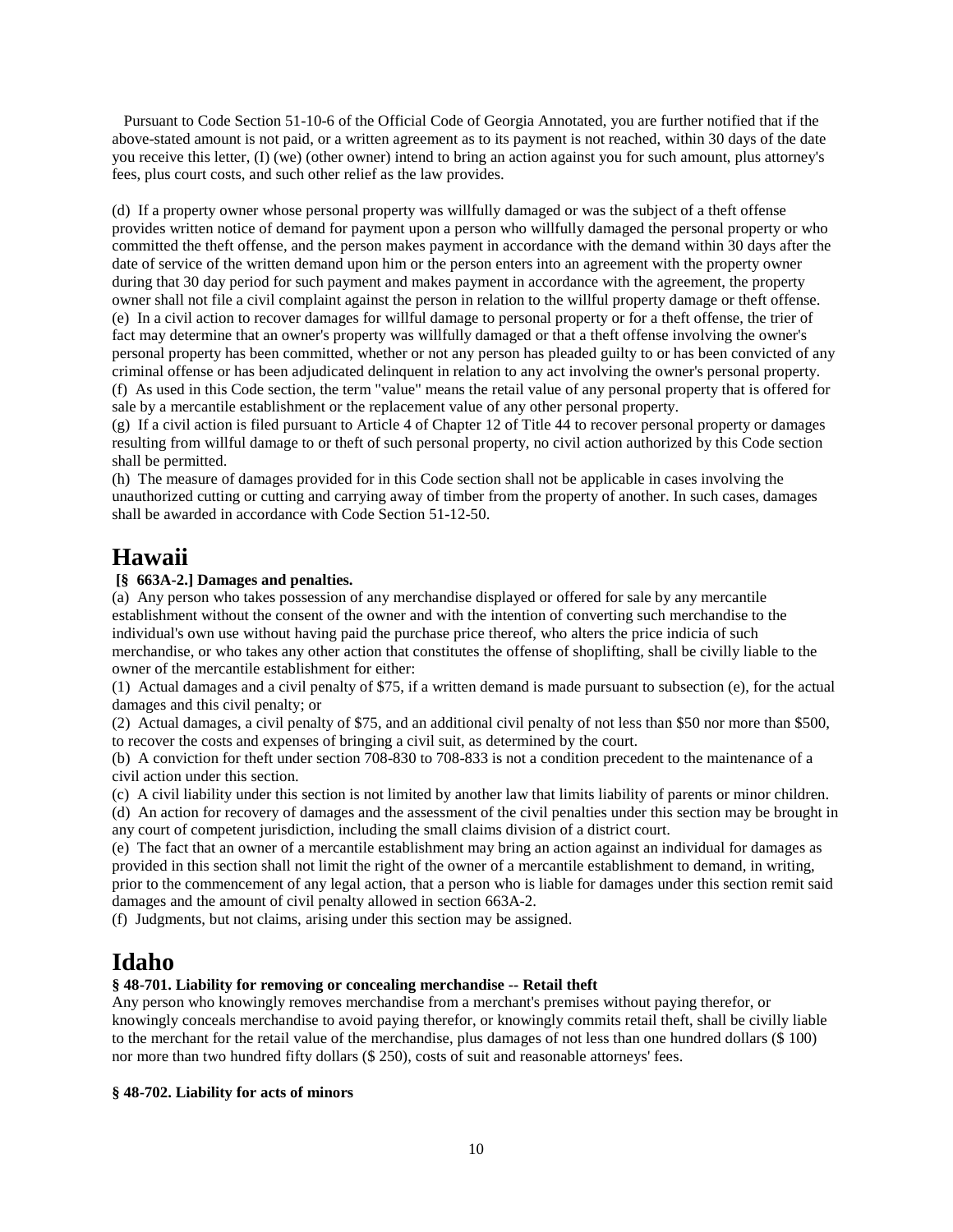The parent having legal custody, of a minor who knowingly removes merchandise from a merchant's premises without paying therefor, or knowingly conceals merchandise to avoid paying therefor, or knowingly commits retail theft, shall be civilly liable to the merchant for the retail value of the merchandise, plus damages of not less than one hundred dollars (\$ 100) nor more than two hundred fifty dollars (\$ 250), costs of suit and reasonable attorney's fees. Recovery under this section is not limited by any other provision of law which limits the liability of a parent for the tortious conduct of a minor. The liability of parents and of the minor under this chapter is joint and several.

A parent not having legal custody of a minor shall not be liable for the conduct of the minor proscribed by this act.

## **Illinois**

#### **720 ILCS 5/16-27 Civil liability**

(a) A person who commits the offense of retail theft as defined in subdivision (a)(1), (a)(2), (a)(3), or (a)(8) of Section 16-25 [720 ILCS 5/16-25] shall be civilly liable to the merchant of the merchandise in an amount consisting of:

(i) actual damages equal to the full retail value of the merchandise; plus

(ii) an amount not less than \$100 nor more than \$1,000; plus

(iii) attorney's fees and court costs.

(b) If a minor commits the offense of retail theft, the parents or guardian of the minor shall be civilly liable as provided in this Section; however, a guardian appointed pursuant to the Juvenile Court Act of 1987 [705 ILCS 405/1-1 et seq.] shall not be liable under this Section. Total recovery under this Section shall not exceed the maximum recovery permitted under Section 5 of the Parental Responsibility Law [740 ILCS 115/5]. For the purposes of this Section, "minor" means a person who is less than 19 years of age, is unemancipated, and resides with his or her parent or parents or legal guardian.

(c) A conviction or a plea of guilty to the offense of retail theft is not a prerequisite to the bringing of a civil suit under this Section.

(d) Judgments arising under this Section may be assigned.

#### Bill introduced to Legislature to incorporate the following changes:

#### **ILLINOIS 99TH GENERAL ASSEMBLY > HOUSE BILL 2496**

Be it enacted by the People of the State of Illinois, represented in the General Assembly:

The Criminal Code of 2012 is amended by changing Section 16-27 as follows:

(720 ILCS 5/16-27)

Sec. 16-27. Civil liability.

(a) A person who commits the offense of retail theft as defined in subdivision (a)(1), (a)(2), (a)(3), or (a)(8) of Section 16-25 shall be civilly liable to the merchant of the merchandise in an amount consisting of:

(i) actual damages equal to the full retail value of the merchandise; plus

(ii) an amount EQUAL TO THE LESSER OF \$ 500 OR 3 TIMES THE FULL RETAIL VALUE OF THE MERCHANDISE not less than \$ 100 nor more than \$ 1,000; plus

(iii) attorney's fees and court costs.

(b) If a minor commits the offense of retail theft, the parents or guardian of the minor shall be civilly liable as provided in this Section; however, a guardian appointed pursuant to the Juvenile Court Act of 1987 shall not be liable under this Section. Total recovery under this Section shall not exceed the maximum recovery permitted under Section 5 of the Parental Responsibility Law. For the purposes of this Section, "minor" means a person who is less than 19 years of age, is unemancipated, and resides with his or her parent or parents or legal guardian.

(c) A conviction or a plea of guilty to the offense of retail theft is not a prerequisite to the bringing of a civil suit under this Section.

(d) Judgments arising under this Section may be assigned.

(E) A MERCHANT MAY RECOVER CIVIL DAMAGES FOR RETAIL THEFT BY BRINGING SUIT IN A CIRCUIT COURT OR BY EXECUTING A SETTLEMENT AGREEMENT IN THE FORM SET OUT IN SUBSECTION (F) OF THIS SECTION.

(F) A MERCHANT AND A PERSON ACCUSED OF RETAIL THEFT BY THE MERCHANT MAY AGREE TO EXECUTE A CIVIL SETTLEMENT AGREEMENT FOR CIVIL DAMAGES IN AN AMOUNT EQUAL TO THE LESSER OF \$ 500 OR 3 TIMES THE FULL RETAIL VALUE OF THE MERCHANDISE, PLUS THE RETURN OF THE MERCHANDISE OR THE REPLACEMENT VALUE OF THE MERCHANDISE WITHIN 60 DAYS OF THE DATE THE AGREEMENT IS SIGNED. THE FORM OF THE SETTLEMENT AGREEMENT SHALL BE AS FOLLOWS: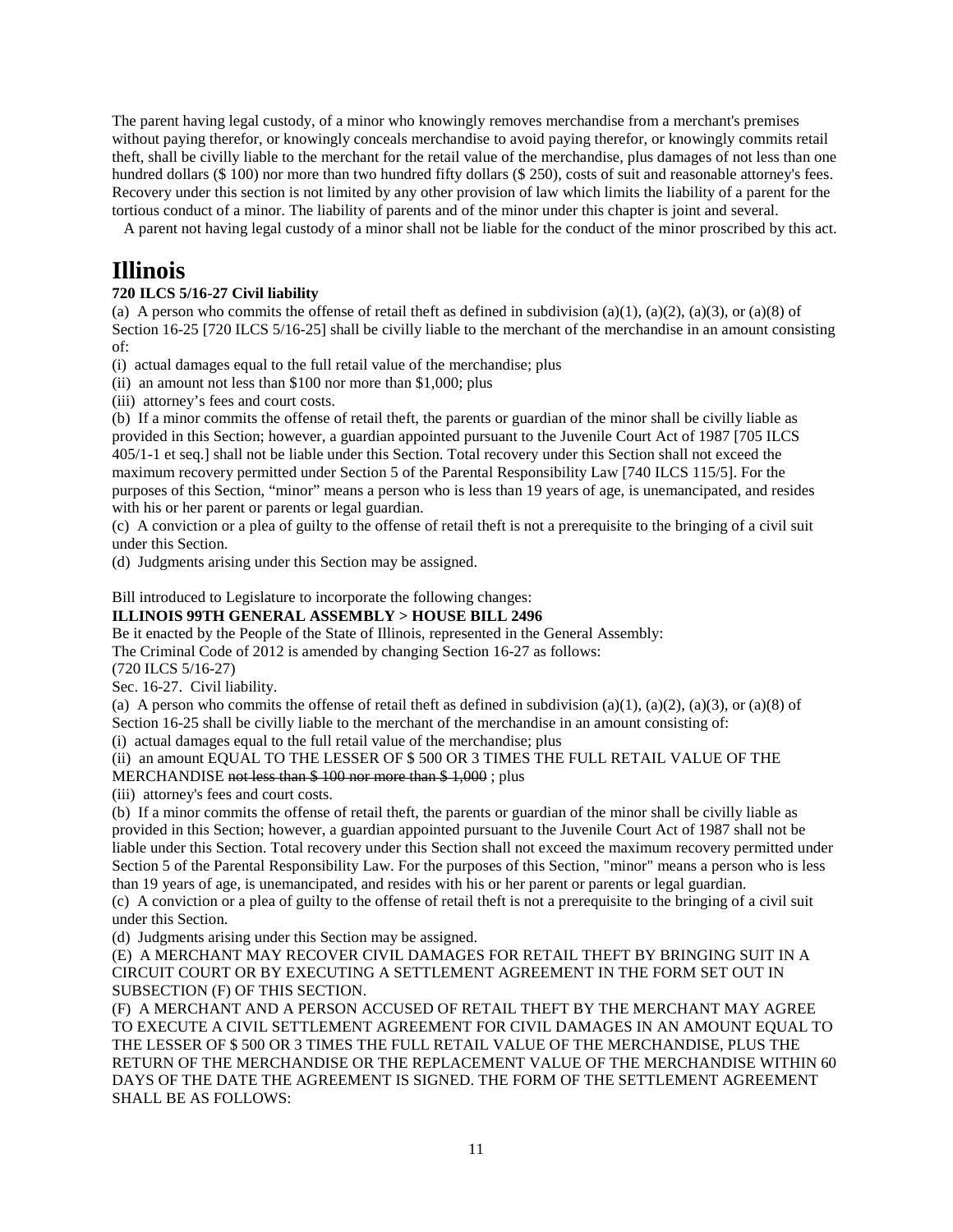#### SETTLEMENT OF CLAIM FOR TAKING MERCHANDISE WITHOUT PAYMENT

#### THE UNDERSIGNED, …

 (PARTY #1), HAVING FAILED TO PAY FOR CERTAIN MERCHANDISE, MORE SPECIFICALLY DESCRIBED AS FOLLOWS ...., HEREBY AGREES TO PAY, WITHIN 60 DAYS OF THE DATE THIS AGREEMENT IS SIGNED, CIVIL DAMAGES OF …

 (AN AMOUNT EQUAL TO THE LESSER OF \$ 500 OR 3 TIMES THE FULL RETAIL VALUE OF THE MERCHANDISE), PLUS THE MERCHANDISE OR THE REPLACEMENT VALUE OF THE MERCHANDISE. THE PARTIES AGREE THAT THIS PAYMENT SHALL CONSTITUTE FULL AND COMPLETE PAYMENT OF DAMAGES TO THE FOLLOWING MERCHANT … THE FOLLOWING MERCHANT … AGREES TO WAIVE ANY AND ALL CLAIMS IT MAY HAVE FOR CIVIL DAMAGES.

NOTHING IN THIS AGREEMENT SHALL CONSTITUTE AN ADMISSION OF GUILT FOR PURPOSES OF CRIMINAL LAW. IF THIS AGREEMENT IS SIGNED AND PAYMENT IS MADE IN FULL WITHIN 60 DAYS, NO POLICE REPORT OR CRIMINAL COMPLAINT WILL BE FILED BY THE MERCHANT RELATIVE TO THIS INCIDENT. HOWEVER, NOTHING IN THIS AGREEMENT CAN OR WILL BAR THE STATE OF ILLINOIS FROM INSTITUTING THE CRIMINAL PROSECUTIONS AS IT DEEMS NECESSARY.

… PARTY #1

… PARTY #2 FOR THE FOLLOWING MERCHANT:

### **Indiana**

#### **34-24-3-1. Damages in civil action.**

If a person has an unpaid claim on a liability that is covered by IC 24-4.6-5 or suffers a pecuniary loss as a result of a violation of IC 35-43, IC 35-42-3-3, IC 35-42-3-4, or IC 35-45-9, the person may bring a civil action against the person who caused the loss for the following:

(1) An amount not to exceed three (3) times:

(A) the actual damages of the person suffering the loss, in the case of a liability that is not covered by IC 24-4.6-5; or

(B) the total pump price of the motor fuel received, in the case of a liability that is covered by IC 24-4.6-5.

(2) The costs of the action.

(3) A reasonable attorney's fee.

(4) Actual travel expenses that are not otherwise reimbursed under subdivisions (1) through (3) and are incurred by the person suffering loss to:

(A) have the person suffering loss or an employee or agent of that person file papers and attend court proceedings related to the recovery of a judgment under this chapter; or

(B) provide witnesses to testify in court proceedings related to the recovery of a judgment under this chapter.

(5) A reasonable amount to compensate the person suffering loss for time used to:

(A) file papers and attend court proceedings related to the recovery of a judgment under this chapter; or

(B) travel to and from activities described in clause (A).

(6) Actual direct and indirect expenses incurred by the person suffering loss to compensate employees and agents for time used to:

(A) file papers and attend court proceedings related to the recovery of a judgment under this chapter; or

(B) travel to and from activities described in clause (A).

(7) All other reasonable costs of collection.

#### **34-24-3-2. Irrebuttable presumption as to retailer's damages — Indemnification and insurance prohibited.**

(a) For purposes of determining the amount of damages recoverable under section 1(1) [IC 34-24-3-1(1)] of this chapter, there is an irrebuttable presumption that a retailer who brings a civil action under this chapter (or IC 34-4- 30 before its repeal) as the result of a violation of IC 35-43-4-2 (theft) or IC 35-43-4-3 (conversion) suffers a pecuniary loss in the amount of:

(1) one hundred dollars (\$100) regardless of whether: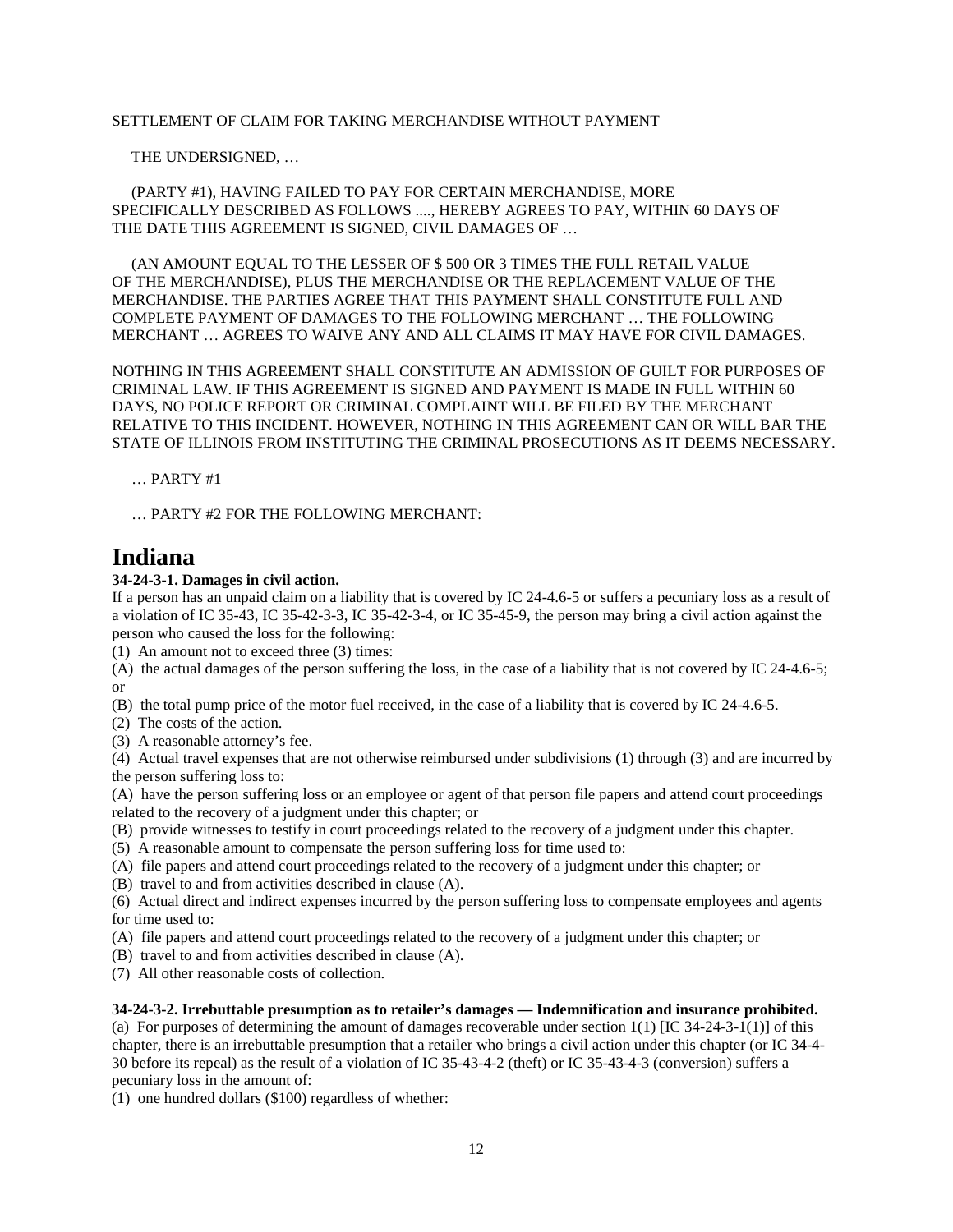- (A) the property is returned to the retailer; or
- (B) the actual retail value of the property is less than one hundred dollars (\$100); or
- (2) the retailer's actual damages;

whichever is greater.

(b) An individual found liable in a civil action under this chapter (or IC 34-4-30 before its repeal) for violating IC 35-43-4-2 or IC 35-43-4-3 may not be indemnified or insured for any penalties, damages, or settlement arising from the violation.

#### **34-24-3-3. Defendant subject to criminal prosecution — Punitive damages and treble damages not recoverable.**

It is not a defense to an action for punitive damages that the defendant is subject to criminal prosecution for the act or omission that gave rise to the civil action. However, a person may not recover both:

(1) punitive damages; and

(2) the amounts provided for under section 1 or 1.5 [IC 34-24-3-1 or IC 34-24-3-1.5] of this chapter.

## **Iowa**

#### **645.3 Liability.**

1. A person who knowingly and without claim of right wrongfully appropriates, takes possession of, or alters the price indicia of merchandise of a mercantile establishment without the consent of the owner and with the intent to convert the merchandise to the person's own use without having paid the full purchase price for it, is liable for:

a. The return of the merchandise or the purchase price of the merchandise, provided that the merchandise is not evidence in a criminal proceeding under chapter 714.

b. Actual damages for any decrease in value of the merchandise returned.

c. The greater of fifty dollars or actual costs, not to exceed two hundred dollars, incurred by the owner in recovering the merchandise or damages pursuant to this chapter.

2. Damages awarded under this section shall be reduced by any amount received by the owner pursuant to court ordered restitution under chapter 232A or 910.

3. The parent or parents of an unemancipated minor child under the age of eighteen years are liable for any judgment awarded against the child pursuant to subsection 1 in accordance with, and subject to the limits established in, section 613.16.

#### **613.16 Parental responsibility for actions of children.**

1. The parent or parents of an unemancipated minor child under the age of eighteen years shall be liable for actual damages to person or property caused by unlawful acts of such child. However, a parent who is not entitled to legal custody of the minor child at the time of the unlawful act shall not be liable for such damages.

2. The legal obligation of the parent or parents of an unemancipated minor child under the age of eighteen years to pay damages shall be limited as follows:

a. Not more than two thousand dollars for any one act.

b. Not more than five thousand dollars, payable to the same claimant, for two or more acts.

3. The word "person" for the purpose of this section shall include firm, association, partnership or corporation.

4. When an action is brought on parental responsibility for acts of their children, the parents shall be named as defendants therein and, in addition, the minor child shall be named as a defendant. The filing of an answer by the parents shall remove any requirement that a guardian ad litem be required.

### **Kansas**

#### **60-3331. Civil penalty against shoplifter; parental liability for minor; amount; attorney fees and costs; demand for reimbursement; other remedies not precluded.**

(a) Except as otherwise provided, a merchant may file a civil action to recover a civil penalty against any person who shoplifts from that merchant. If the merchant does not recover the merchandise in merchantable condition, the merchant shall be entitled to a civil penalty for an amount equal to twice the retail cost of the merchandise, or \$ 50, whichever is greater, but in no case shall such civil penalty be more than \$500. If the merchant recovers the merchandise in merchantable condition, the merchant shall be entitled to a civil penalty of \$ 50 or 50% of the retail cost of the merchandise, whichever is greater, but in no case shall such civil penalty be more than \$ 350. (b) Except as provided further, if the person who shoplifts is an unemancipated minor, the parent of such minor, shall be civilly liable pursuant to a civil action filed as authorized in subsection (a) in an amount of the civil penalty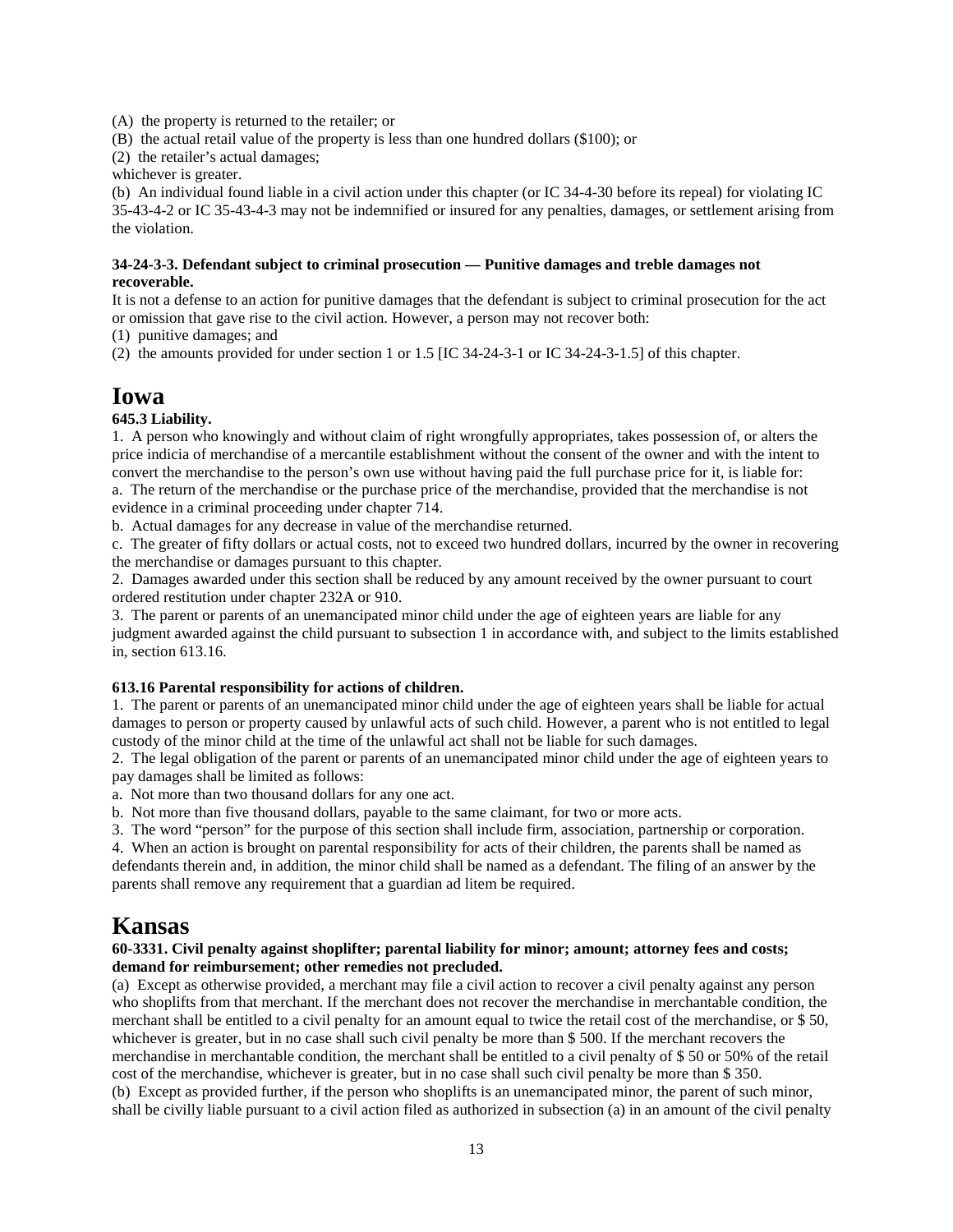as prescribed in subsection (a). If the merchant recovers the merchandise in merchantable condition, the civil penalty against the parent, as provided in this subsection, shall be \$ 50.

(c) Unless the action is brought pursuant to the Kansas small claims act and a final judgment is rendered in small claims court, the prevailing party in such action brought pursuant to this section shall be entitled to reasonable attorney fees and costs. If the action is brought in small claims court and the judgment is appealed to district court pursuant to chapter 60 of the Kansas Statutes Annotated or K.S.A. 61-2709 and amendments thereto, the prevailing party on appeal shall be entitled to reasonable attorney fees and costs.

(d) A conviction or a plea of guilty to the offense of theft which would constitute shoplifting or an adjudication as a juvenile offender or an adjudication as a child in need of care for committing an offense while a juvenile which if committed by an adult would constitute the commission of the offense of theft which would constitute shoplifting is not a prerequisite to the filing of a civil action under this section.

(e) Prior to filing a civil action under this section, a merchant damaged by shoplifting shall demand that an individual alleged to be civilly liable under this act reimburse such merchant in an amount of the civil penalty as prescribed in subsection (a). Such demand shall be in writing and offered in consideration for the merchant's agreement not to commence a civil action under this section. Such demand shall not contain a threat of criminal prosecution against such individual. Any merchant who makes a demand with a threat of criminal prosecution against such individual shall be precluded from filing a civil action under this section and pursuing any other remedy at law or equity. A demand pursuant to this subsection shall be a prerequisite to filing a civil action under this section, but no demand may be made which does not comply with this subsection.

(f) Nothing contained in this act shall be construed to preclude a merchant from pursuing any other remedy at law or equity prior to filing an action under this act.

(g) For purposes of this act, "shoplift" means any one or more of the following acts committed by a person without the consent of the merchant and with the intent of appropriating merchandise to that person's or another's own use without payment, obtaining merchandise at less than its stated sales price or otherwise depriving a merchant of all or any part of the value or use of merchandise:

(1) Removing any merchandise from the premises of the merchant's establishment;

(2) concealing any merchandise with intent to leave the premises with the merchandise;

(3) substituting, altering, removing or disfiguring any label or price tag;

(4) transferring any merchandise from a container in which that merchandise is displayed or packaged to any other container; or

(5) disarming any alarm tag attached to any merchandise.

(h) A civil penalty, claim or judgment under the provisions of this section shall not constitute an obligation or liability against any insurer or third-party payor.

## **Kentucky**

#### **411.095. Liability for stealing or damaging goods of retailer or wholesaler.**

(1) An adult or emancipated minor who damages, destroys, or takes possession of any goods, wares, or merchandise, stored, displayed, or offered for sale by any wholesale or retail store or other mercantile establishment, or who alters the price indicia of the merchandise, in violation of the provisions of KRS Chapters 512 and 514, without having paid the purchase price thereof, shall be civilly liable to the owner for actual damages, if any, and for a penalty to the owner in the amount of the retail value of the merchandise not to exceed five hundred dollars (\$500), plus an additional penalty to the owner of not less than one hundred dollars (\$100) nor more than two hundred fifty dollars (\$250).

(2) The custodial parents or legal guardian having custody of an unemancipated minor who damages, destroys, or takes possession of any goods, wares, or merchandise, stored, displayed, or offered for sale by any wholesale or retail store or other mercantile establishment, or who alters the price indicia of the merchandise, which would be a public offense, without having paid the purchase price thereof, shall be civilly liable to the owner for actual damages, if any, and for a penalty to the owner in the amount of the retail value of the merchandise not to exceed five hundred dollars (\$500), plus an additional penalty to the owner of not less than one hundred dollars (\$100) nor more than two hundred fifty dollars (\$250). For purposes of this subsection, liability shall not be imposed upon any governmental entity, private agency, or foster parents assigned responsibility for the minor child pursuant to a court order or action of the Cabinet for Health and Family Services, or any agency thereunder.

(3) For the purposes of this section, "owner" shall include any agent or employee of the owner.

(4) A conviction of an offense under KRS Chapters 512 or 514 is not a condition precedent to the maintenance of a civil action under this section.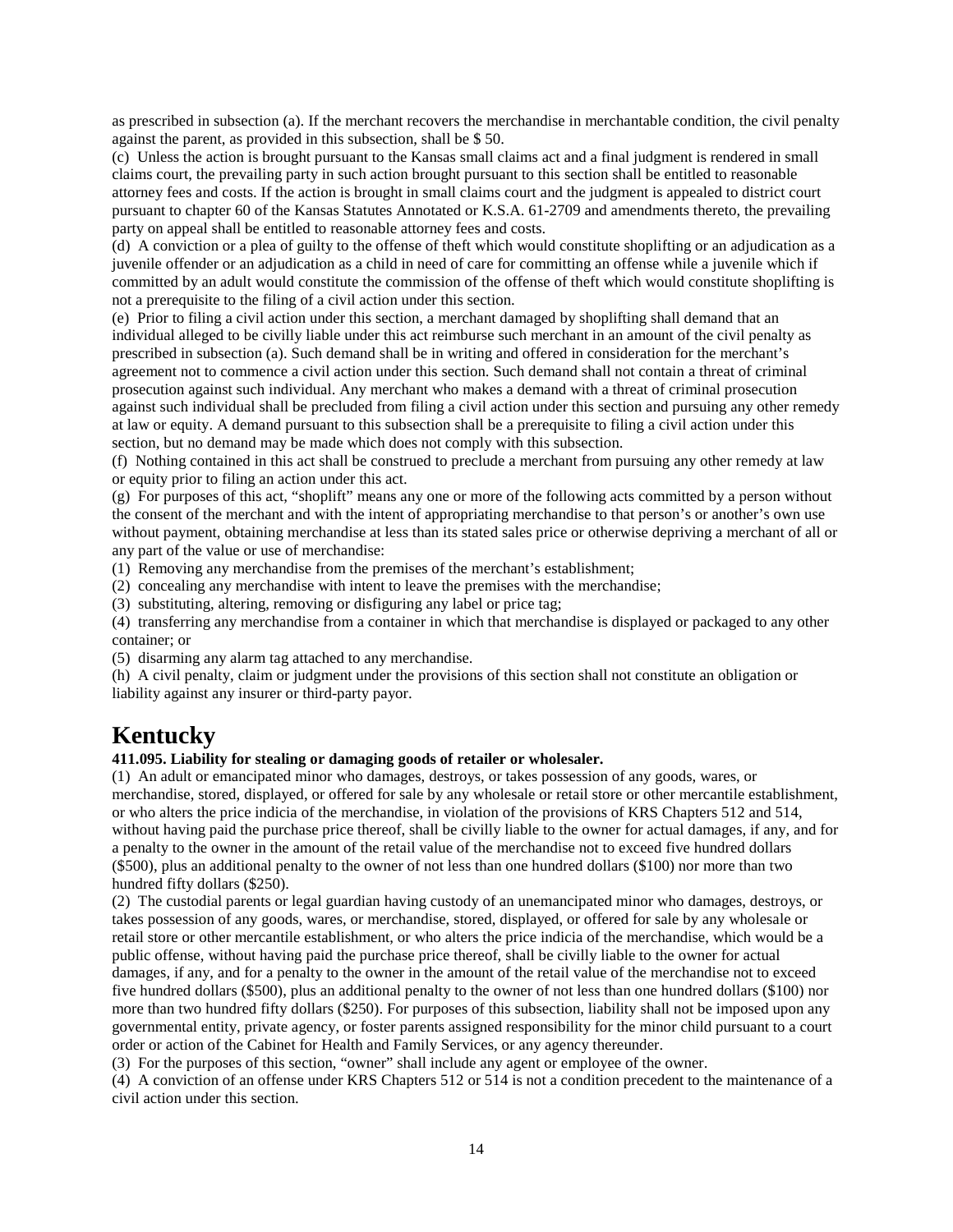(5) Civil liability under this section shall not be limited by any other law that limits liability of parents of minor children.

(6) An action for recovery of damages, or penalty, or both, and costs under this section may be brought in any court of competent jurisdiction, including the small claims division of District Court, if the total amount sought does not exceed the jurisdictional limit of the respective court.

(7) The fact that an owner has a right to bring an action against any individual as provided in this section shall not limit the right of the owner to demand, in writing, that a person who is liable under this section remit the amount of the claim prior to the commencement of any legal action.

(8) Judgments, but not claims, arising under this section may be assigned.

(9) In addition to any civil damages or penalties, or both, which may be recovered under this section, a judgment for recovery shall also include court costs.

(10) Civil claims under this section shall apply to those claims which arise after July 13, 1990.

### **Louisiana**

#### **§ 9:2799.1. Civil liability for theft of goods from merchant**

A. Any person who unlawfully takes merchandise from a merchant's premises shall be liable to the merchant for the retail value of the merchandise taken, if not recovered in merchantable condition, plus damages of not less than fifty nor more than five hundred dollars.

B. The provisions of this Section shall not be construed to prohibit or limit any other cause of action which a merchant may have against a person who unlawfully takes merchandise from the merchant's premises.

C. Any damages under this Section shall be reduced by the amount recovered from the offender as restitution to the merchant as a condition of sentence.

#### **Art. 225. Parental liability for child's offenses and quasi-offenses [Effective January 1, 2016]**

Parents are responsible for damage occasioned by their child as provided by law. [previously liable under La. C.C. Art. 237 (now repealed)]

### **Maine**

14 Maine Revised Statutes § 8302

#### **§ 8302. Civil recovery**

1. LIABILITY. Any person who unlawfully takes or attempts to take merchandise from a merchant is liable to the merchant in accordance with provisions of this chapter.

2. NO LIMITATION. The provisions of this chapter may not be construed to prohibit or limit any other cause of action that a merchant may have against a person who unlawfully takes merchandise from the merchant.

3. CIVIL RECOVERY. Any person who unlawfully takes or attempts to take merchandise from a merchant is civilly liable to the merchant in an amount consisting of:

A. Damages equal to the retail price of the merchandise if the item is not returned in a merchantable condition; and

B. A civil penalty equal to 3 times the retail price of the merchandise, but not less than \$ 50 or more than \$ 500.

4. WRITTEN DEMAND. The fact that an action may be brought against an individual as provided in this chapter does not limit the right of a merchant to make a written demand that a person who is liable for damages and penalties under this chapter remit the damages and penalties prior to the commencement of any legal action.

A. If a person to whom demand is made complies with the demand, that person incurs no further civil liability for that specific act of retail theft.

B. Any demand under this section must be accompanied by a copy of this chapter.

5. CRIMINAL PROSECUTION. A criminal prosecution under Title 17-A, chapter 15 is not a prerequisite to an action under this chapter and such a criminal prosecution does not bar civil action. An action under this chapter does not bar a criminal prosecution under Title 17-A, chapter 15.

6. FAILURE TO PROSECUTE. If a merchant files suit to recover damages and penalties pursuant to this chapter, and the merchant fails to appear at a hearing in such proceedings without excuse from the court, the court shall dismiss the suit without prejudice and award costs to the defendant.

7. FRAUDULENT PROSECUTION. Any person who knowingly uses provisions of this chapter to demand or extract money from a person who is not legally obligated to pay a penalty may be punished by a fine of not more than \$ 1,000 or by imprisonment for not more than one year or by both.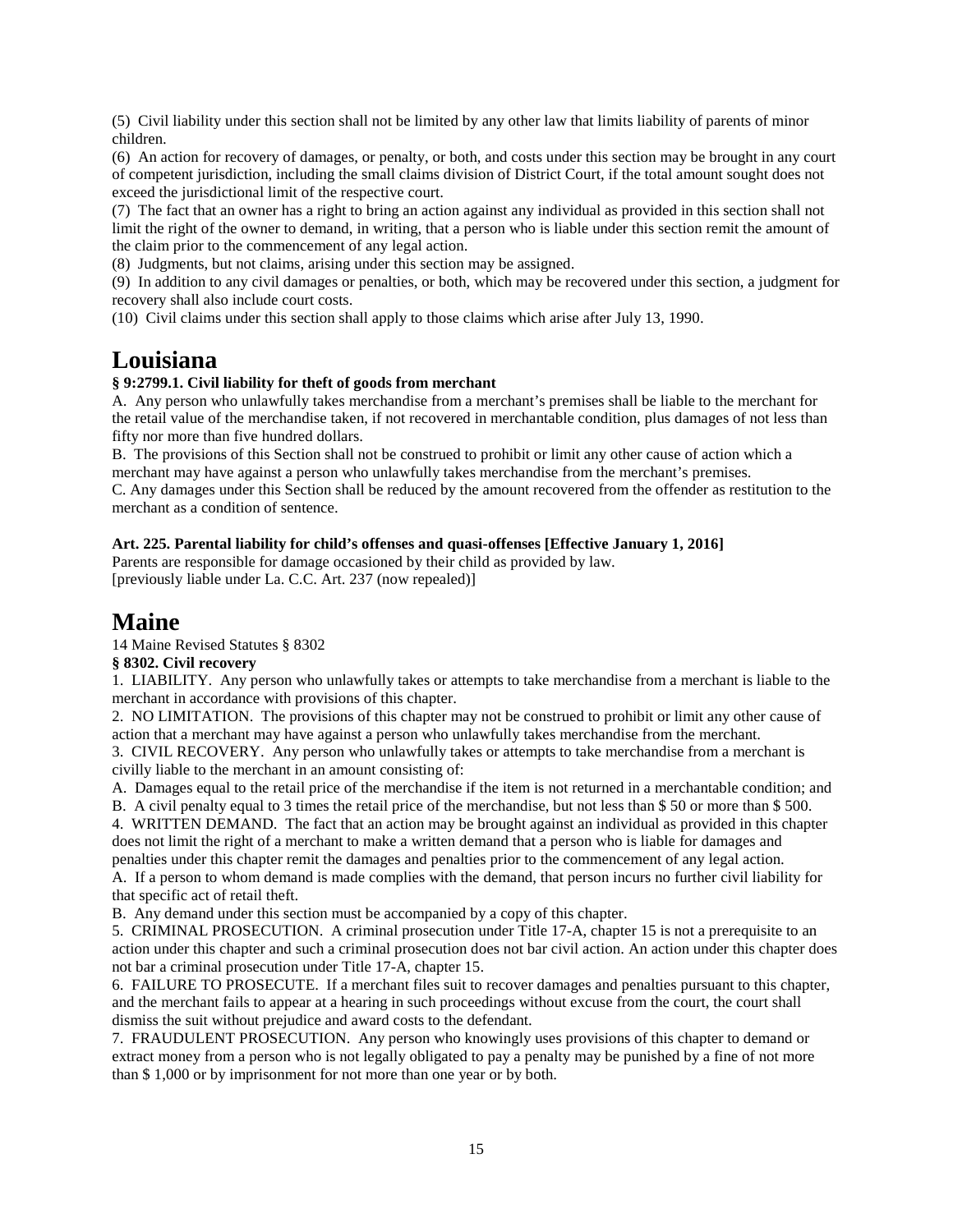## **Maryland**

Md. Courts and Judicial Proceedings Code Ann. § 3-1302 et seq.

#### **§ 3-1302. Civil liabilities**

A responsible person is civilly liable to the merchant:

(1) To restore the merchandise to the merchant or, if the merchandise is not recoverable, has been damaged, or otherwise has lost all or part of its value, to pay the merchant an amount equal to the merchant's stated sales price for the merchandise;

(2) To pay the merchant for any other actual damages sustained by the merchant, not including the loss of time or wages incurred in connection with the apprehension or prosecution of the shoplifter or employee; and

(3) Subject to the merchant's compliance with the procedures contained in § 3-1303 of this subtitle, to pay the merchant a civil penalty equal to twice the merchant's stated sales price for the merchandise, but not less than \$ 50 nor more than \$ 1,000.

#### **§ 3-1303. Required procedures by merchant**

(a) In general. -- If a merchant elects to seek the civil penalty available under § 3-1302 (3) of this subtitle, the merchant:

(1) Shall comply with the procedures contained in this section;

- (2) May not orally request or accept any payment at the time of apprehension; and
- (3) May not accept any payment in cash without issuing a receipt for the payment.
- (b) Initial demand letter. --
- (1) The merchant shall cause an initial demand letter to be:
- (i) Hand delivered personally to the responsible person; or
- (ii) Mailed to the responsible person at that person's last known address.
- (2) The initial demand letter shall:

(i) Identify the act of shoplifting or employee theft alleged to have been committed;

(ii) Specify the amount of damages sought under  $\S$  3-1302(1) and (2) of this subtitle;

(iii) Specify the amount of the civil penalty sought under § 3-1302(3) of this subtitle and explain the method of calculating that amount;

(iv) Request payment of the damages and civil penalty by cash, money order, certified check, or cashier's check; (v) Contain a conspicuous notice advising the responsible person that payment of the damages and civil penalty does not preclude the possibility of criminal prosecution, but that the payment would not be admissible in any criminal proceeding as an admission or evidence of guilt; and

(vi) Specify the date by which the responsible person shall make the required payment to avoid civil action, which date shall be at least 15 days after the date of hand delivery or from the postmark date, as the case may be, of the initial demand letter.

(c) Second demand letter. --

(1) If payment in full is not received by the merchant on or before the date specified in the initial demand letter, the merchant shall cause a second demand letter to be mailed to the responsible person at that person's last known address.

(2) The second demand letter shall:

(i) Contain the same information, request for payment, and notice that is required by subsection  $(b)(2)(i)$  through  $(v)$ of this section for an initial demand letter;

(ii) Specify the date by which the responsible person shall make the required payment to avoid civil action, which date shall be at least 10 days from the postmark date of the second demand letter; and

(iii) Advise the responsible person that, if the required payment is not made in full on or before the date specified in the second demand letter, the responsible person will be subject to immediate institution of a civil suit for damages, penalties, court costs, and reasonable attorney's fees.

(d) Certificate of mailing. -- The merchant shall get a certificate of mailing from the U.S. Postal Service for each initial demand letter and second demand letter mailed to a responsible person under this section.

#### **§ 3-1304. Immunity**

A responsible person who complies fully with an initial demand letter or a second demand letter on or before the date specified in that demand letter may not incur any further civil liability to the merchant for damages arising out of the act of shoplifting or employee theft that was the subject of the demand letter.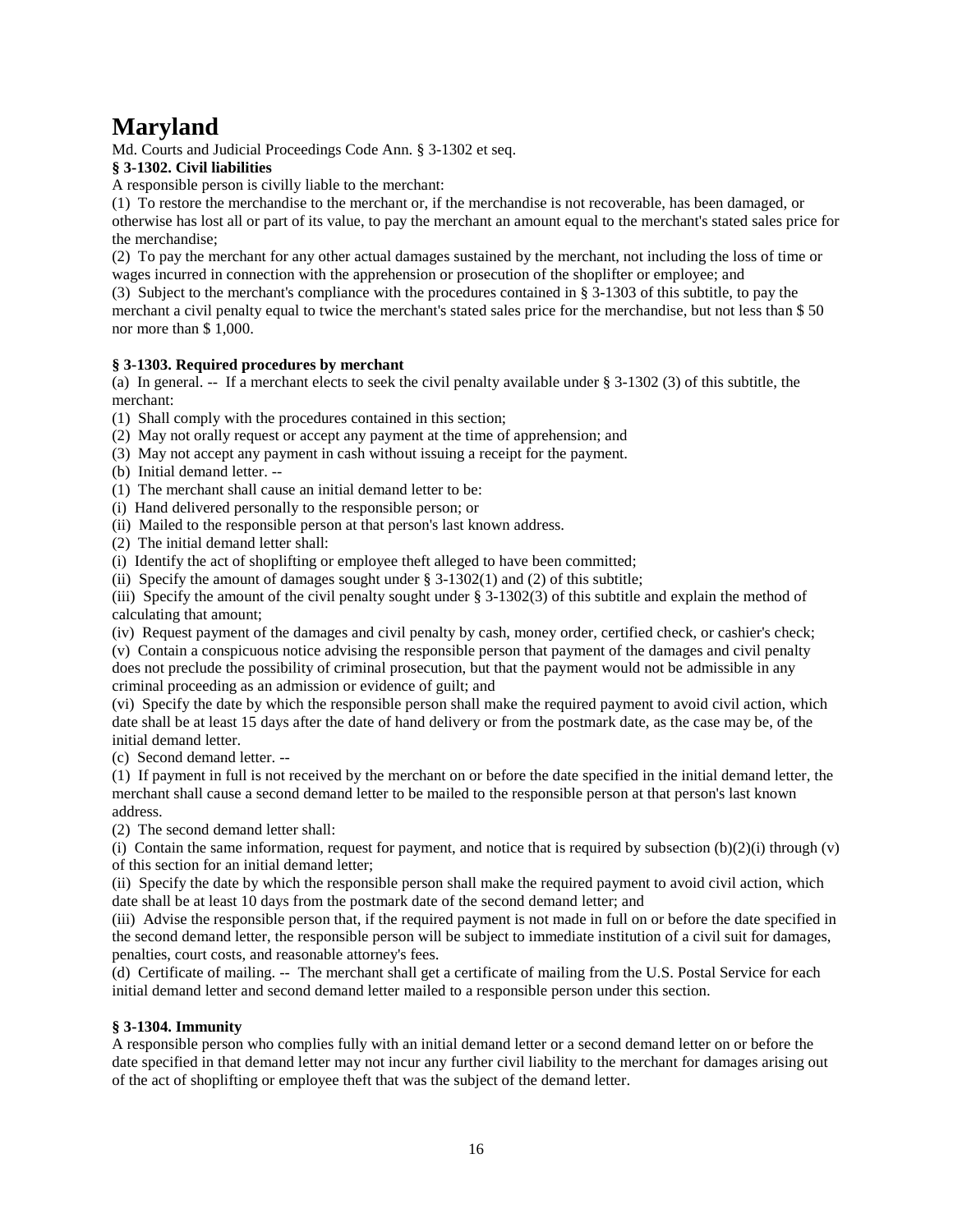#### **§ 3-1305. Civil action by merchant**

(a) In general. -- If the second demand letter is returned unclaimed to the merchant or if full payment is not otherwise received by the merchant on or before the date specified in the second demand letter, the merchant may file a civil action to recover the damages and the civil penalty provided for in § 3-1302 of this subtitle, together with court costs and reasonable attorney's fees.

(b) Court costs and reasonable attorney's fees. -- If the merchant prevails in a civil action brought under this subtitle, the merchant shall also be entitled to an award of court costs and reasonable attorney's fees, to be assessed without regard to the ability of the responsible person to pay.

#### **§ 3-1306. Criminal prosecution**

(a) No prerequisite. -- Criminal prosecution for an offense of theft under § 7-104 of the Criminal Law Article is not a prerequisite to the maintenance of a civil action under this subtitle.

(b) Criminal prosecution not precluded; payment not admissible evidence. -- The recovery of damages and penalties under this subtitle does not preclude criminal prosecution. However, the payment of damages and penalties under this subtitle is not admissible in any criminal proceeding as an admission of guilt or as evidence of guilt.

#### **§ 3-1307. Applicability**

The procedures required by § 3-1303 of this subtitle:

(1) Apply only to the extent that a merchant elects to seek recovery of the civil penalty available under § 3-1302(3) of this subtitle; and

(2) Do not otherwise limit a merchant or other person from electing to pursue any other civil remedy or cause of action for damages against any responsible person under this subtitle or otherwise as permitted by law.

### **Massachusetts**

Massachusetts Ann. Laws ch. 231, § 85R 1/2 and/or 85G

**§ 85R½. Tort Liability for Shoplifting; Penalty. [Effective April 6, 2015.]**

Whoever: causes damage to the property of a person as a result of a larceny or attempted larceny of said property as set forth in section 30A of chapter 266; commits or attempts to commit a larceny of goods for sale on the premises of a merchant; or commits or attempts to commit a larceny of the personal property of employees or customers or others present on such premises shall be liable in tort to the merchant for damages. The damages shall be: not more than \$50 in addition to any actual damages incurred if the value of the property is less than \$50; not more than \$250 in addition to any actual damage incurred if the value of the property is more than \$50 but less than \$250; and not more than \$500 in addition to any actual damages incurred if the value of the property is more than \$250. An action for recovery may be commenced under sections 21 to 25, inclusive, of chapter 218.

Any correspondence by a merchant, its agents or attorneys that asserts a claim against an individual arising under this section shall identify in detail all of the pertinent information on which the merchant bases its claim. Any person who solicits payment that exceeds the limitations provided by this section shall be subject to a fine of not more than \$500.

#### **§ 85G. Civil Liability of Parents for Wilful Acts of Minor Children.**

Parents of an unemancipated child under the age of eighteen and over the age of seven years shall be liable in a civil action for any willful act committed by said child which results in injury or death to another person or damage to the property of another, which shall include any damages resulting from a larceny or attempted larceny of property as set forth in section thirty A of chapter two hundred and sixty–six, damage to cemetery property or damage to any state, county or municipal property or damage as set forth in sections one hundred and twenty–six A and one hundred and twenty–six B of chapter two hundred and sixty–six. This section shall not apply to a parent who, as a result of a decree of any court of competent jurisdiction, does not have custody of such child at the time of the commission of the tort. Recovery under this section shall be limited to the amount of proved loss or damage but in no event shall it exceed five thousand dollars.

### **Michigan**

**§ 600.2953. Retail fraud; liability; civil damages; demand for payment; text; noncompliance; effect of payment; jurisdiction; civil action against parent; formal police report; violation by merchant precluding recovery.**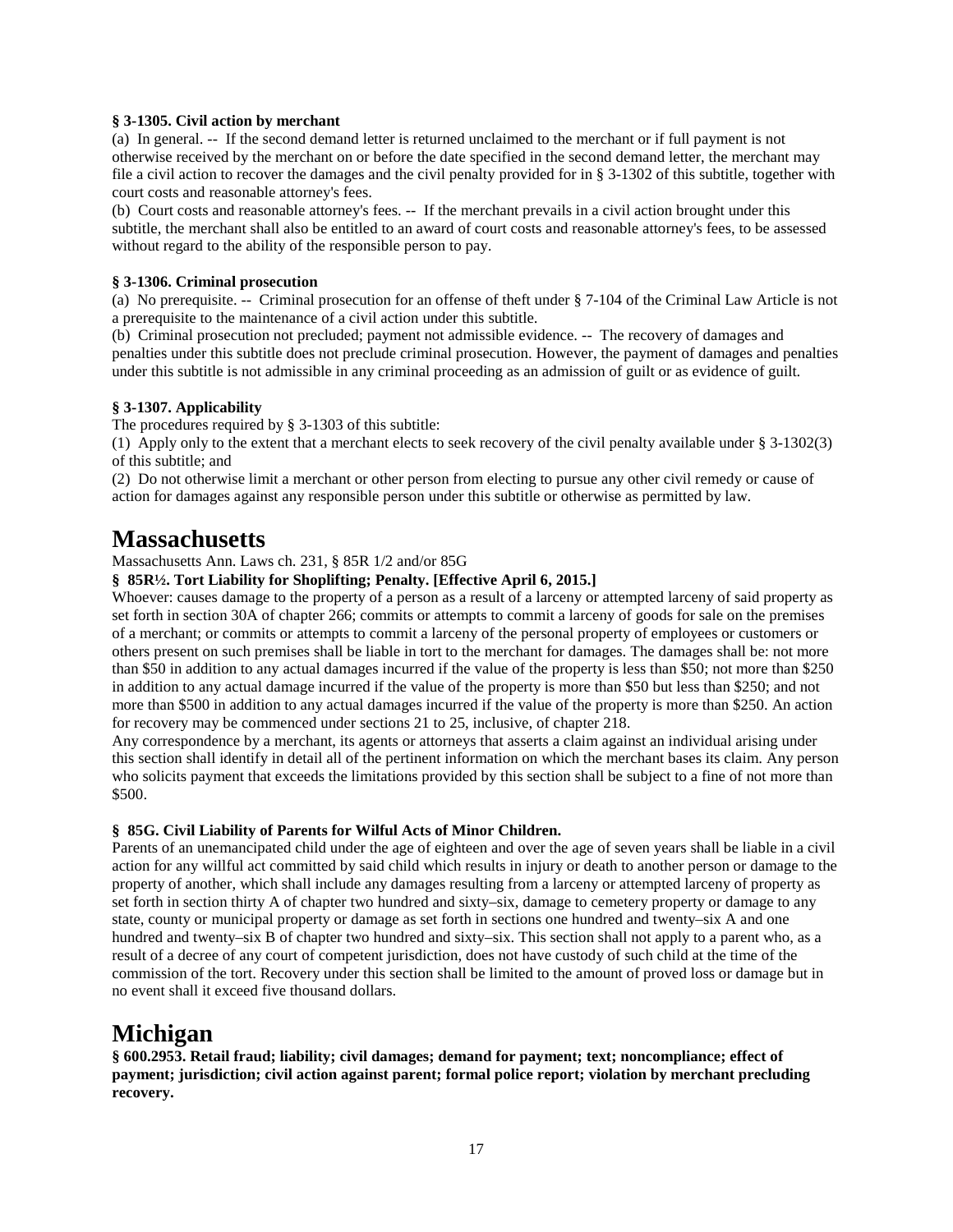Sec. 2953. (1) In addition to applicable penal sanctions, a person who commits an act for which he or she could be charged with retail fraud in the first, second, or third degree under sections 356c and 356d of the Michigan penal code, 1931 PA 328, MCL 750.356c and 750.356d, is liable to the merchant who is the victim of the act for the full retail price of unrecovered property or recovered property that is not in salable condition, and civil damages of 10 times the retail price of the property, but not less than \$50.00 and not more than \$200.00.

(2) The merchant who is the victim of retail fraud in the first, second, or third degree, or an agent of the merchant, may make a written demand for payment of the amount for which the person who committed the act is liable under subsection (1). Except for a sole proprietorship, a member of management, other than the initial detaining person, shall evaluate the validity of the accusation that the person committed the act and shall approve the accusation in writing before a written demand for payment is issued. The demand for payment may be delivered to the person from whom payment is demanded by first-class mail. The text of the written demand shall be as follows:

"We have cause to believe that on (date) you, or your minor child (child's name) , committed retail fraud in the first, second, or third degree by (description of action and property involved) in our store or in its immediate vicinity.

State law authorizes us to demand in writing that you do all of the following, as applicable:

[ ] Return the property in salable condition or pay to us \$........., which represents the full retail price or the remaining balance of the full retail price of the property.

[ ] Pay to us \$........., which represents the full retail price of the recovered property that is not in salable condition.

[ ] Pay to us civil damages in an amount equal to 10 times the retail price of the property involved, but not less than \$50.00 or more than \$200.00, equaling a total amount of \$..........

This notice is a formal demand for return of the property involved, if applicable, and the payment of the amounts indicated above, equaling a total amount of \$.......... If you return any unrecovered property and pay the amounts indicated above to us within 30 days after the date this notice was mailed, we will not take any further civil action against you.

You are not required to respond to this demand if you believe that you or your minor child are not guilty of committing retail fraud or if you choose not to respond. If you fail to comply with this demand, we will be authorized by state law to bring a civil action against you to determine your legal responsibility for the return of any unrecovered property and the payment of the amounts indicated above plus the cost of the action, including reasonable attorney fees.

These civil proceedings do not prevent criminal prosecution for the alleged act of retail fraud."

(3) If the person to whom a written demand is made under subsection (2) complies with the written demand within 30 days after the date the written demand is mailed, that person shall incur no further civil liability to the merchant from the act of retail fraud.

(4) A person who commits an act described in subsection (1) and who fails to comply with a written demand under subsection (2) is liable to the merchant for the full retail price of the property, unless the property was recovered in salable condition, plus civil damages of 10 times the retail price of the property but not less than \$50.00 or more than \$200.00, and costs of the action, including reasonable attorney fees.

(5) If a civil action is filed pursuant to this section and before the trial of the action is commenced the person to whom a written demand was made under subsection (2) pays the merchant in cash the amount demanded, subsection (4) does not apply.

(6) An action under this section may be brought in the small claims division of the district court or in any other court of competent jurisdiction. If the amount demanded exceeds the jurisdiction of the small claims division, the action may still be brought in the small claims division, but the amount recovered shall not exceed the jurisdiction of the small claims division.

(7) A merchant may recover damages in an amount allowable under this section in a civil action in a court of competent jurisdiction against the parent or parents of an unemancipated minor who lives with his or her parent or parents and who commits an act described in subsection (1).

(8) A merchant may recover the amount for which a person is civilly liable under this section only if a formal police report is filed with a local law enforcement agency that has jurisdiction over the location where the violation took place, which report sets forth facts alleging that the person has committed retail fraud in the first, second, or third degree or violated a local ordinance substantially corresponding to section 218, 356, 356c, or 356d of the Michigan penal code, 1931 PA 328, MCL 750.218, 750.356, 750.356c, and 750.356d, regardless of the outcome of any criminal action.

(9) Notwithstanding any other provision of this section, a merchant shall not recover civil damages for an act of retail fraud in the first, second, or third degree with regard to a particular item of property if the merchant violated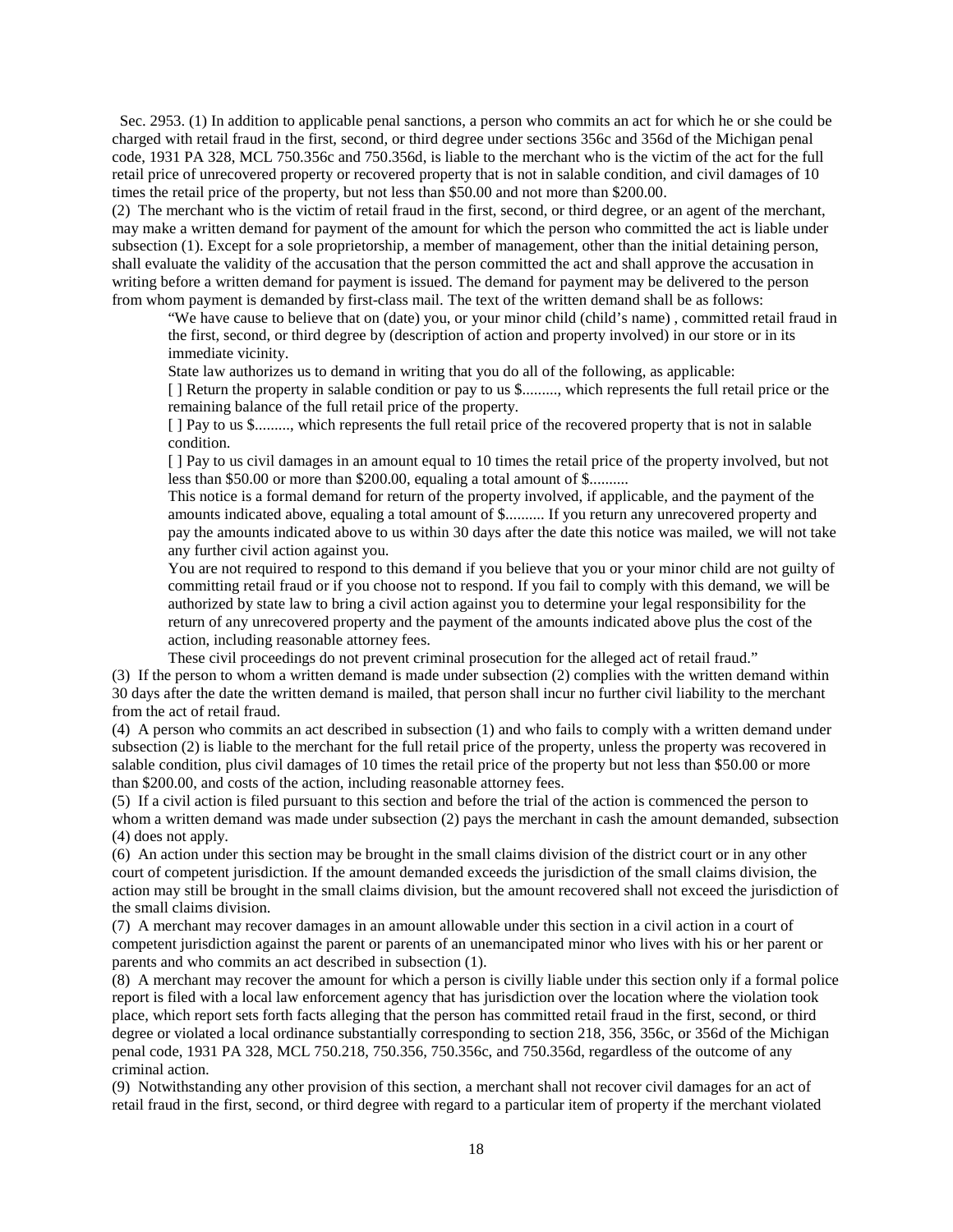section 3 of 1976 PA 449, MCL 445.353, with regard to that item of property and the violation was not caused by the person who committed the act of retail fraud.

### **Minnesota**

#### **604.14 CIVIL LIABILITY FOR THEFT**

Subdivision 1. Liability for theft of property. — A person who steals personal property from another is civilly liable to the owner of the property for its value when stolen plus punitive damages of either \$ 50 or up to 100 percent of its value when stolen, whichever is greater. If the property is merchandise stolen from a retail store, its value is the retail price of the merchandise in the store when the theft occurred.

Subd. 2. Notice. — In order to recover under subdivision 1 for the theft of a shopping cart, a store must have posted at the time of the theft a conspicuous notice describing the liability under subdivision 1.

Subd. 3. Liability of parent or guardian. — Section 540.18 applies to this section, except that recovery is not limited to special damages.

Subd. 4. Criminal action. — The filing of a criminal complaint, conviction, or guilty plea is not a prerequisite to liability under this section. Payment or nonpayment may not be used as evidence in a criminal action.

Subd. 5. Recovery of property. — The recovery of stolen property by a person does not affect liability under this section, other than liability for the value of the property.

Subd. 6. Right to demand payment. — A person may make a written demand for payment for the liability imposed by this section before beginning an action, including a copy of this section and a description of the liability contained in this section.

#### **540.18 DAMAGE BY MINOR; RESPONSIBILITY OF PARENT, GUARDIAN, AND MINOR**

Subdivision 1. Liability rule. — The parent or guardian of a minor who is under the age of 18 and who is living with the parent or guardian and who willfully or maliciously causes injury to any person or damage to any property is jointly and severally liable with such minor for such injury or damage to an amount not exceeding \$ 1,000, if such minor would have been liable for such injury or damage if the minor had been an adult. Nothing in this subdivision shall be construed to relieve such minor from personal liability for such injury or damage. The liability provided in this subdivision is in addition to and not in lieu of any other liability which may exist at law. Recovery under this section shall be limited to special damages.

Subd. 2. Not applicable to certain persons. — This section shall not apply to persons having custody or charge of any minor under the authority of the Human Services or Corrections Department of the state.

### **Mississippi**

#### **§ 97-23-96. Civil remedy for shoplifting violations; written demand prior to commencing civil proceedings; recovery from parents or legal guardians of minors; costs**

(1) Any person who proves by clear and convincing evidence that he has been injured in any fashion by reason of any violation of the provisions of Section 97-23-93, Mississippi Code of 1972, has a cause of action for threefold the actual damages sustained or damages in the amount of Two Hundred Dollars (\$ 200.00), whichever is greater, reasonable attorney's fees and court costs in the trial and in any proceedings in appellate courts. The recovery of stolen goods regardless of condition shall not affect the right to the minimum recovery provided herein.

(2) Before filing an action for damages under this section, the person claiming injury must make a written demand for Two Hundred Dollars (\$ 200.00) or threefold the actual damages sustained, whichever is greater, of the person or accused liable for damages under this section. If the accused to whom a written demand is made complies with such demand within thirty (30) days after receipt of the demand, he shall be given a written release from further civil liability for the specific act of shoplifting by the victim making the written demand.

(3) Any victim who has a cause of action under this section may recover the damages allowed under this section from the parents or legal guardian of any unemancipated minor who lives with his parents or legal guardian and who is liable for damages under this section if it is proven that the parents or legal guardian had knowledge of the minor's intent to violate the provisions of Section 97-23-93 or aided and abetted the minor in such violations. Foster parents shall not be liable for the acts of children placed with them.

Nothing in this section shall in any way be construed as to abrogate, compromise or violate any minor's right to confidentiality under any other provision of the Mississippi Code of 1972 or otherwise.

(4) In no event shall punitive damages be awarded under this section.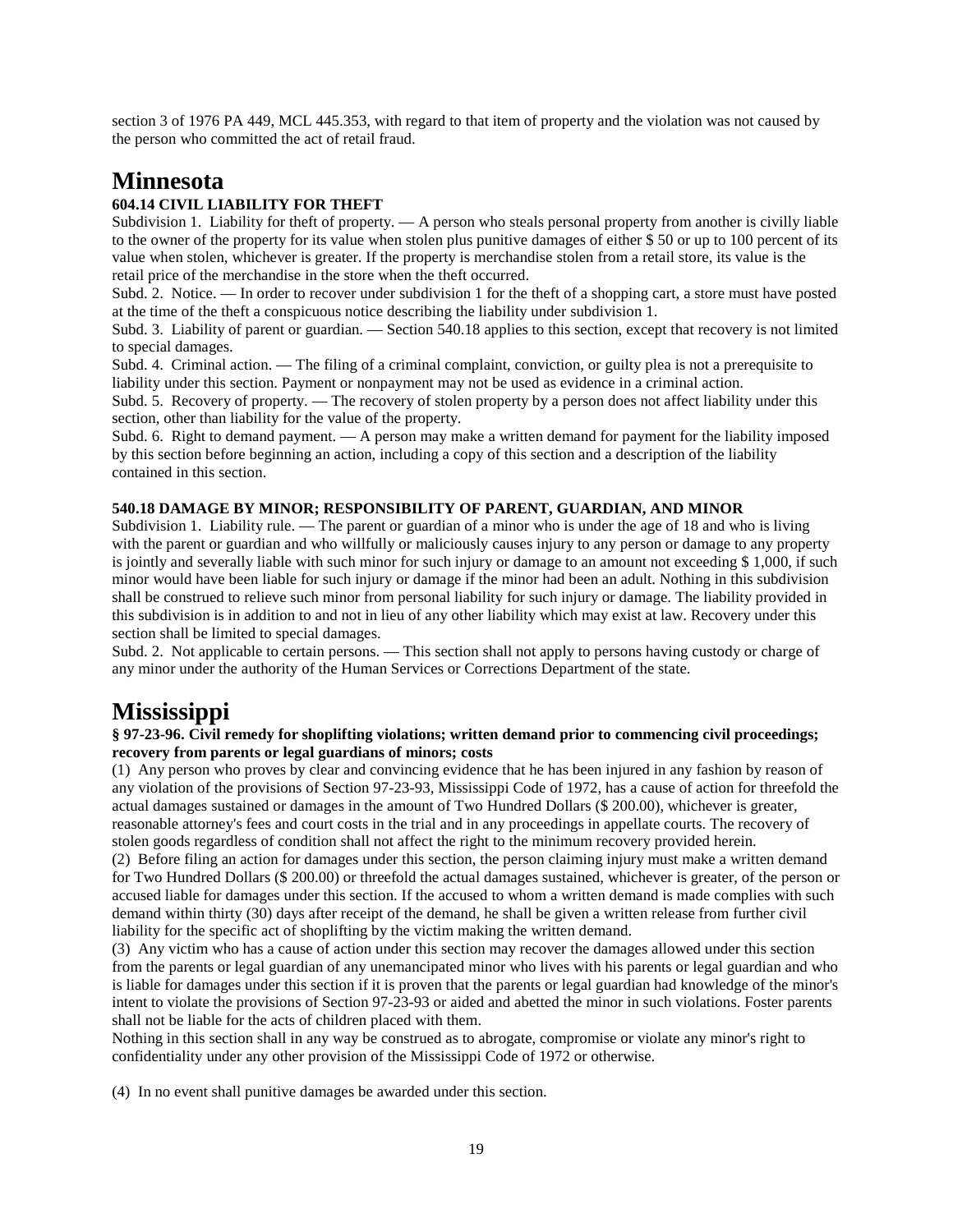(5) In awarding damages, attorney's fees, expenses or costs under this section, the court shall not consider the ability of the opposing party to pay such fees and costs. Nothing under this section shall be interpreted as limiting any right to recover damages, attorney's fees, expenses or costs provided under other provisions of law.

## **Missouri**

#### **§ 570.087. Stealing, civil liability—parent or guardian civilly liable for minor's stealing—conversion of shopping carts, penalty [Renumbered effective until Jan. 1, 2017]**

1. As used in this section, the following terms mean:

(1) "Actual damages", the full retail value of any merchandise which is taken or which has its price altered in a manner described in subsection 2 of this section, plus any proven incidental costs to the owner of the merchandise not to exceed one hundred dollars;

(2) "Mercantile establishment", any place where merchandise is displayed, held or offered for sale either at retail or at wholesale;

(3) "Merchandise", all things movable and capable of manual delivery and offered for sale either at retail or wholesale;

(4) "Unemancipated minor", an individual under the age of eighteen years whose parents or guardian have not surrendered the right to the care, custody and earnings of such individual, and are under a duty to support or maintain such individual.

2. An adult or a minor who takes possession of any merchandise from any mercantile establishment without the consent of the owner, without paying the purchase price and with the intention of converting such merchandise to his own use, or the use of another, or who purchases merchandise after altering the price indicia of such merchandise, shall be civilly liable to the owner for actual damages plus a penalty payable to the owner of not less than one hundred dollars nor more than two hundred fifty dollars and all court costs and reasonable attorney fees.

3. The parents or guardian having physical custody of an unemancipated minor, who takes possession of any merchandise from any mercantile establishment without the consent of the owner, without paying the purchase price and with the intention of converting such merchandise to his own use, or the use of another, or who purchases merchandise after altering the price indicia of such merchandise, shall be civilly liable to the owner for actual damages, provided that a parent or guardian shall not be liable if they have not had physical custody for a period in excess of one year.

4. Notwithstanding the provisions of subsections 2 and 3 of this section, any person who, without the consent of the owner, takes possession of a shopping cart from any mercantile establishment with the intent to convert such shopping cart to his own use or the use of another shall be civilly liable to the owner for actual damages plus a penalty payable to the owner of one hundred dollars and all court costs and reasonable attorney fees.

5. A conviction under section 570.030 or 570.040 shall not be a condition precedent to maintaining a civil action pursuant to the provisions of this section.

6. No owner or agent or employee of the owner may attempt to gain an advantage in a civil action by threatening to initiate a criminal prosecution pertaining to the same incident.

## **Montana**

#### **27-1-718 Civil penalty for shoplifting.**

(1) An adult or emancipated minor who takes possession of any goods, wares, or merchandise displayed or offered for sale by any store or other mercantile establishment without the consent of the owner or seller and with the intention of converting the goods to the taker's own use without having paid the purchase price of the goods is liable to the owner or seller for a penalty, whether or not the goods have been returned undamaged, in the amount of the greater of \$ 100 or the retail value of the goods, not to exceed \$ 1,000. This amount is in addition to actual damages. (2) When an unemancipated minor takes possession of any goods, wares, or merchandise displayed or offered for sale by any store or other mercantile establishment without the consent of the owner or seller and with the intention of converting the goods to the minor's own use without having paid the purchase price of the goods, the minor's parent or legal guardian having custody of the minor is liable to the owner or seller for a penalty, whether or not the goods have been returned undamaged, equal to the greater of \$ 100 or the retail value of the goods, not to exceed \$ 1,000. For the purposes of this subsection (2), liability may not be imposed upon any governmental or private agency that has been assigned responsibility for the minor child pursuant to court order or action of the department of corrections or the department of public health and human services.

(3) Judgments and claims arising under this section may be assigned.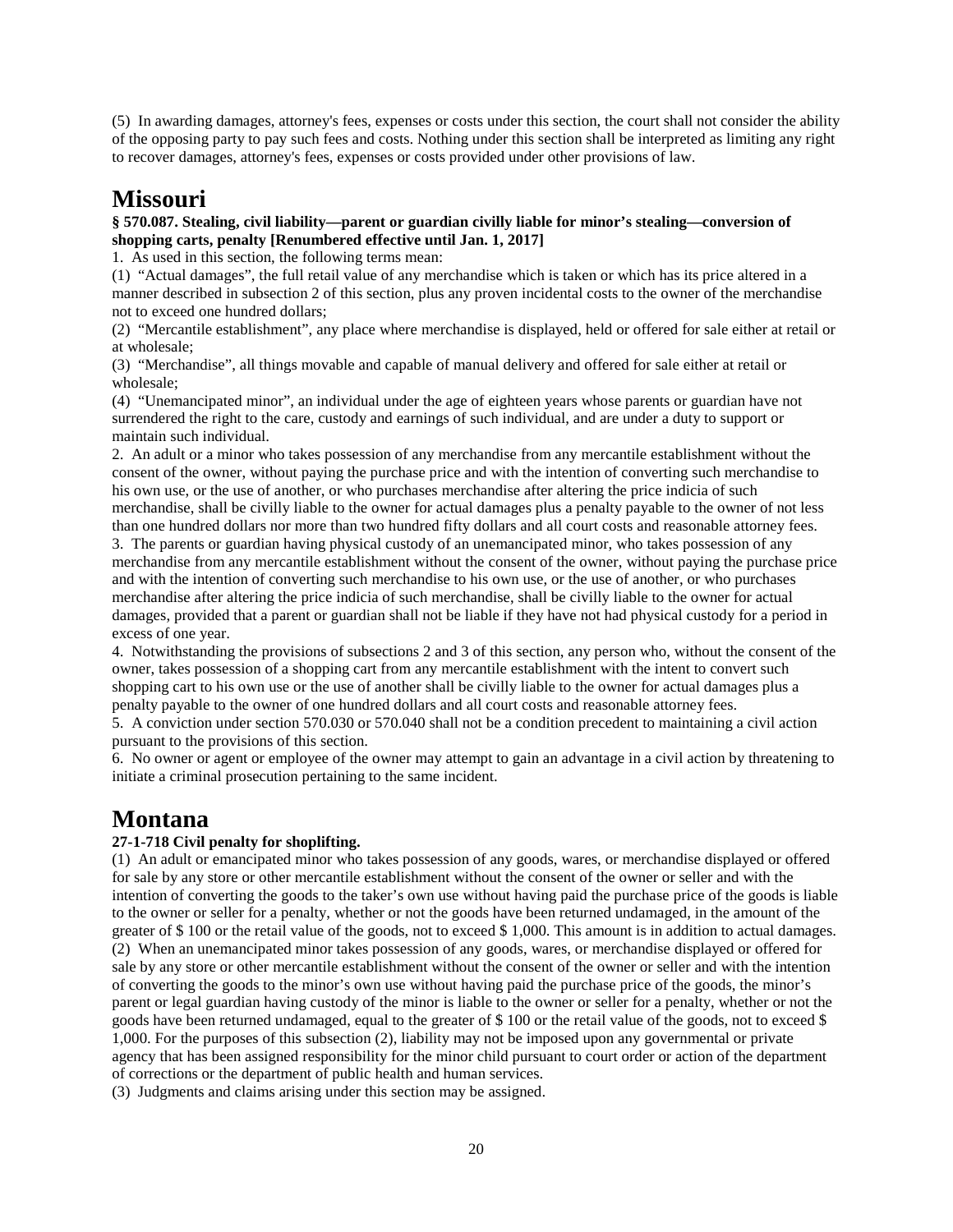(4) A conviction for violation of 45-6-301 is not a condition precedent to maintenance of a civil action under this section.

(5) For purposes of this section, the term "emancipated minor" means a person under 18 years of age who is selfsupporting from personal earnings or is married. A person who received more than 25% of the cost of support from any person other than an agency of the government may not be considered an emancipated minor.

## **Nebraska**

#### **§ 25-21,194. Shoplifting; civil action authorized; conditions; limitations.**

(1)

(a) Any person who commits the crime of theft by shoplifting as provided in section 28-511.01 or whose conduct is described by section 28-511.01 or (b) the parents of a minor who commits the crime of theft by shoplifting as provided in section 28-511.01 or whose conduct is described by section 28-511.01 shall be liable to the owner of the merchandise in a civil action for:

(i) Actual property damage or loss sustained as a direct result of the incident of shoplifting, which may include, but shall not be limited to, full retail value, cost of repair, or cost of replacement of the merchandise;

(ii) Costs of maintaining the action; and

(iii) Reasonable attorney's fees if such owner has retained the services of an attorney in maintaining the action and the action is not in the Small Claims Court.

(2) A conviction under any statute or ordinance shall not be a condition precedent to maintaining an action under this section.

(3) Recovery under this section may be had in addition to, and shall not be limited by, any other provision of law which limits the liability of the parents for tortious conduct of a minor. The liability of the parents and the minor shall be joint and several.

(4) This section shall not prohibit or limit any other cause of action which the owner of merchandise may have against a person who unlawfully or wrongfully takes merchandise from the owner's store or retail establishment. (5) Judgments, but not claims, arising under this section may be assigned.

(6) The fact that an owner of merchandise may commence an action under this section shall not limit the right of such owner to demand, in writing, that any person who is liable for damages and costs under this section remit such damages and costs prior to the commencement of an action.

(7) This section shall only apply to causes of action which accrue after August 30, 1987.

(8) For purposes of this section, minor shall mean any individual under seventeen years of age.

(9) Notwithstanding any other provision of this section, no parent shall be liable to the owner of merchandise in a civil action unless such minor is living with such parent at the time the conduct described by section 28-511.01 is committed.

## **Nevada**

#### **597.860. Shoplifting: Civil liability of adult who steals merchandise from or damages property on merchant's premises.**

1. An adult who steals merchandise from, or damages property on, a merchant's premises is civilly liable for the retail value of the merchandise or the fair market value of the other property, plus damages of not less than \$100 nor more than \$250, costs of suit and reasonable attorney's fees. An action may be brought even if there has been no criminal conviction for the theft or damage.

2. An action under this section may be brought as a small claim in a Justice Court if the total amount sought does not exceed the statutory limit for such a claim.

#### **597.870. Shoplifting: Civil liability of parent or guardian of minor who steals merchandise from or damages property on merchant's premises.**

1. The parent or legal guardian, as the case may be, of a minor who steals merchandise from, or damages property on, a merchant's premises is civilly liable for:

(a) The retail value of the merchandise; and

(b) The fair market value of the damaged property,

plus damages of not less than \$100 nor more than \$250, costs of suit and reasonable attorney's fees. An action may be brought even if there has been no criminal conviction for the theft or damage. Recovery under this section may be had in addition to, and is not limited by, any other provision of law which limits the liability of a parent or legal guardian for the tortious conduct of a minor.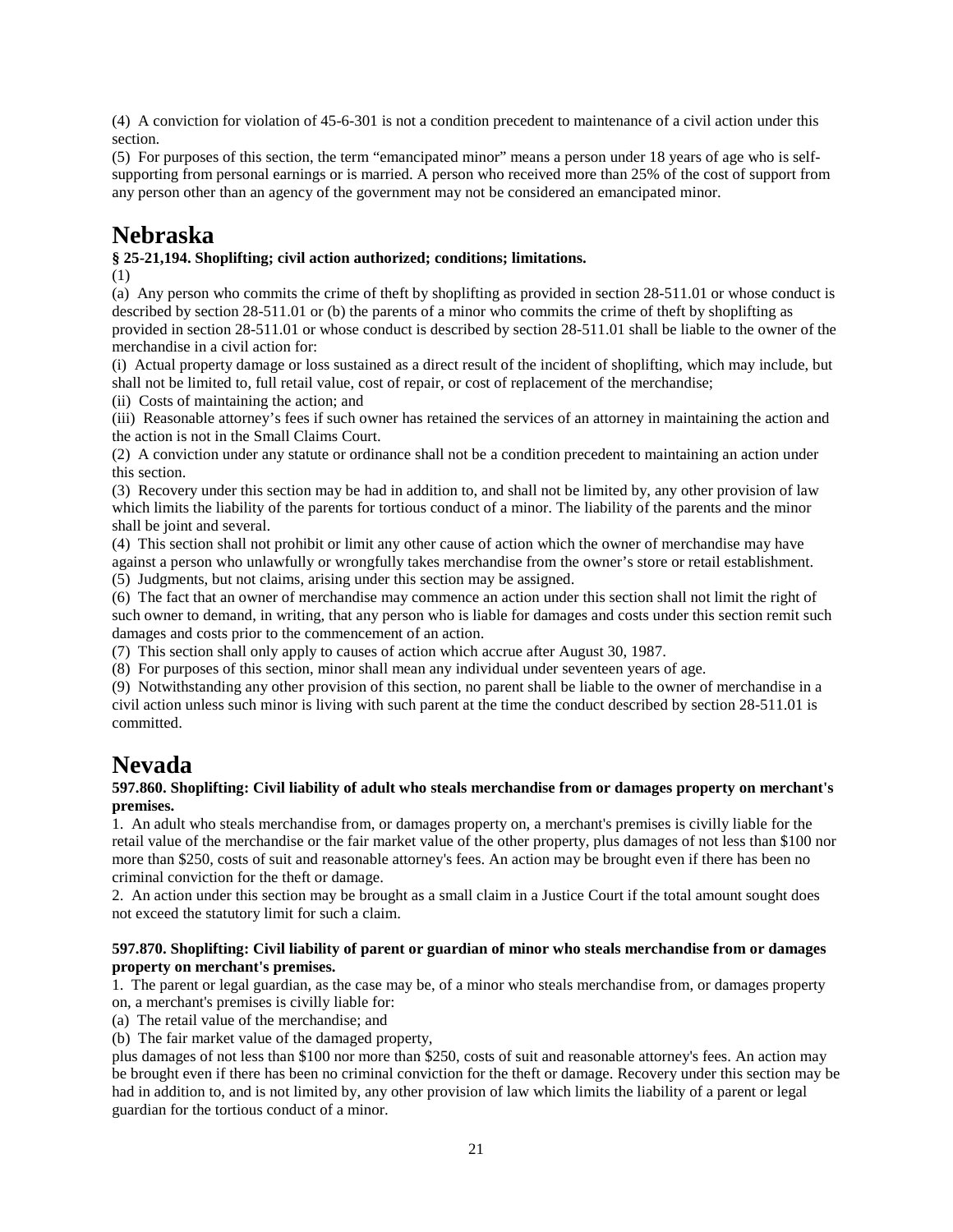2. An action under this section may be brought as a small claim in a Justice Court if the total amount sought does not exceed the statutory limit for such a claim.

## **New Hampshire**

#### **507:8-f. Civil Actions for Theft.**

When the conduct of a person would constitute willful concealment as provided in RSA 637:3-a, the person shall be liable to the merchant for damages as provided in RSA 544-C:1. An action for recovery of damages, pursuant to this section, may be brought in small claims court if the total damages do not exceed the jurisdictional limit of such court, or in any other appropriate court. The provisions of this section are in addition to other civil remedies and shall not limit the rights of merchants or other persons to elect to pursue other civil remedies.

#### **544-C:1. Recovery of Civil Damages for Willful Concealment.**

I. For purposes of this chapter, "willful concealment" shall mean willful concealment as defined in RSA 637:3-a.

II. A person who willfully conceals shall be liable for civil damages to the merchant up to \$400 plus the merchandise or the value of the merchandise if it has been damaged or rendered unrecoverable.

III. A merchant may recover civil damages for willful concealment by bringing suit in a district court or by executing a settlement agreement in the form set out in paragraph IV of this section.

IV. A merchant and a person accused of willful concealment by such merchant may agree to execute a civil settlement agreement for up to \$400 in civil damages, plus the return of the merchandise or the replacement value of the merchandise within 60 days of the date the agreement is signed. The form of the settlement agreement shall be as follows:

Settlement of Claim for Taking Merchandise Without Payment

The undersigned, , having failed to pay for certain merchandise, more specifically described as follows , hereby agrees to pay, within 60 days of the date this agreement is signed, civil damages up to \$400, plus the merchandise or the replacement value of the merchandise. The parties agree that this payment shall constitute full and complete payment of damages to the following establishment . The following establishment agrees to waive any and all claims it may have for civil damages.

Nothing in this agreement shall constitute an admission of guilt for purposes of criminal law. If this agreement is signed and payment is made in full within 60 days, no police report or criminal complaint will be filed by the merchant relative to this incident. However, nothing in this agreement can or will bar the state of New Hampshire from instituting such criminal prosecutions as it deems necessary.

### **New Jersey**

#### **§ 2A:61C-1. Shoplifting, retail thefts, civil action; provided**

a. A person who commits the offense of shoplifting as defined in N.J.S. 2C:20-11 or a person who commits the offense of theft as defined in Chapter 20 of Title 2C of the New Jersey Statutes by stealing food or drink from an eating establishment shall be liable for any criminal penalties imposed by law and shall be liable to the merchant in a civil action in an amount equal to the following:

(1) The value of the merchandise as damages, not to exceed \$500, if the merchandise cannot be restored to the merchant in its original condition;

(2) Additional damages, if any, arising from the incident, not to include any loss of time or wages incurred by the merchant in connection with the apprehension of the defendant; and

(3) A civil penalty payable to the merchant in an amount of up to \$150.

b. A parent, guardian or other person having legal custody of a minor who commits the offense of shoplifting or the offense of theft of food or drink from an eating establishment shall be liable to the merchant for the damages specified in subsection a. of this section. This subsection shall not apply to a parent whose parental custody and control of such minor has been removed by court order, decree, judgment, military service, or marriage of such infant, or to a resource family parent of such minor.

c. If a merchant institutes a civil action pursuant to the provisions of this section, the prevailing party in that action shall be entitled to an award of reasonable attorney's fees and reasonable court costs.

d. Limitations on civil action:

(1) Before a civil action may be commenced, the merchant shall send a notice to the defendant's last known address giving the defendant 20 days to respond. It is not a condition precedent to maintaining an action under this act that the defendant has been convicted of shoplifting or theft.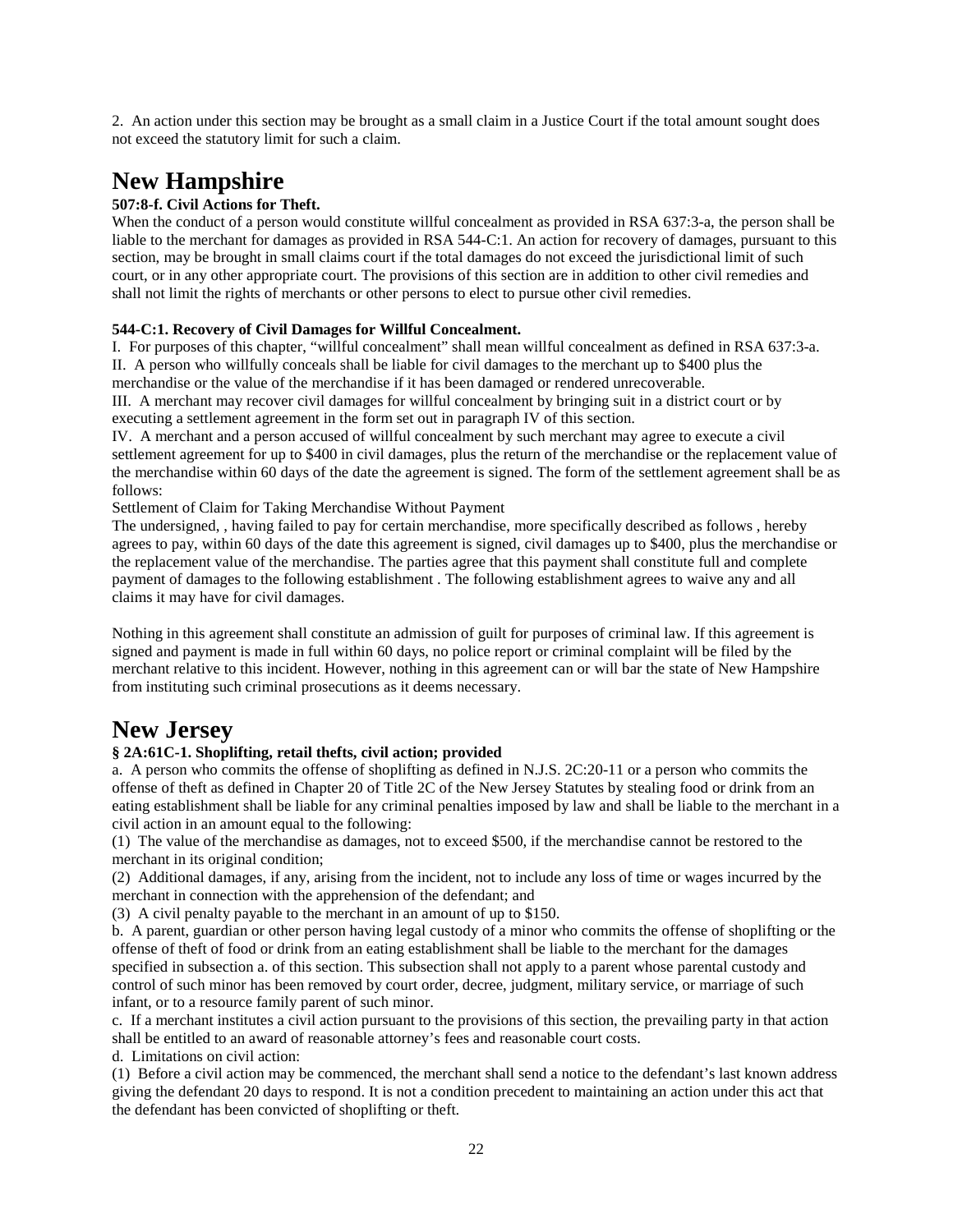(2) No civil action under this act may be maintained if the defendant has paid the merchant a penalty equal to the retail value of the merchandise where the merchandise was not recovered in its original condition, plus a sum of up to \$150.

(3) The provisions of this act do not apply in any case where the value of the merchandise exceeds \$500.

e. If the person to whom a written demand is made complies with such demand within 20 days following the receipt of the demand, that person shall be given a written release from further civil liability with respect to the specific act of shoplifting or theft.

## **New Mexico**

#### **30-16-21. Civil liability of adult shoplifter; penalty.**

Any person who has reached the age of majority and who has been convicted of shoplifting under Section 30-16-20 NMSA 1978, may be civilly liable for the retail value of the merchandise, punitive damages of not less than one hundred dollars (\$100) nor more than two hundred fifty dollars (\$250), costs of the suit and reasonable attorney's fees. However, the merchant shall not be entitled to recover damages for the retail value of any recovered undamaged merchandise.

## **New York**

Larceny in Mercantile Est. Stat., NY General Obligations Law Section 11- 105

#### **§ 11-105. Larceny in mercantile establishments**

1. When used in this section, the term "mercantile establishment" shall mean a place or vehicle where goods, wares or merchandise are offered for sale or a place or vehicle from which deliveries of goods, wares or merchandise are made.

2. When used in this section, the term "larceny" is an act heretofore defined or known as common law larceny by trespassory taking as defined in paragraph (a) of subdivision two of section 155.05 of the penal law committed against the property of a mercantile establishment.

3. When used in this section, the term "emancipated minor" shall mean a person who was over the age of sixteen at the time of the alleged larceny and who was no longer a dependent of or in the custody of a parent or legal guardian.

4. In any proceeding brought under this section the burden of proof shall be by a preponderance of the evidence.

5. An adult or emancipated minor who commits larceny against the property of a mercantile establishment shall be civilly liable to the operator of such establishment in an amount consisting of:

(a) the retail price of the merchandise if not recovered in merchantable condition up to an amount not to exceed fifteen hundred dollars; plus

(b) a penalty not to exceed the greater of five times the retail price of the merchandise or seventy-five dollars; provided, however, that in no event shall such penalty exceed five hundred dollars.

6. Parents or legal guardians of an unemancipated minor shall be civilly liable for said minor who commits larceny against the property of a mercantile establishment to the operator of such establishment in an amount consisting of: (a) the retail price of the merchandise if not recovered in merchantable condition up to an amount not to exceed fifteen hundred dollars; plus

(b) a penalty not to exceed the greater of five times the retail price of the merchandise or seventy-five dollars; provided, however, that in no event shall such penalty exceed five hundred dollars.

7. A conviction or a plea of guilty for committing larceny is not a prerequisite to the bringing of a civil suit, obtaining a judgment, or collecting that judgment under this section.

8. The fact that an operator of a mercantile establishment may bring an action against an individual as provided in this section shall not limit the right of such merchant to demand, orally or in writing, that a person who is liable for damages and penalties under this section remit the damages and penalties prior to the commencement of any legal action.

9. In any action brought under subdivision six of this section, the court shall consider in the interest of justice mitigating circumstances that bear directly upon the actions of the parent or legal guardian in supervising the unemancipated minor who committed the larceny.

10. An action for recovery of damages and penalties under this section may be brought in any court of competent jurisdiction.

11. The provisions of this section shall not be construed to prohibit or limit any other cause of action which an operator of a mercantile establishment may have against a person who unlawfully takes merchandise from the mercantile establishment.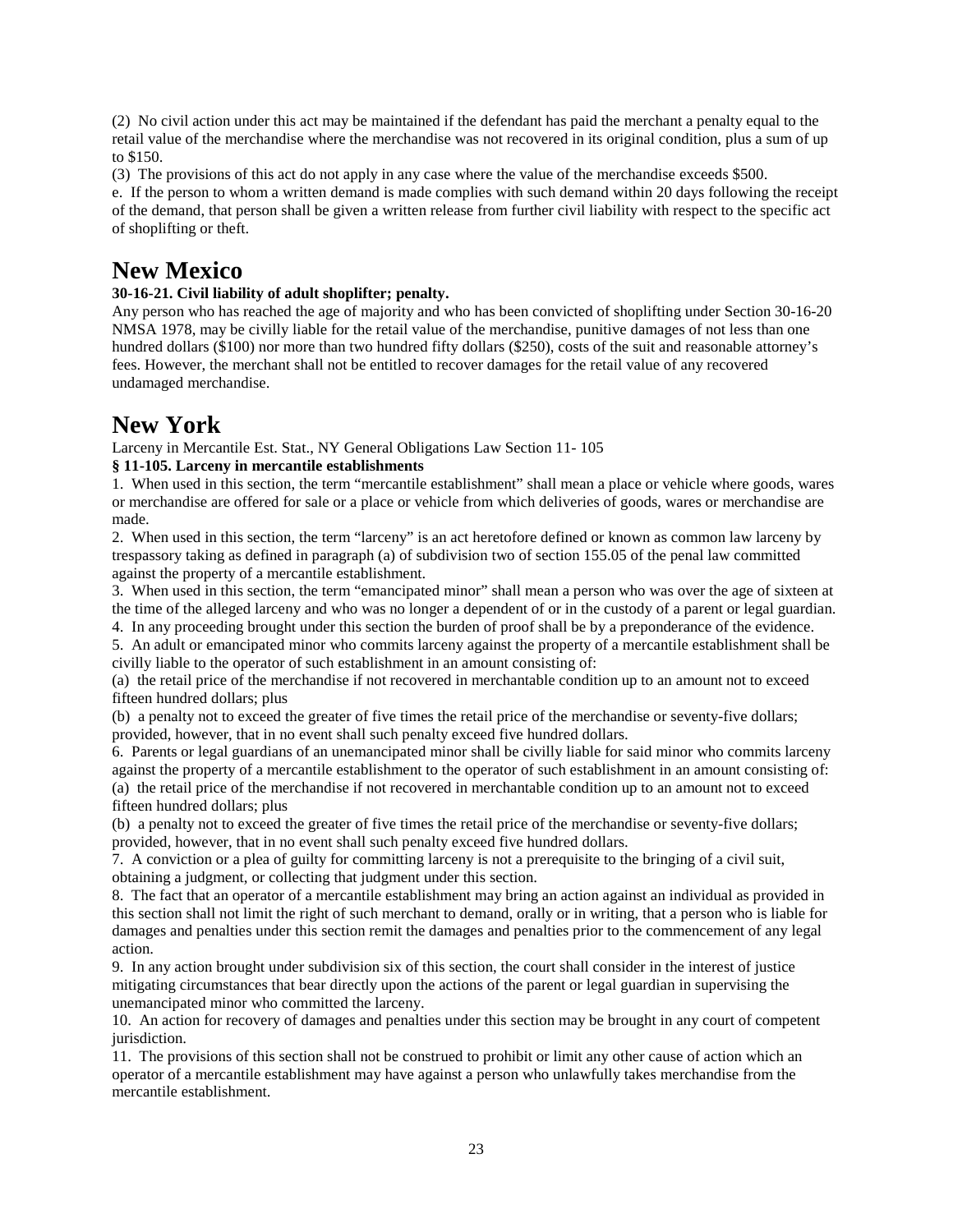12. Any testimony or statements of the defendant or unemancipated minor child of the defendant or any evidence derived from an attempt to reach a civil settlement or from a civil proceeding brought under this section shall be inadmissible in any other court proceeding relating to such larceny.

## **North Carolina**

#### **§ 1-538.2. Civil liability for larceny, shoplifting, theft by employee, embezzlement, and obtaining property by false pretense**

(a) Any person, other than an unemancipated minor, who commits an act that is punishable under G.S. 14-72, 14- 72.1, 14-74, 14-90, or 14-100 is liable for civil damages to the owner of the property. In any action brought by the owner of the property, the owner is entitled to recover the value of the goods or merchandise, if the goods or merchandise have been destroyed, or any loss of value to the goods or merchandise, if the goods or merchandise were recovered, or the amount of any money lost by reason of the theft or embezzlement or fraud of an employee. In addition to the above, the owner of the property is entitled to recover any consequential damages, and punitive damages, together with reasonable attorneys' fees. The total compensatory and consequential damages awarded to a plaintiff against a defendant under this section shall not be less than one hundred fifty dollars (\$ 150.00) and shall not exceed one thousand dollars (\$ 1,000), except an act punishable under G.S. 14-74 or G.S. 14-90 shall have no maximum limit under this section.

(b) The parent or legal guardian, having the care, custody and control of an unemancipated minor who commits an act punishable under G.S. 14-72, 14-72.1, 14-74, 14-90, or 14-100, is civilly liable to the owner of the property obtained by the act if such parent or legal guardian knew or should have known of the propensity of the child to commit such an act; and had the opportunity and ability to control the child, and made no reasonable effort to correct or restrain the child. In an action brought against the parent or legal guardian by the owner, the owner is entitled to recover the amounts specified in subsection (a) except punitive damages. The total compensatory and consequential damages awarded to a plaintiff against the parent or legal guardian shall not be less than one hundred fifty dollars (\$ 150.00) and shall not exceed one thousand dollars (\$ 1,000).

(c) An action may be brought under this section regardless of whether a criminal action is brought or a criminal conviction is obtained for the act alleged in the civil action.

(c1) For the purposes of this section, consequential damages shall include, but shall not be limited to:

(1) The salary paid to any employee for investigation, reporting, testifying, or any other time related to the investigation or prosecution for any violation under subsection (a) of this section; and

(2) Any costs, such as mileage, postage, stationery, or telephone expenses that were incurred as a result of the violation.

(c2) The owner of the property may seek payment for damages under subsections (a) and (b) of this section prior to filing a civil action, by sending the violator a demand letter. If such a letter is sent, it shall be substantially similar to the following:

 "Our records show that on (date), you unlawfully took possession of property from (store name/owner of the property), located in (city, state), without the consent of (store name/owner of the property), without paying for the property, and with the intent of converting the property to your own use. In accordance with G.S. 1-538.2, we are authorized to demand that you pay damages of one hundred fifty dollars (\$ 150.00).

 In the event you fail to comply with our demand for one hundred fifty dollars (\$ 150.00) within 15 days from the date of your receipt of the notice, you may be held civilly liable for an amount not less than one hundred fifty dollars (\$ 150.00) and not more than one thousand dollars (\$ 1,000) in a civil action against you to recover the penalties and damages authorized by law, which include court costs and attorneys' fees. If you pay the one hundred fifty dollars (\$ 150.00), (store name/owner of the property) will have no further civil remedy against you arising from the events occurring on (date).

 If you are the parent or legal guardian of an unemancipated minor who unlawfully took possession of property as set out above, you can be held liable if you knew or should have known of the propensity of the child to commit the act complained of, and you had the opportunity and ability to control the child and you made no reasonable effort to correct or restrain the child.

 If you believe you have received this notice in error, please contact (name) immediately. YOU HAVE A RIGHT TO CONTEST YOUR LIABILITY IN COURT."

(c3) The owner of the property sending the demand letter required by this section shall have qualified privilege from any civil liability resulting therefrom provided that there is no excessive publication and that the owner acted in good faith and without malice.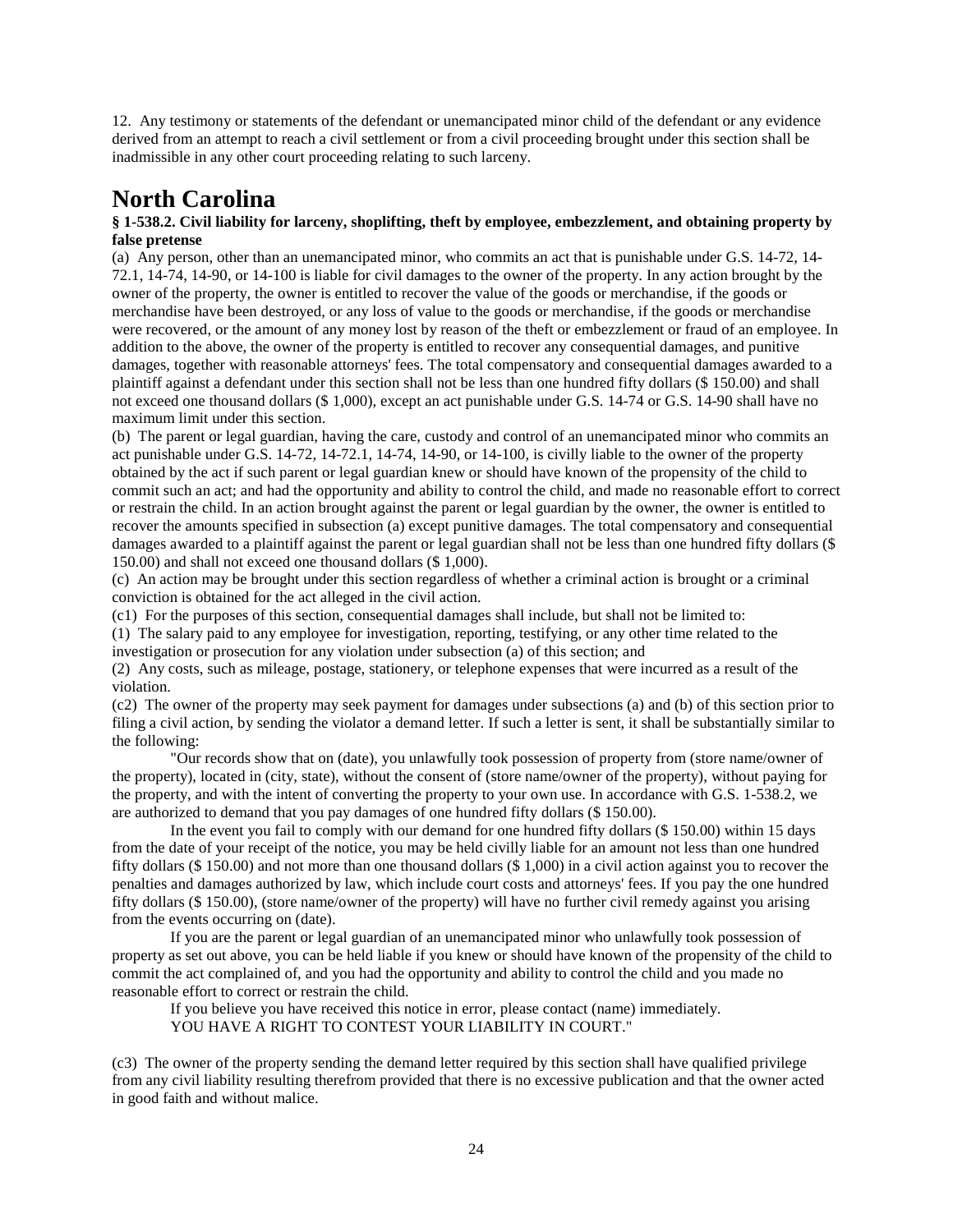$(c4)$  If the recipient of a notice pursuant to subsection  $(c2)$  of this section pays the demanded one hundred fifty dollars (\$ 150.00) within 15 days of the recipient's receipt of the notice, the owner of the property shall have no further civil remedy against that violator for the incident described in the notice.

(d) Nothing contained in this act shall prohibit recovery upon any other theory in the law.

## **North Dakota**

#### **51-21-05. Civil remedy against adult shoplifters or the parent of a minor shoplifter.**

1. An adult who commits the offense of theft from a merchant is civilly liable to the merchant for the retail value of the merchandise, plus exemplary damages of not more than two hundred fifty dollars, costs of the civil action, and reasonable attorney's fees.

2. The parent or legal guardian of an unemancipated minor who while living with the parent or legal guardian commits the offense of theft from a merchant is civilly liable to the merchant for the retail value of the merchandise, plus exemplary damages of not more than two hundred fifty dollars, costs of the civil action, and reasonable attorney's fees. If the merchant knows or reasonably should know that the individual believed to have committed theft is a minor, the merchant may not request that the individual sign an admission of theft or other similar declaration unless the minor's parent, guardian, or attorney is present. An admission in violation of this subsection is not valid and is inadmissible in a civil or criminal action.

3. A conviction or plea of guilty for the theft is not a prerequisite to the bringing of a civil action under this section. However, if a criminal theft charge is filed against the individual, the merchant may not pursue civil damages until completion of the criminal action.

4. A parent or legal guardian of an unemancipated minor is not civilly liable under this section if it is determined by the court that one of the principal rationales for the shoplifting was a desire on the part of the minor to cause the minor's parent or legal guardian to be liable under this section.

## **Ohio**

#### **§ 2307.61 Property owner may recover for willful damage or theft; written demand for payment.**

(A) If a property owner brings a civil action pursuant to division (A) of section 2307.60 of the Revised Code to recover damages from any person who willfully damages the owner's property or who commits a theft offense, as defined in section 2913.01 of the Revised Code, involving the owner's property, the property owner may recover as follows:

(1) In the civil action, the property owner may elect to recover moneys as described in division  $(A)(1)(a)$  or (b) of this section:

(a) Compensatory damages that may include, but are not limited to, the value of the property and liquidated damages in whichever of the following amounts applies:

(i) Fifty dollars, if the value of the property was fifty dollars or less at the time it was willfully damaged or was the subject of a theft offense;

(ii) One hundred dollars, if the value of the property was more than fifty dollars, but not more than one hundred dollars, at the time it was willfully damaged or was the subject of a theft offense;

(iii) One hundred fifty dollars, if the value of the property was more than one hundred dollars at the time it was willfully damaged or was the subject of a theft offense.

(b) Liquidated damages in whichever of the following amounts is greater:

(i) Two hundred dollars;

(ii) Three times the value of the property at the time it was willfully damaged or was the subject of a theft offense, irrespective of whether the property is recovered by way of replevin or otherwise, is destroyed or otherwise damaged, is modified or otherwise altered, or is resalable at its full market price. This division does not apply to a check, negotiable order of withdrawal, share draft, or other negotiable instrument that was returned or dishonored for insufficient funds by a financial institution if the check, negotiable order of withdrawal, share draft, or other negotiable instrument was presented by an individual borrower to a licensee under sections 1321.35 to 1321.48 of the Revised Code for a loan transaction.

(2) In a civil action in which the value of the property that was willfully damaged or was the subject of a theft offense is less than five thousand dollars, the property owner may recover damages as described in division (A)(1)(a) or (b) of this section and additionally may recover the reasonable administrative costs, if any, of the property owner that were incurred in connection with actions taken pursuant to division (A)(2) of this section, the cost of maintaining the civil action, and reasonable attorney's fees, if all of the following apply: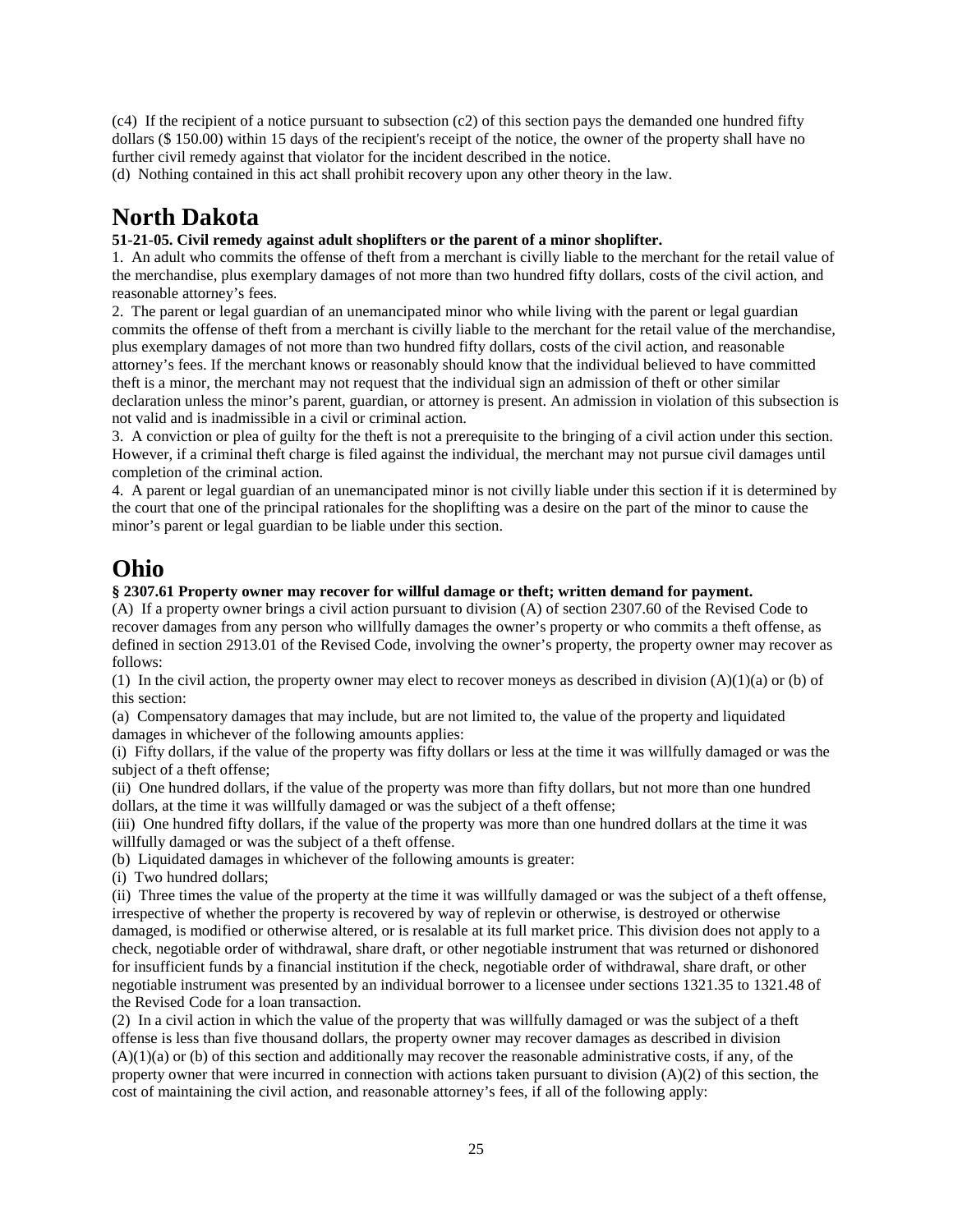(a) The property owner, at least thirty days prior to the filing of the civil action, serves a written demand for payment of moneys as described in division  $(A)(1)(a)$  of this section and the reasonable administrative costs, if any, of the property owner that have been incurred in connection with actions taken pursuant to division  $(A)(2)$  of this section, upon the person who willfully damaged the property or committed the theft offense.

(b) The demand conforms to the requirements of division (C) of this section and is sent by certified mail, return receipt requested.

(c) Either the person who willfully damaged the property or committed the theft offense does not make payment to the property owner of the amount specified in the demand within thirty days after the date of its service upon that person and does not enter into an agreement with the property owner during that thirty-day period for that payment or the person who willfully damaged the property or committed the theft offense enters into an agreement with the property owner during that thirty-day period for that payment but does not make that payment in accordance with the agreement.

(B) If a property owner who brings a civil action pursuant to division (A) of section 2307.60 of the Revised Code to recover damages for willful damage to property or for a theft offense attempts to collect the reasonable administrative costs, if any, of the property owner that have been incurred in connection with actions taken pursuant to division  $(A)(2)$  of this section, the cost of maintaining the civil action, and reasonable attorney's fees under authority of that division and if the defendant prevails in the civil action, the defendant may recover from the property owner reasonable attorney's fees, the cost of defending the civil action, and any compensatory damages that may be proven.

(C) For purposes of division  $(A)(2)$  of this section, a written demand for payment shall include a conspicuous notice to the person upon whom the demand is to be served that indicates all of the following:

(1) The willful property damage or theft offense that the person allegedly committed;

(2) That, if the person makes payment of the amount specified in the demand within thirty days after its service upon the person or enters into an agreement with the property owner during that thirty-day period for that payment and makes that payment in accordance with the agreement, the person cannot be sued by the property owner in a civil action in relation to the willful property damage or theft offense;

(3) That, if the person fails to make payment of the amount specified in the demand within thirty days after the date of its service upon the person and fails to enter into an agreement for that payment with the property owner during that thirty-day period or enters into an agreement for that payment with the property owner during that thirty-day period but does not make that payment in accordance with the agreement, the person may be sued in a civil action in relation to the willful property damage or theft offense;

(4) The potential judgment that the person may be required to pay if the person is sued in a civil action in relation to the willful property damage or theft offense and judgment is rendered against the person in that civil action;

(5) That, if the person is sued in a civil action by the property owner in relation to the willful property damage or theft offense, if the civil action requests that the person be required to pay the reasonable administrative costs, if any, of the property owner that have been incurred in connection with actions taken pursuant to division (A)(2) of this section, the cost of maintaining the action, and reasonable attorney's fees, and if the person prevails in the civil action, the person may recover from the property owner reasonable attorney's fees, the cost of defending the action, and any compensatory damages that can be proved.

(D) If a property owner whose property was willfully damaged or was the subject of a theft offense serves a written demand for payment upon a person who willfully damaged the property or committed the theft offense and if the person makes payment of the amount specified in the demand within thirty days after the date of its service upon the person or the person enters into an agreement with the property owner during that thirty-day period for that payment and makes payment in accordance with the agreement, the property owner shall not file a civil action against the person in relation to the willful property damage or theft offense.

(E) If a property owner whose property was willfully damaged or was the subject of a theft offense serves a written demand for payment upon a person who willfully damaged the property or committed the theft offense and if the person, within thirty days after the date of service of the demand upon the person, enters into an agreement with the property owner for the payment of the amount specified in the demand but does not make that payment in accordance with the agreement, the time between the entering of the agreement and the failure to make that payment shall not be computed as any part of the period within which a civil action based on the willful property damage or theft offense must be brought under the Revised Code.

(F) A civil action to recover damages for willful property damage or for a theft offense may be joined with a civil action that is brought pursuant to Chapter 2737. of the Revised Code to recover the property. If the two actions are joined, any compensatory damages recoverable by the property owner shall be limited to the value of the property. (G)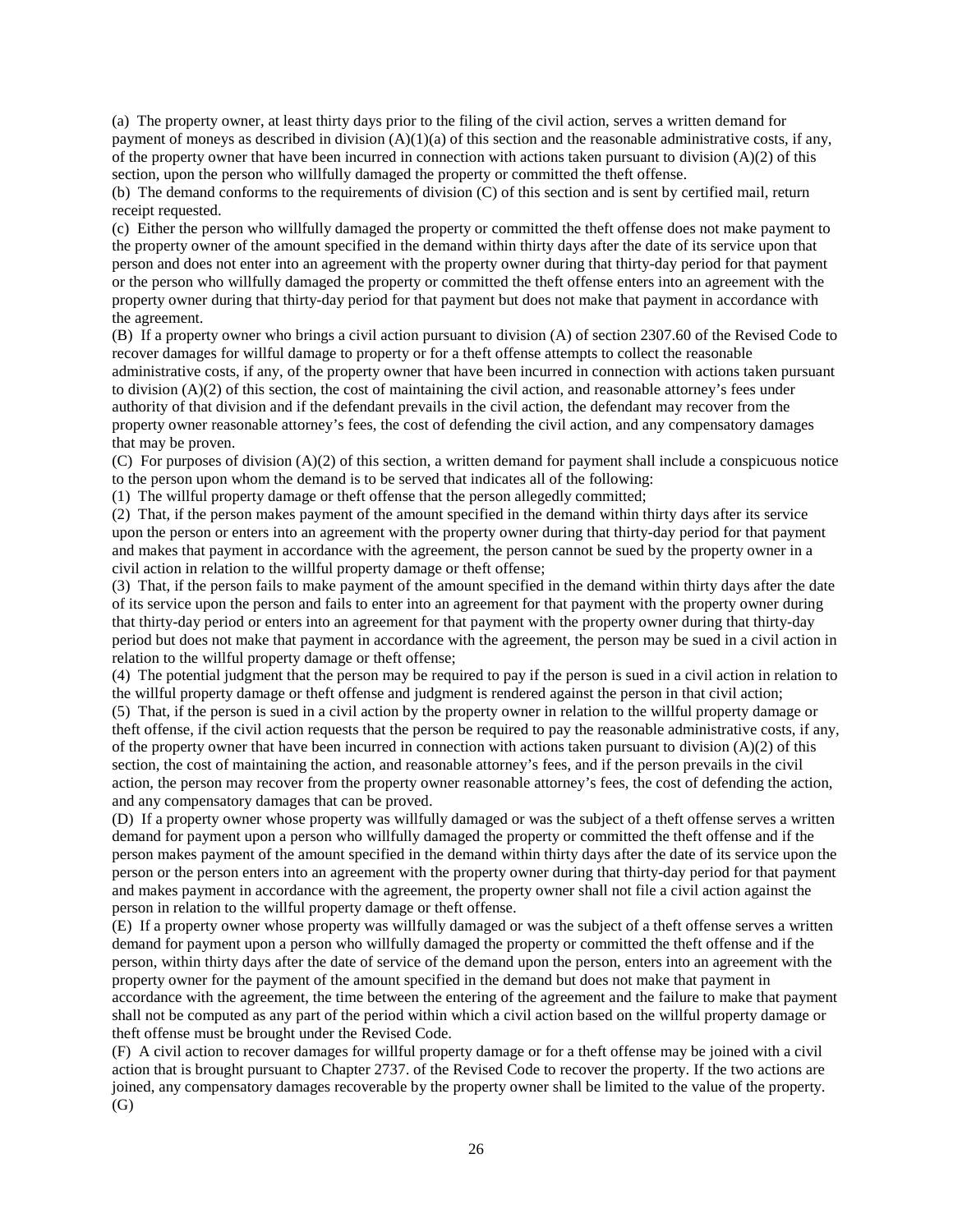(1) In a civil action to recover damages for willful property damage or for a theft offense, the trier of fact may determine that an owner's property was willfully damaged or that a theft offense involving the owner's property has been committed, whether or not any person has pleaded guilty to or has been convicted of any criminal offense or has been adjudicated a delinquent child in relation to any act involving the owner's property.

(2) This section does not affect the prosecution of any criminal action or proceeding or any action to obtain a delinquent child adjudication in connection with willful property damage or a theft offense.

(H) As used in this section:

(1) "Administrative costs" includes the costs of written demands for payment and associated postage under division  $(A)(2)$  of this section.

(2) "Value of the property" means one of the following:

(a) The retail value of any property that is offered for sale by a mercantile establishment, irrespective of whether the property is destroyed or otherwise damaged, is modified or otherwise altered, or otherwise is not resalable at its full market price;

(b) The face value of any check or other negotiable instrument that is not honored due to insufficient funds in the drawer's account, the absence of any drawer's account, or another reason, and all charges imposed by a bank, savings and loan association, credit union, or other financial institution upon the holder of the check or other negotiable instrument;

(c) The replacement value of any property not described in division  $(H)(1)$  or  $(2)$  of this section.

#### **§ 2307.60 Civil recovery for criminal act; record of conviction as evidence; when offender barred from recovering in tort action.**

(A)

(1) Anyone injured in person or property by a criminal act has, and may recover full damages in, a civil action unless specifically excepted by law, may recover the costs of maintaining the civil action and attorney's fees if authorized by any provision of the Rules of Civil Procedure or another section of the Revised Code or under the common law of this state, and may recover punitive or exemplary damages if authorized by section 2315.21 or another section of the Revised Code.

(2) A final judgment of a trial court that has not been reversed on appeal or otherwise set aside, nullified, or vacated, entered after a trial or upon a plea of guilty, but not upon a plea of no contest or the equivalent plea from another jurisdiction, that adjudges an offender guilty of an offense of violence punishable by death or imprisonment in excess of one year, when entered as evidence in any subsequent civil proceeding based on the criminal act, shall preclude the offender from denying in the subsequent civil proceeding any fact essential to sustaining that judgment, unless the offender can demonstrate that extraordinary circumstances prevented the offender from having a full and fair opportunity to litigate the issue in the criminal proceeding or other extraordinary circumstances justify affording the offender an opportunity to relitigate the issue. The offender may introduce evidence of the offender's pending appeal of the final judgment of the trial court, if applicable, and the court may consider that evidence in determining the liability of the offender.

(B)

(1) As used in division (B) of this section:

(a) "Tort action" means a civil action for damages for injury, death, or loss to person or property other than a civil action for damages for a breach of contract or another agreement between persons. "Tort action" includes, but is not limited to, a product liability claim, as defined in section 2307.71 of the Revised Code, and an asbestos claim, as defined in section 2307.91 of the Revised Code, an action for wrongful death under Chapter 2125. of the Revised Code, and an action based on derivative claims for relief.

(b) "Residence" has the same meaning as in section 2901.05 of the Revised Code.

(2) Recovery on a claim for relief in a tort action is barred to any person or the person's legal representative if any of the following apply:

(a) The person has been convicted of or has pleaded guilty to a felony, or to a misdemeanor that is an offense of violence, arising out of criminal conduct that was a proximate cause of the injury or loss for which relief is claimed in the tort action.

(b) The person engaged in conduct that, if prosecuted, would constitute a felony, a misdemeanor that is an offense of violence, an attempt to commit a felony, or an attempt to commit a misdemeanor that is an offense of violence and that conduct was a proximate cause of the injury or loss for which relief is claimed in the tort action, regardless of whether the person has been convicted of or pleaded guilty to or has been charged with committing the felony, the misdemeanor, or the attempt to commit the felony or misdemeanor.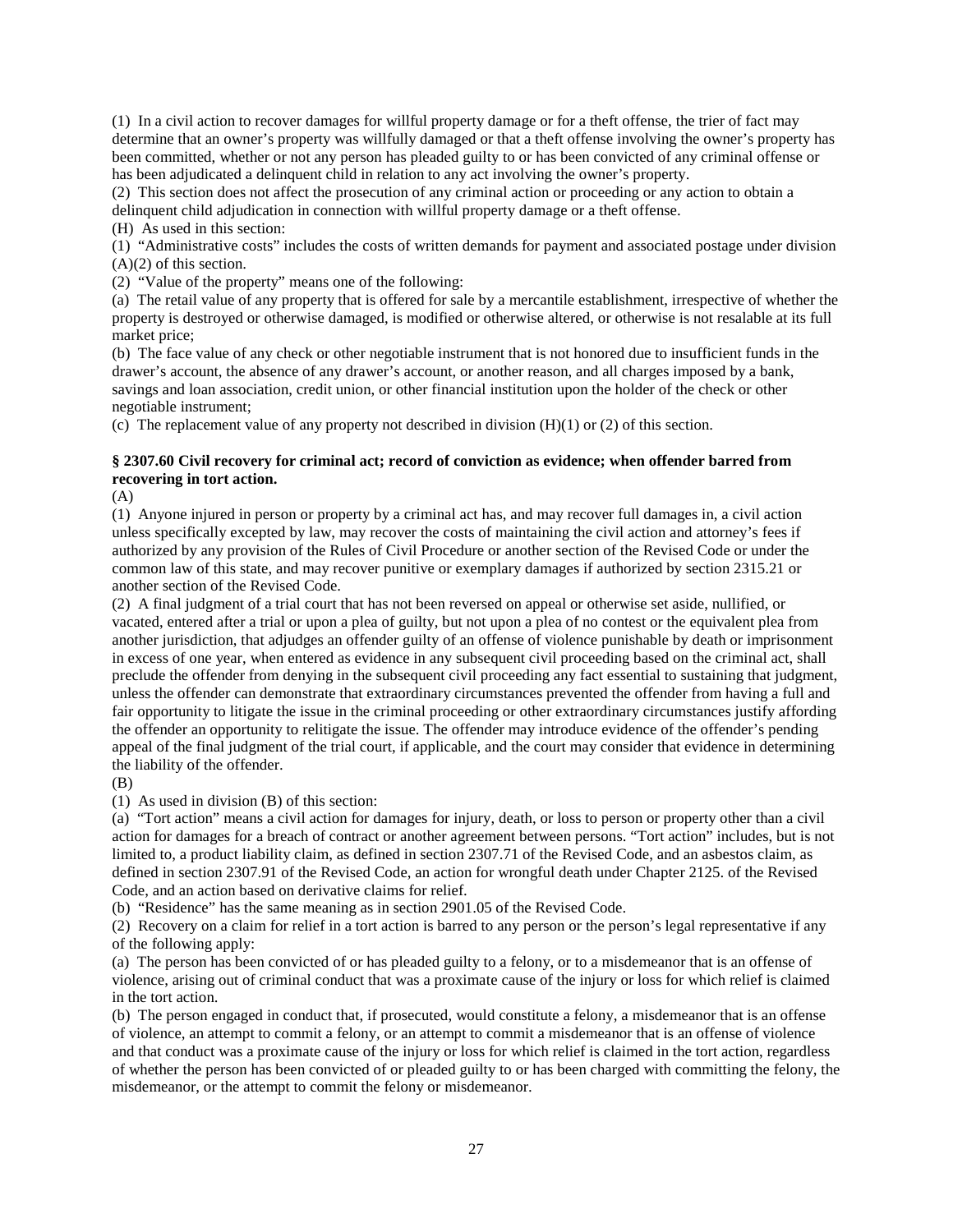(c) The person suffered the injury or loss for which relief is claimed in the tort action as a proximate result of the victim of conduct that, if prosecuted, would constitute a felony, a misdemeanor that is an offense of violence, an attempt to commit a felony, or an attempt to commit a misdemeanor that is an offense of violence acting against the person in self-defense, defense of another, or defense of the victim's residence, regardless of whether the person has been convicted of or pleaded guilty to or has been charged with committing the felony, the misdemeanor, or the attempt to commit the felony or misdemeanor. Division  $(B)(2)(c)$  of this section does not apply if the person who suffered the injury or loss, at the time of the victim's act of self-defense, defense of another, or defense of residence, was an innocent bystander who had no connection with the underlying conduct that prompted the victim's exercise of self-defense, defense of another, or defense of residence.

(3) Recovery against a victim of conduct that, if prosecuted, would constitute a felony, a misdemeanor that is an offense of violence, an attempt to commit a felony, or an attempt to commit a misdemeanor that is an offense of violence, on a claim for relief in a tort action is barred to any person or the person's legal representative if conduct the person engaged in against that victim was a proximate cause of the injury or loss for which relief is claimed in the tort action and that conduct, if prosecuted, would constitute a felony, a misdemeanor that is an offense of violence, an attempt to commit a felony, or an attempt to commit a misdemeanor that is an offense of violence, regardless of whether the person has been convicted of or pleaded guilty to or has been charged with committing the felony, the misdemeanor, or the attempt to commit the felony or misdemeanor.

(4) Divisions (B)(1) to (3) of this section do not apply to civil claims based upon alleged intentionally tortious conduct, alleged violations of the United States Constitution, or alleged violations of statutes of the United States pertaining to civil rights. For purposes of division (B)(4) of this section, a person's act of self-defense, defense of another, or defense of the person's residence does not constitute intentionally tortious conduct.

#### **§ 3109.09 Liability of parents for destructive acts or theft by their children.**

(A) As used in this section, "parent" means one of the following:

(1) Both parents unless division  $(A)(2)$  or  $(3)$  of this section applies;

(2) The parent designated the residential parent and legal custodian pursuant to an order issued under section

3109.04 of the Revised Code that is not a shared parenting order;

(3) The custodial parent of a child born out of wedlock with respect to whom no custody order has been issued. (B) Any owner of property, including any board of education of a city, local, exempted village, or joint vocational school district, may maintain a civil action to recover compensatory damages not exceeding ten thousand dollars and court costs from the parent of a minor if the minor willfully damages property belonging to the owner or commits acts cognizable as a "theft offense," as defined in section 2913.01 of the Revised Code, involving the property of the owner. The action may be joined with an action under Chapter 2737. of the Revised Code against the minor, or the minor and the minor's parent, to recover the property regardless of value, but any additional damages recovered from the parent pursuant to this section shall be limited to compensatory damages not exceeding ten thousand dollars, as authorized by this section. A finding of willful destruction of property or of committing acts cognizable as a theft offense is not dependent upon a prior finding that the child is a delinquent child or upon the child's conviction of any criminal offense.

 $(C)$ 

(1) If a court renders a judgment in favor of a board of education of a city, local, exempted village, or joint vocational school district in an action brought pursuant to division (B) of this section, if the board of education agrees to the parent's performance of community service in lieu of full payment of the judgment, and if the parent who is responsible for the payment of the judgment agrees to voluntarily participate in the performance of community service in lieu of full payment of the judgment, the court may order the parent to perform community service in lieu of providing full payment of the judgment.

(2) If a court, pursuant to division  $(C)(1)$  of this section, orders a parent to perform community service in lieu of providing full payment of a judgment, the court shall specify in its order the amount of the judgment, if any, to be paid by the parent, the type and number of hours of community service to be performed by the parent, and any other conditions necessary to carry out the order.

(D) This section shall not apply to a parent of a minor if the minor was married at the time of the commission of the acts or violations that would otherwise give rise to a civil action commenced under this section.

(E) Any action brought pursuant to this section shall be commenced and heard as in other civil actions.

(F) The monetary limitation upon compensatory damages set forth in this section does not apply to a civil action brought pursuant to section 2307.70 of the Revised Code.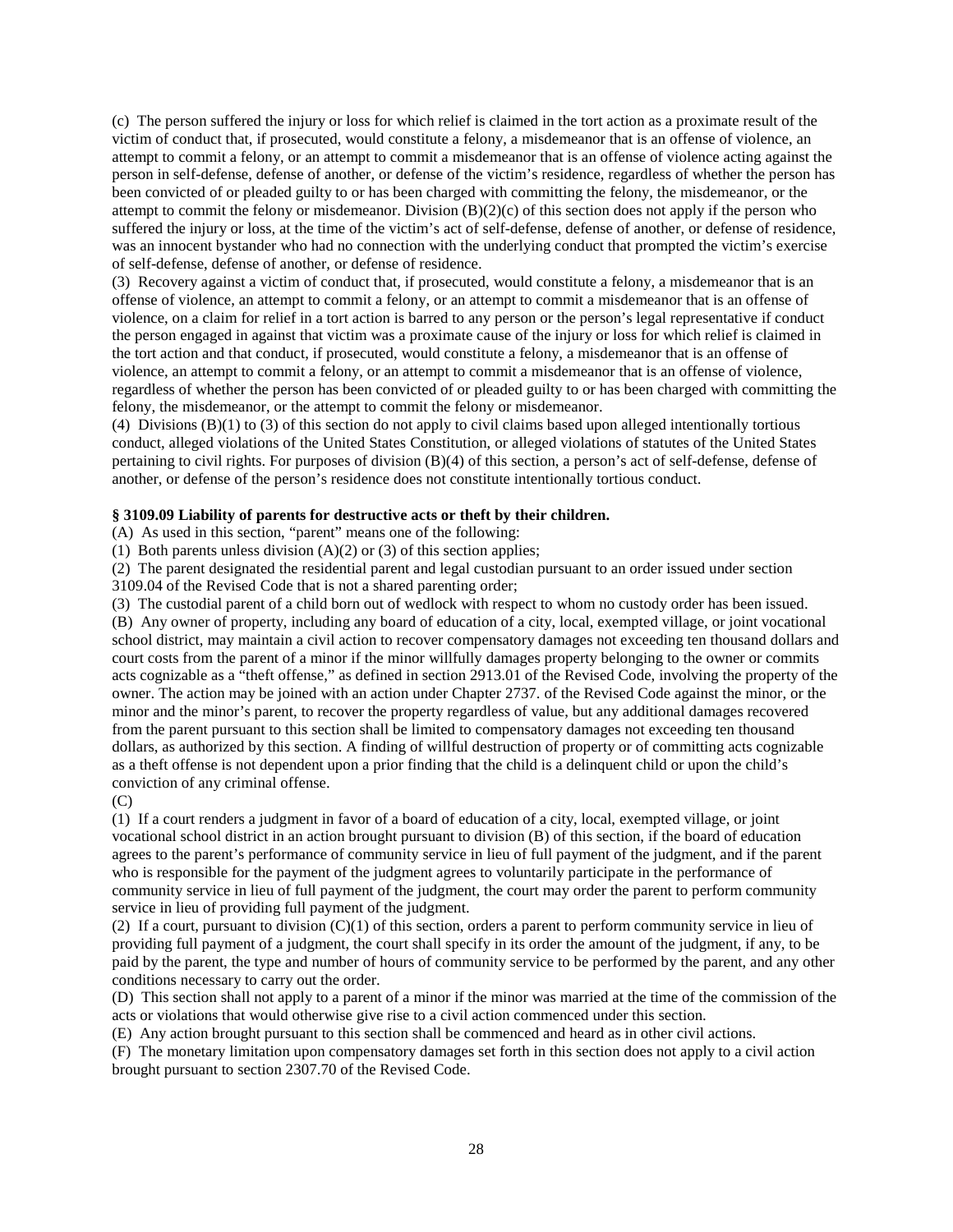## **Oklahoma**

Civil Liabilities for Shoplifting, 21 Oklahoma Stat. §1731.1

#### **§ 1731.1. Shoplifting--Civil liabilities--Public service in lieu of damages--Limitations--Jurisdiction**

A. As used in this section:

1. "Merchant" means an owner or operator of any mercantile establishment, and includes the merchant's employees, servants, security agents or other agents;

2. "Mercantile establishment" means any place where merchandise is displayed, held or offered for sale, either at retail or wholesale;

3. "Unemancipated minor" means any unmarried person under eighteen (18) years of age under direct supervision and care of the parent or legal guardian of the minor; and

4. "Emancipated minor" means any person under eighteen (18) who is married and/or not under direct supervision and care of the parent or legal guardian of the minor.

B. An adult or emancipated minor who takes possession of any goods, wares, or merchandise displayed or offered for sale by any wholesale or retail store or other mercantile establishment without the consent of the owner, seller, or merchant and with the intention of converting such goods, wares, or merchandise to his own use without having paid the purchase price thereof, shall be liable in a civil action for the retail price of the merchandise if it is unsalable or the percentage of the diminished value of the merchandise due to the conversion together with attorney fees and court costs.

C. The parent or legal guardian having custody of an unemancipated minor who takes possession of any goods, wares, or merchandise displayed or offered for sale by any wholesale or retail store or other mercantile establishment without the consent of the owner, seller, or merchant, and with the intention of converting such goods, wares, or merchandise to his own use without having paid the purchase price thereof shall be liable in a civil action for the retail price of the merchandise if it is unsalable or the percentage of the diminished value of the merchandise due to the conversion together with attorney fees and court costs.

D. An adult, emancipated minor or unemancipated minor against whom judgment is rendered for taking possession of any goods, wares or merchandise displayed or offered for sale by any wholesale or retail store or other mercantile establishment without the consent of the owner, seller or merchant and with the intention of converting such goods, wares or merchandise to his or her own use without having paid the purchase price thereof, may also be required to pay exemplary damages.

E. In lieu of the exemplary damages prescribed by subsection D of this section, any adult, emancipated minor or unemancipated minor against whom a judgment for exemplary damages has been rendered hereunder may be required to perform public services designated by the court; provided, that in no event shall any such person be required to perform less than the number of hours of such public service necessary to satisfy the damages assessed by the court at the federal minimum wage prevailing in the state at the time of judgment, but in no case less than Fifty Dollars (\$ 50.00) nor more than Five Hundred Dollars (\$ 500.00).

F. The provisions of this section are in addition to criminal penalties and other civil remedies and shall not limit merchants or other persons from electing to pursue criminal penalties and other civil remedies, so long as a double recovery does not result.

G. For the purpose of this section, liability shall not be imposed upon any governmental entity, private agency, or foster parent assigned responsibility for the minor child pursuant to court order or action of the Department of Human Services.

H. Notwithstanding any other provision of law, a civil action or proceeding pursuant to this section may be commenced at any time within two (2) years after the conduct in violation of a provision of this section terminates or the cause of action accrues. If a criminal prosecution is brought by the state or by the United States to punish, prevent, or restrain any criminal action contained or described in this section, the running of the period of limitations prescribed by this section shall be suspended during the pendency of such prosecution, action, or proceeding and for one (1) year following its termination or conclusion.

I. An action for recovery of damages, pursuant to this section, may be brought in the small claims division of the district court where the damages sought are within the jurisdictional limits of the court, or in any other appropriate court.

## **Oregon**

#### **30.875 Civil damages for shoplifting or taking of agricultural produce.**

(1) An adult or an emancipated minor who takes possession of any merchandise displayed or offered for sale by any mercantile establishment, or who takes from any real property any agricultural produce kept, grown or raised on the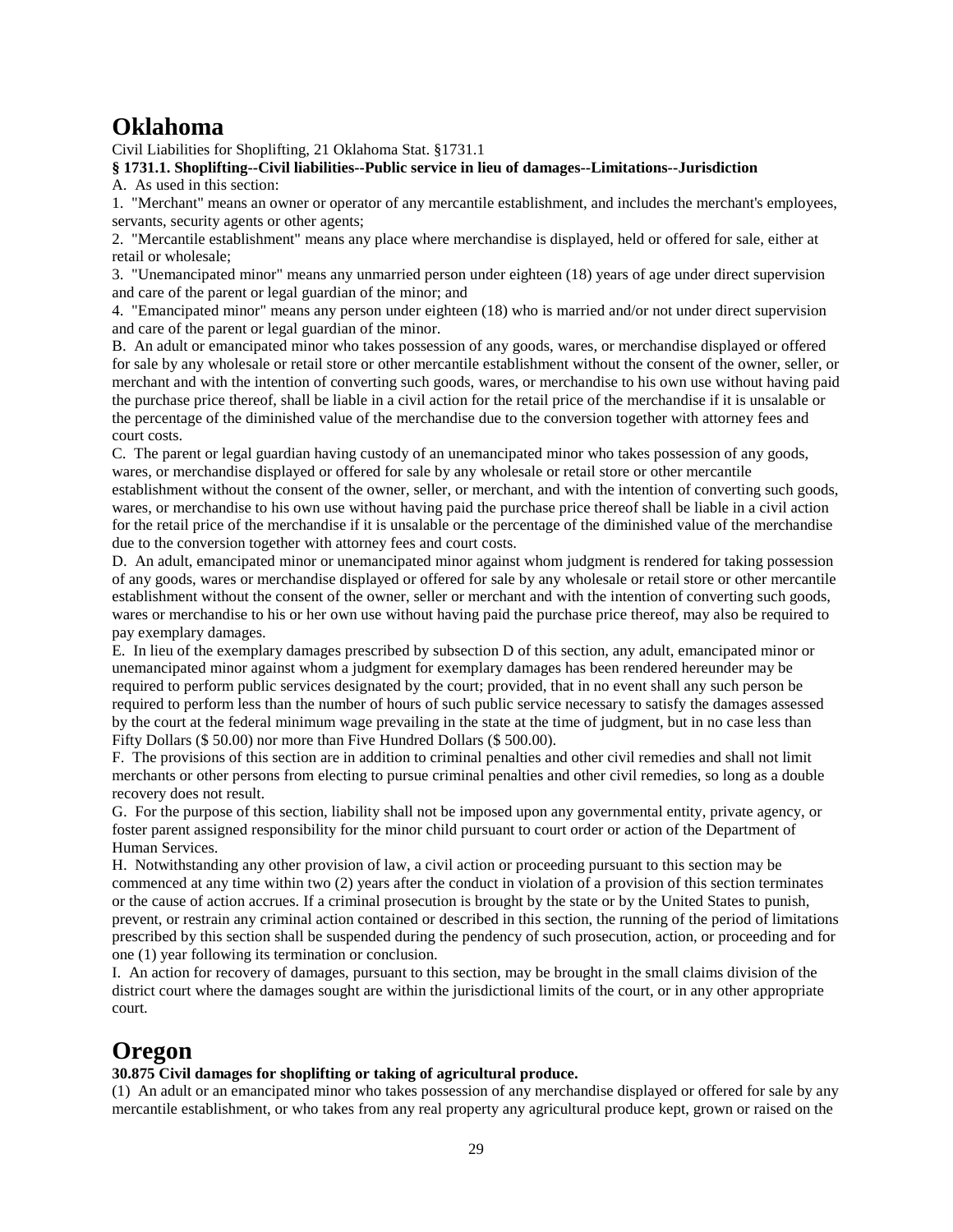property for purposes of sale, without the consent of the owner and with the intention of converting such merchandise or produce to the individual's own use without having paid the purchase price thereof, or who alters the price indicia of such merchandise, shall be civilly liable to the owner for actual damages, for a penalty to the owner in the amount of the retail value of the merchandise or produce not to exceed \$ 500, and for an additional penalty to the owner of not less than \$ 100 nor more than \$ 250.

(2) The parents having custody of an unemancipated minor who takes possession of any merchandise displayed or offered for sale by any mercantile establishment, or who takes from any real property any agricultural produce kept, grown or raised on the property for purposes of sale, without the consent of the owner, and with the intention of converting such merchandise or produce to the minor's own use without having paid the purchase price thereof, or who alters the price indicia of such merchandise or who engages in conduct described in ORS 164.125, 164.132 or 164.373, shall be civilly liable to the owner for actual damages, for a penalty to the owner in the amount of the retail value of the merchandise or produce not to exceed \$ 250, plus an additional penalty to the owner of not less than \$ 100 nor more than \$ 250. Persons operating a foster home certified under ORS 418.625 to 418.645 are not liable under this subsection for the acts of children not related to them by blood or marriageand under their care.

(3) A conviction for theft is not a condition precedent to the maintenance of a civil action under this section. (4) A civil liability under this section is not limited by any other law that limits liability of parents of minor children.

(5) An action for recovery of damages under this section may be brought in any court of competent jurisdiction, including the small claims department of a circuit court if the total damages do not exceed the jurisdictional limit of the small claims department.

(6) The fact that an owner or seller of merchandise or agricultural produce may bring an action against an individual for damages as provided in this section shall not limit the right of the owner or seller to demand, in writing, that a person who is liable for damages under this section remit said damages prior to the commencement of any legal action.

(7) Judgments, but not claims, arising under this section may be assigned.

(8) An action under this section may not be brought based on a dishonored check, draft or order for payment of money if an action can be brought on the dishonored check, draft or order under ORS 30.701.

(9) An action under this section must be commenced within three years after the merchandise or agricultural produce is taken.

### **Pennsylvania**

42 Pa.C.S. § 8308

#### **§ 8308. Damages in actions on retail theft.**

(a) General rule. — In a civil action based on retail theft, as defined in 18 Pa.C.S. § 3929(a) (relating to retail theft), a court of competent jurisdiction shall utilize the following remedies:

(1) Order the defendant to restore the merchandise to the plaintiff in its original condition, if possible.

(2) Award damages as follows:

(i) If it is not possible to restore the merchandise in its original condition under paragraph (1), award the value of the merchandise as damages.

(ii) Award actual damages arising from the incident. Damages under this subparagraph do not include the loss of time or wages incurred by the plaintiff in connection with the apprehension and prosecution of the defendant. (iii) Award reasonable attorney fees and reasonable court costs.

(3) Award a civil penalty to the plaintiff in the amount of the value of the merchandise plus \$ 150.

(b) Minors. — If the defendant is a minor, the act of July 27, 1967 (P.L.186, No.58), entitled "An act imposing liability upon parents for personal injury, or theft, destruction, or loss of property caused by the willful, tortious acts of children under eighteen years of age, setting forth limitations, and providing procedure for recovery," applies.

(c) Criminal disposition. — Criminal prosecution under 18 Pa.C.S. § 3929 is not a prerequisite to the applicability of this section.

(d) Limitations.

(1) The plaintiff shall send a notice to the defendant's last known address giving the defendant 20 days to respond before a civil action may be commenced.

(2) No civil action under this section may be maintained if the defendant has paid the plaintiff a penalty equal to the retail value of the merchandise, not to exceed \$ 500, plus the sum of \$ 150.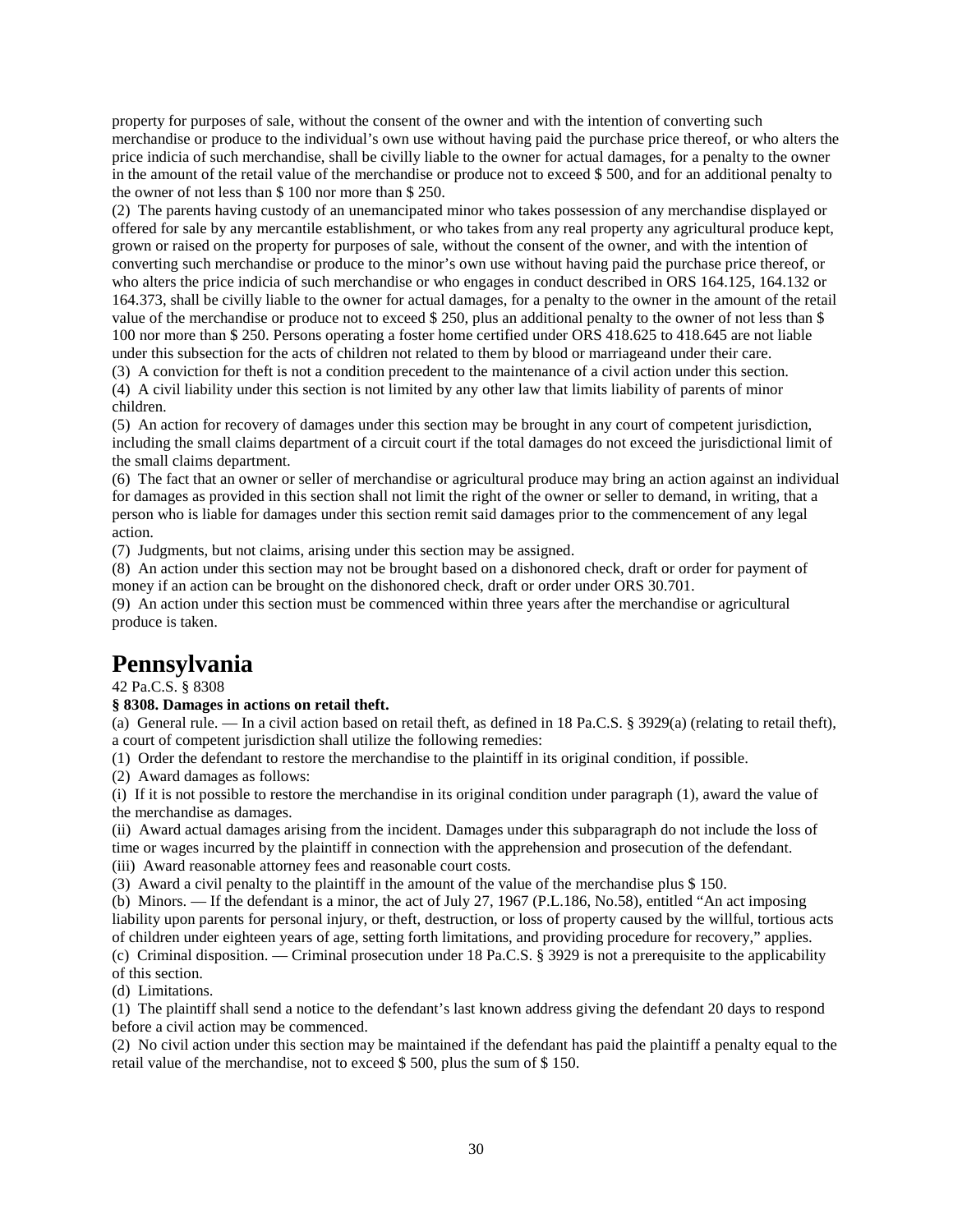(e) Release. — If the person to whom a written demand is made complies with such demand within 20 days after the receipt of the demand, that person shall be given a written release from further civil liability with respect to the specific act of retail theft.

## **Rhode Island**

#### **§ 11-41-28. Civil restitution for shoplifting**

(a) An adult or emancipated minor who commits or attempts to commit a larceny of goods for sale on the premises of a merchant as set forth in § 11-41-20 shall be civilly liable to the merchant in an amount consisting of: (1) Not more than the retail value of the merchandise if not recovered in merchantable condition; plus

- (2) A penalty of not more than one hundred dollars (\$ 100); plus
- (3) Court costs.

(b) A store employee shall be liable in a civil action for larceny of goods for sale on the premises of his or her merchant employer and for larceny of cash from the merchant. The civil liability to the merchant shall be in the amount consisting of:

(1) Not more than the value of the goods or cash; plus

(2) A penalty assessed of not more than one hundred dollars (\$ 100); plus

(3) Court costs.

(c) A conviction or a plea of guilty to the offense of shoplifting is not a prerequisite to the bringing of a civil suit, obtaining a judgment, or collecting that judgment under this section.

(d) The fact that a merchant may bring action against an individual as provided in this section shall not limit the right of the merchant to demand, orally or in writing, that a person who is liable for damages and penalties under this section remit the damages prior to the consideration of the commencement of any legal action.

(e) An action for recovery of damages and penalties under this section may be brought in any court of competent jurisdiction, including the small claims court of a district court, if the total damages do not exceed the jurisdictional limit of the small claims court.

(f) The provisions of this section shall not be construed to prohibit or limit any other course of action permitted by law which a merchant may have against a person who unlawfully takes merchandise from the merchant's premise. (g) If the person to whom a written demand is made complies with the demand within twenty (20) days after the receipt of the demand, that person shall be given a written release from further civil liability with respect to the specific act of retail theft; provided, that written demand shall not include penalties.

## **South Carolina**

#### **§ 15-75-40. Definitions.**

(A) As used in this section:

(1) "Shoplifting" means an act punishable under Section 16-13-110 and also includes the theft of cash or merchandise by employees of a mercantile establishment;

(2) "Store or other retail mercantile establishment" means an establishment as defined in Section 16-13-105(5);

(3) "Emancipated minor" means a person over the age of sixteen at the time of the alleged shoplifting and who was no longer a dependent of or in the custody of a parent or legal guardian.

(B) In a proceeding brought under this section the burden of proof is by a preponderance of the evidence.

(C) An adult or emancipated minor who commits shoplifting against the property of a store or other retail

mercantile establishment is civilly liable to the operator of the establishment in an amount consisting of:

(1) the retail price of the merchandise if not recovered in merchantable condition up to an amount not to exceed fifteen hundred dollars; plus

(2) a penalty not to exceed the greater of three times the retail price of the merchandise or one hundred fifty dollars. In no event may the penalty exceed five hundred dollars.

(D) Custodial parents or legal guardians of an unemancipated minor who knew or should have known of the minor's propensity to steal are civilly liable for the minor who commits shoplifting against the property of a store or other retail mercantile establishment to the operator of the establishment in an amount consisting of:

(1) the retail price of the merchandise if not recovered in merchantable condition up to an amount not to exceed fifteen hundred dollars; plus

(2) a penalty not to exceed the greater of three times the retail price of the merchandise or one hundred fifty dollars. In no event may the penalty exceed five hundred dollars.

(E) A conviction or a plea of guilty for committing shoplifting is not a prerequisite to the bringing of a civil suit, obtaining a judgment, or collecting that judgment under this section.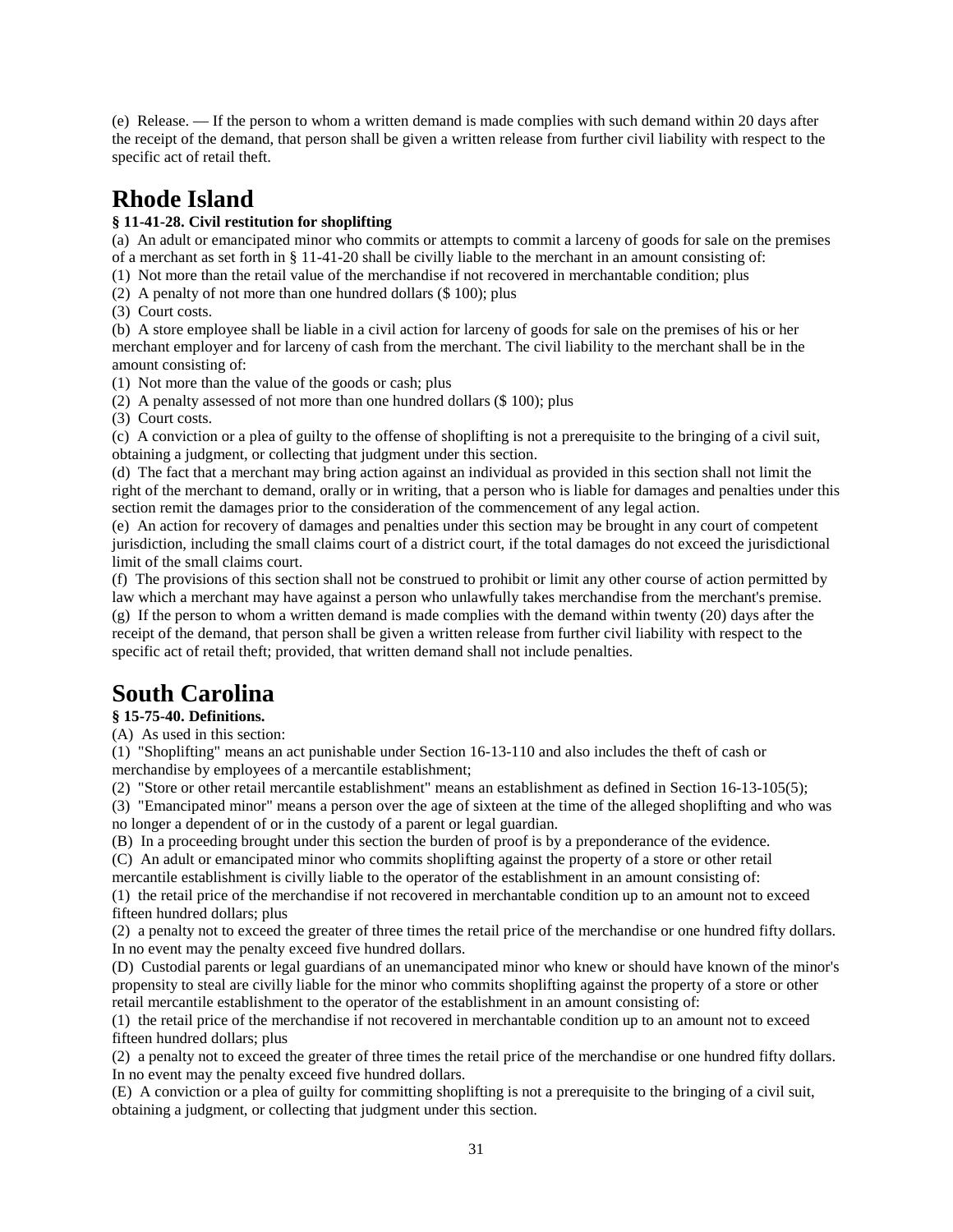(F) The fact that an operator of a store or other retail mercantile establishment may bring an action against an individual as provided in this section does not limit the right of the merchant to demand, orally or in writing, that a person who is liable for damages and penalties under this section remit the damages and penalties before the commencement of a legal action.

(G) (1) A written notice sent by the operator of a store or other mercantile establishment to an individual as provided in subsection (F) must be sent by certified mail and must state substantially as follows:

"( Date of Mailing ), 19

(Name)

(Address)

(City)

This letter is written notice of demand for payment of damages in the amount of (amount of damages) arising out of your shoplifting of the following personal property owned by (the undersigned or other owner) : (list of property)

Pursuant to Section 15-75-40, Code of Laws of South Carolina, 1976, this letter is further notice that if the amount stated above is not paid, or a written agreement as to its payment is not reached within thirty days of the date of mailing this letter, (I) (we) (other owner) intend to bring a legal action against you for the amount, plus attorney's fees, court costs, and other relief provided by law.

(Name)

(Address of business)

(City)

(person sending notice) "

(2) The date of mailing of the notice provided by this subsection is the later of the date of mailing stated in the notice or the date on the certified mail receipt when the notice was delivered to the United States mail.

(H) In an action brought under subsection (D) of this section, the court shall consider in the interest of justice mitigating circumstances that bear directly upon the actions of the custodial parent or legal guardian in supervising the unemancipated minor who committed the shoplifting. These mitigating circumstances may include, but are not limited to, whether or not the unemancipated minor had demonstrated a propensity to steal or tendencies toward kleptomania and whether or not the custodial parent or legal guardian had notice or knowledge of the unemancipated minor's propensity to steal or tendencies toward kleptomania.

(I) An action for recovery of damages and penalties under this section may be brought in any court of competent jurisdiction.

(J) The provisions of this section may not be construed to prohibit or limit any other cause of action which an operator of a store or other retail mercantile establishment may have against a person who unlawfully takes merchandise from the establishment.

(K) Testimony or statements of the defendant or unemancipated minor child of the defendant or any evidence derived from an attempt to reach a civil settlement or from a civil proceeding brought under this section is inadmissible in any other court proceeding related to the shoplifting.

## **South Dakota**

#### **22-30A-19.1. Retail theft — Penalty.**

Any adult, or any emancipated minor as defined in § 25-5-24, or any parent or guardian of any unemancipated minor, who takes possession of any goods, wares, or merchandise displayed or offered for sale by a store or other mercantile establishment without the consent of the owner or seller, and with the intention of converting the goods to the person's own use without having paid the purchase price, is liable to the owner or seller for the retail value of the merchandise, regardless of whether or not the merchandise has been recovered in undamaged condition by the owner or seller. In addition, the owner or seller is entitled to a penalty of four times the retail value of the merchandise, or one hundred dollars, whichever is greater.

### **Tennessee**

**39-14-144. Civil liability of adult, parent or guardian for theft of retail merchandise by minor.**

(a) If the appropriate district attorney general consents to use of this section as provided in subsection (i), in lieu of any criminal penalties imposed by § 39-14-105 for theft offenses, any adult or parent or guardian of a minor who willfully takes possession of merchandise from a retail merchant with the intent to convert the merchandise to personal use without paying the purchase price is subject to civil liability, should the merchant prevail, as follows: (1) For the adult or emancipated minor: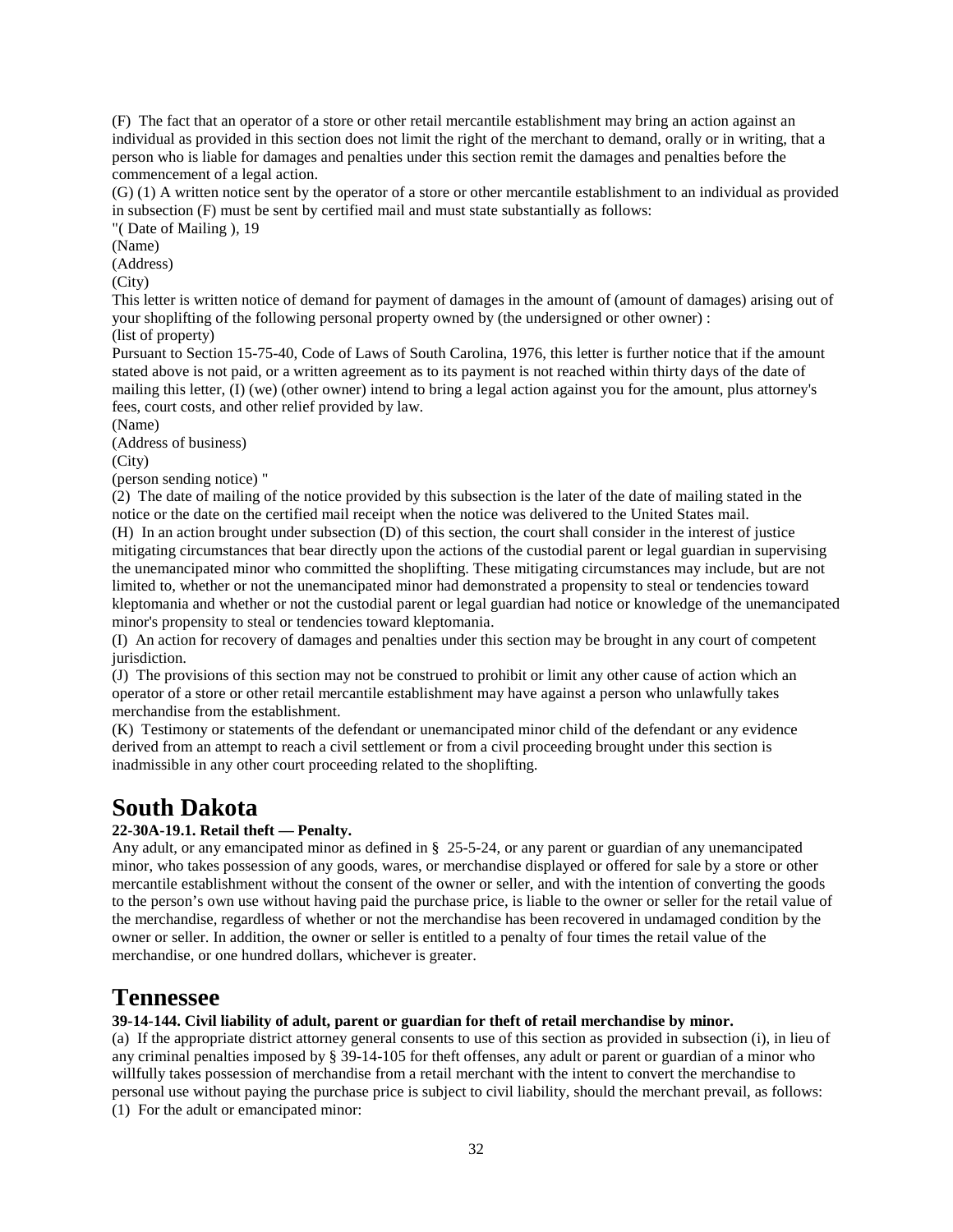(A) The greater of one hundred dollars (\$100) or an amount three (3) times the listed retail price of the merchandise taken if the merchant does not recover the merchandise;

(B) The greater of one hundred dollars (\$100) or an amount three (3) times the difference between the value of the damaged merchandise and the value of the merchandise prior to its conversion if the merchant recovers the merchandise but it is in a damaged state; or

(C) The greater of one hundred dollars (\$100) or an amount twice the listed retail price of the merchandise if the merchant recovers the merchandise in the same condition it was in prior to the conversion; or

(2) For the parent or legal guardian having custody of an unemancipated minor who has been negligent in the supervision of the unemancipated minor:

 $(A)$  The greater of one hundred dollars (\$100) or an amount three (3) times the listed retail price of the merchandise taken if the merchant does not recover the merchandise;

(B) The greater of one hundred dollars (\$100) or an amount three (3) times the difference between the value of the damaged merchandise and the value of the merchandise prior to its conversion if the merchant recovers the merchandise but it is in a damaged state; or

(C) The greater of one hundred dollars (\$100) or an amount twice the listed retail price of the merchandise if the merchant recovers the merchandise in the same condition it was in prior to the conversion.

(b) Civil liability under this section is not limited by any other law concerning the liability of parents or guardians or minors.

(c) A conviction for the offense of shoplifting is not a prerequisite to the maintenance of a civil action authorized by this section.

(d) The fact that a mercantile establishment may bring an action against an individual as provided in this section shall not limit the right of the establishment to demand, orally or in writing, that a person who is liable for damages and penalties under this section remit the damages prior to the consideration of the commencement of any legal action.

(e) An action for recovery of damages and penalties under this section may be brought in any court of competent jurisdiction, including a court of general sessions, if the total damages do not exceed the jurisdictional limit of the court involved.

(f) If a written agreement is entered into between the merchant and the person responsible for damages and penalties pursuant to this section concerning the liability of the person and the payment of the damages and penalties, the agreement and the contents of the agreement shall remain confidential as long as the parties to the agreement continue to adhere to its terms.

(g) The civil remedy conferred upon merchants by this section shall not apply if the listed retail price of the merchandise taken was in excess of five hundred dollars (\$500).

(h) Use of the civil remedy conferred upon merchants by this section shall not be construed to be a violation of § 39-16-604, prohibiting the compounding of an offense.

(i) Any demand in writing or other document sent to the adult, parent or guardian of a minor covered by this section shall also be sent to the district attorney general of the judicial district in which the offense occurred. If the appropriate district attorney general has not, within ten (10) days from the date the document was sent, objected to the use of this section in lieu of criminal prosecution, the district attorney general is deemed to have consented to the use of this section by the mercantile establishment. If the mercantile establishment does not send a written demand or other document to the adult, parent or guardian, the district attorney general must be notified and must consent, either orally or in writing, to the use of this section in lieu of criminal prosecution.

(j) Whenever a retail merchant, the merchant's agent, or the merchant's employee apprehends an adult or minor who has committed theft as described in subsection (a), the merchant, agent, or employee shall not at that time enter into any written agreement to accept civil damages in lieu of criminal penalties or actually accept any civil damages.

### **Texas**

Texas Civ. Prac.& Rem. Code § 134.001 et seq.

#### **Sec. 134.003. Liability.**

(a) A person who commits theft is liable for the damages resulting from the theft.

(b) A parent or other person who has the duty of control and reasonable discipline of a child is liable for theft committed by the child.

#### **Sec. 134.005. Recovery.**

(a) In a suit under this chapter, a person who has sustained damages resulting from theft may recover: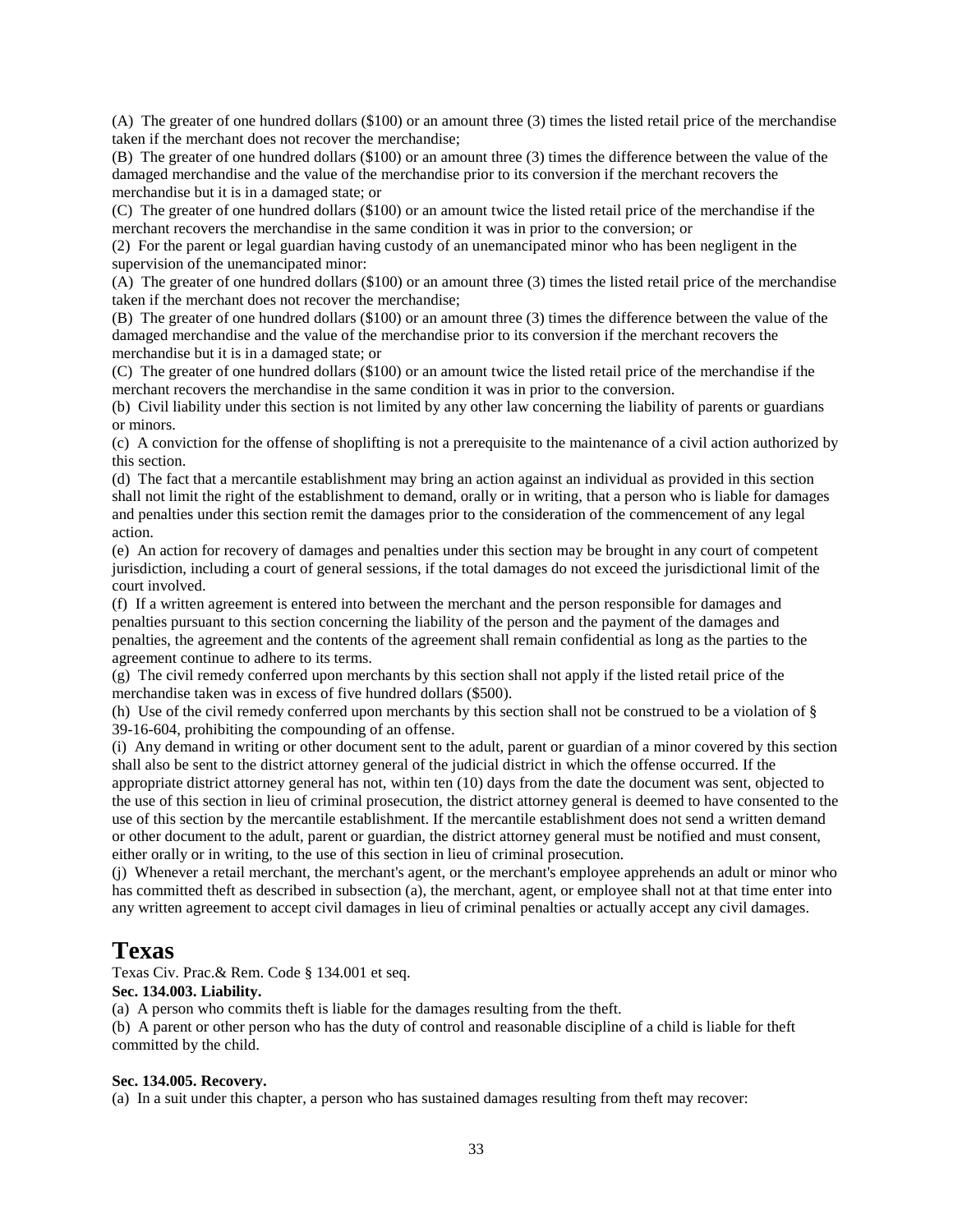(1) under Section 134.003(a), from a person who commits theft, the amount of actual damages found by the trier of fact and, in addition to actual damages, damages awarded by the trier of fact in a sum not to exceed \$1,000; or (2) from a parent or other person who has the duty of control and reasonable discipline of a child, for an action brought under Section 134.003(b), the amount of actual damages found by the trier of fact, not to exceed \$5,000. (b) Each person who prevails in a suit under this chapter shall be awarded court costs and reasonable and necessary attorney's fees.

## **Utah**

### **78B-3-108. Shoplifting — Merchant's rights — Civil liability for shoplifting by adult or minor — Criminal conviction not a prerequisite for civil liability — Written notice required for penalty demand.**

(1) As used in this section:

(a) "Merchandise" has the same meaning as provided in Section 76-6-601.

(b) "Merchant" has the same meaning as provided in Section 76-6-601.

(c) "Minor" has the same meaning as provided in Section 76-6-601.

(d) "Premises" has the same meaning as "retail mercantile establishment" found in Section 76-6-601.

(2) A merchant may request an individual on the merchant's premises to place or keep in full view any merchandise the individual may have removed, or which the merchant has reason to believe the individual may have removed, from its place of display or elsewhere, whether for examination, purchase, or for any other reasonable purpose. The merchant may not be criminally or civilly liable for having made the request.

(3) A merchant who has reason to believe that an individual has committed any of the offenses listed in Subsection  $76-6-412(1)(b)(ii)(A)$ , (B), or (C) and that the merchant can recover the merchandise by taking the individual into custody and detaining the individual may, for the purpose of attempting to recover the merchandise or for the purpose of informing a peace officer of the circumstances of the detention, take the individual into custody and detain the individual in a reasonable manner and for a reasonable length of time. Neither the merchant nor the merchant's employee may be criminally or civilly liable for false arrest, false imprisonment, slander, or unlawful detention or for any other type of claim or action unless the custody and detention are unreasonable under all the circumstances.

(4)

(a) A merchant may prohibit an individual who has committed any of the offenses listed in Subsection 76-6-  $412(1)(b)(ii)$  from reentering the premises on which the individual has committed the offense.

(b) The merchant shall give written notice of this prohibition to the individual under Subsection (4)(a). The notice may be served by:

(i) delivering a copy to the individual personally;

(ii) sending a copy through registered or certified mail addressed to the individual at the individual's residence or usual place of business;

(iii) leaving a copy with an individual of suitable age and discretion at either location under Subsection  $(4)(b)(ii)$ and mailing a copy to the individual at the individual's residence or place of business if the individual is absent from the residence or usual place of business; or

(iv) affixing a copy in a conspicuous place at the individual's residence or place of business.

(c) The individual serving the notice may authenticate service with the individual's signature, the method of service, and legibly documenting the date and time of service.

(5) An adult who commits any of the offenses listed in Subsection 76-6-412(1)(b)(ii)(A), (B), or (C) is also liable in a civil action for:

(a) actual damages;

(b) a penalty to the merchant in the amount of the retail price of the merchandise not to exceed \$1,000; and

(c) an additional penalty as determined by the court of not less than \$100 nor more than \$500, plus court costs and reasonable attorney fees.

(6) A minor who commits any of the offenses listed in Subsection 76-6-412(1)(b)(ii)(A), (B), or (C) and the minor's parents or legal guardian are jointly and severally liable in a civil action to the merchant for:

(a) actual damages;

(b) a penalty to be remitted to the merchant in the amount of the retail price of the merchandise not to exceed \$500 plus an additional penalty as determined by the court of not less than \$50 nor more than \$500; and

(c) court costs and reasonable attorney fees.

(7) A parent or guardian is not liable for damages under this section if the parent or guardian made a reasonable effort to restrain the wrongful taking and reported it to the merchant involved or to the law enforcement agency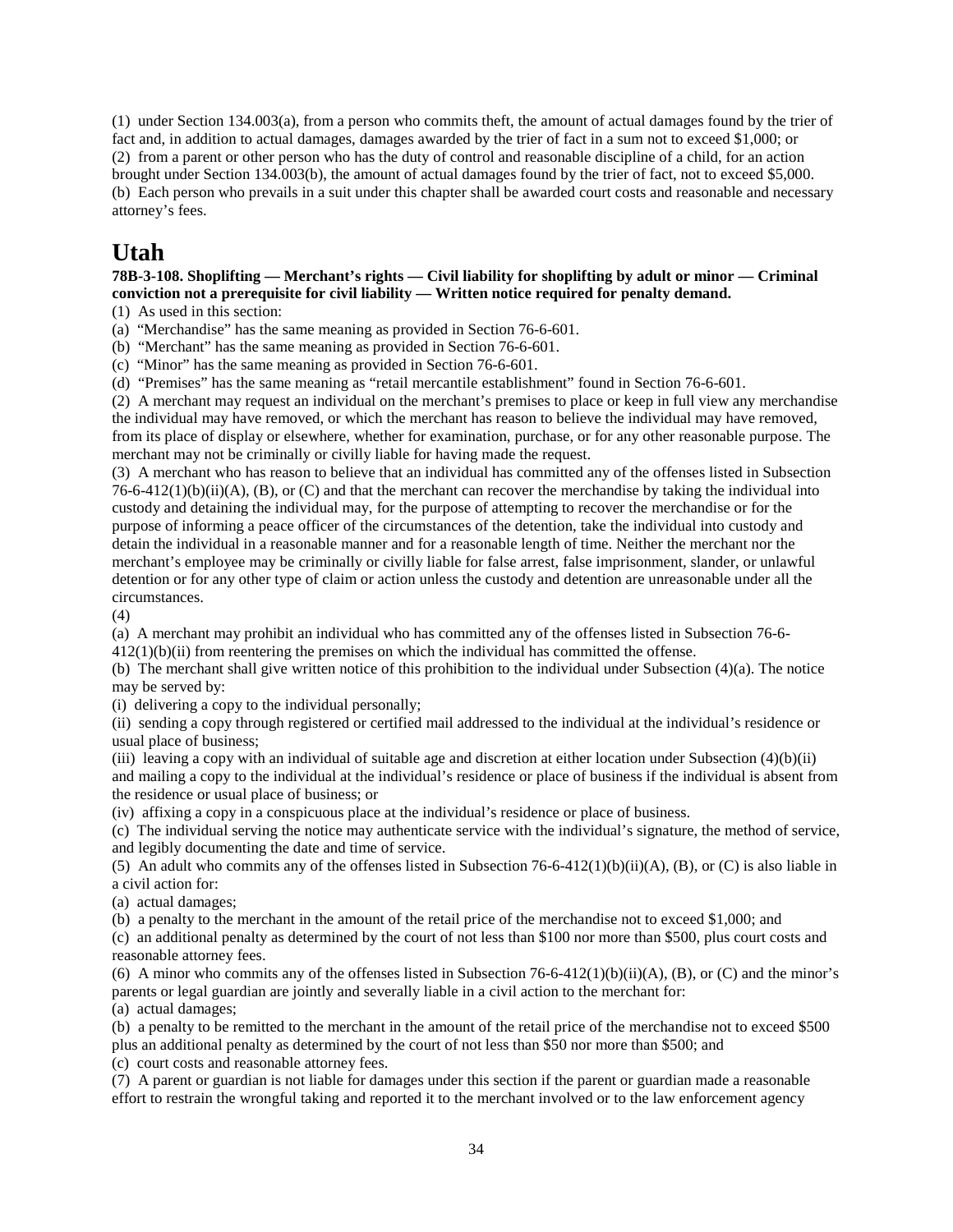having primary jurisdiction once the parent or guardian knew of the minor's unlawful act. A report is not required under this section if the minor was arrested or apprehended by a peace officer or by anyone acting on behalf of the merchant involved.

(8) A conviction in a criminal action for any of the offenses listed in Subsection 76-6-412(1)(b)(ii)(A), (B), or (C) is not a condition precedent to a civil action authorized under Subsection (5) or (6).

(9)

(a) A merchant demanding payment of a penalty under Subsection (5) or (6) shall give written notice to the individual or individuals from whom the penalty is sought. The notice shall state:

"IMPORTANT NOTICE: The payment of any penalty demanded of you does not prevent criminal prosecution under a related criminal provision."

(b) This notice shall be boldly and conspicuously displayed, in at least the same size type as is used in the demand, and shall be sent with the demand for payment of the penalty described in Subsection (5) or (6).

(10) The provision of Section 78B-8-201 requiring that compensatory or general damages be awarded in order to award punitive damages does not prohibit an award of a penalty under Subsection (5) or (6) whether or not restitution has been paid to the merchant either prior to or as part of a civil action.

## **Vermont**

13 Vermont Statutes Ann. § 2579

#### **§ 2579. Civil recovery for retail theft**

(a) Any person over the age of 16 years or any emancipated minor who commits the offense of retail theft against a retail mercantile establishment in violation of section 2575 of this title shall be civilly liable to the retail mercantile establishment in an amount consisting of:

(1) damages equal to the retail price of the merchandise if the item is not returned in a merchantable condition; and (2) a civil penalty of two times the retail price of the merchandise, to be not less than \$ 25.00 and not more than \$ 300.00.

(b) The fact that an action may be brought against an individual as provided in this section shall not limit the right of a retail mercantile establishment to demand, in writing, that a person who is liable for damages and penalties under this section remit the damages and penalties prior to the commencement of any legal action.

(c) If the person to whom a demand is made complies with the demand, that person shall incur no further civil liability for that specific act of retail theft.

(d) Any demand made under this section shall be accompanied by a copy of this law.

(e) A criminal prosecution under section 2575 of this title is not a prerequisite to the applicability of this section and such a criminal prosecution shall not bar an action under this section. An action under this section shall not bar a criminal prosecution under section 2575 of this title.

(f) The provisions of this section shall not be construed to prohibit or limit any other cause of action which a retail mercantile establishment may have against a person who unlawfully takes merchandise from a retail mercantile establishment, except as provided in subsection (c) of this section.

(g) Any testimony or statements by the defendant or any evidence derived from an attempt to reach a civil settlement or from a civil proceeding brought under this section shall be inadmissible in any other court proceeding relating to such retail theft.

(h) If a retail mercantile establishment files suit to recover damages and penalties pursuant to subsection (a) of this section and the mercantile establishment fails to appear at a hearing in such proceedings without excuse from the court, the court shall dismiss the suit with prejudice and award costs to the defendant.

(i) A person who knowingly uses the provisions of this section to demand or extract money from a person who is not legally obligated to pay a penalty shall be imprisoned not more than one year or fined not more than \$ 1,000.00, or both.

## **Virginia**

Va. Code Section 18.2-104.1 and/or Va. Code Section 8.01-44.4

**§ 8.01-44.4. Action for shoplifting and employee theft**

A. A merchant may recover a civil judgment against any adult or emancipated minor who shoplifts from that merchant for two times the unpaid retail value of the merchandise, but in no event an amount less than \$ 50. However, if the merchant recovers the merchandise in merchantable condition, he shall be entitled to liquidated damages of no more than \$ 350.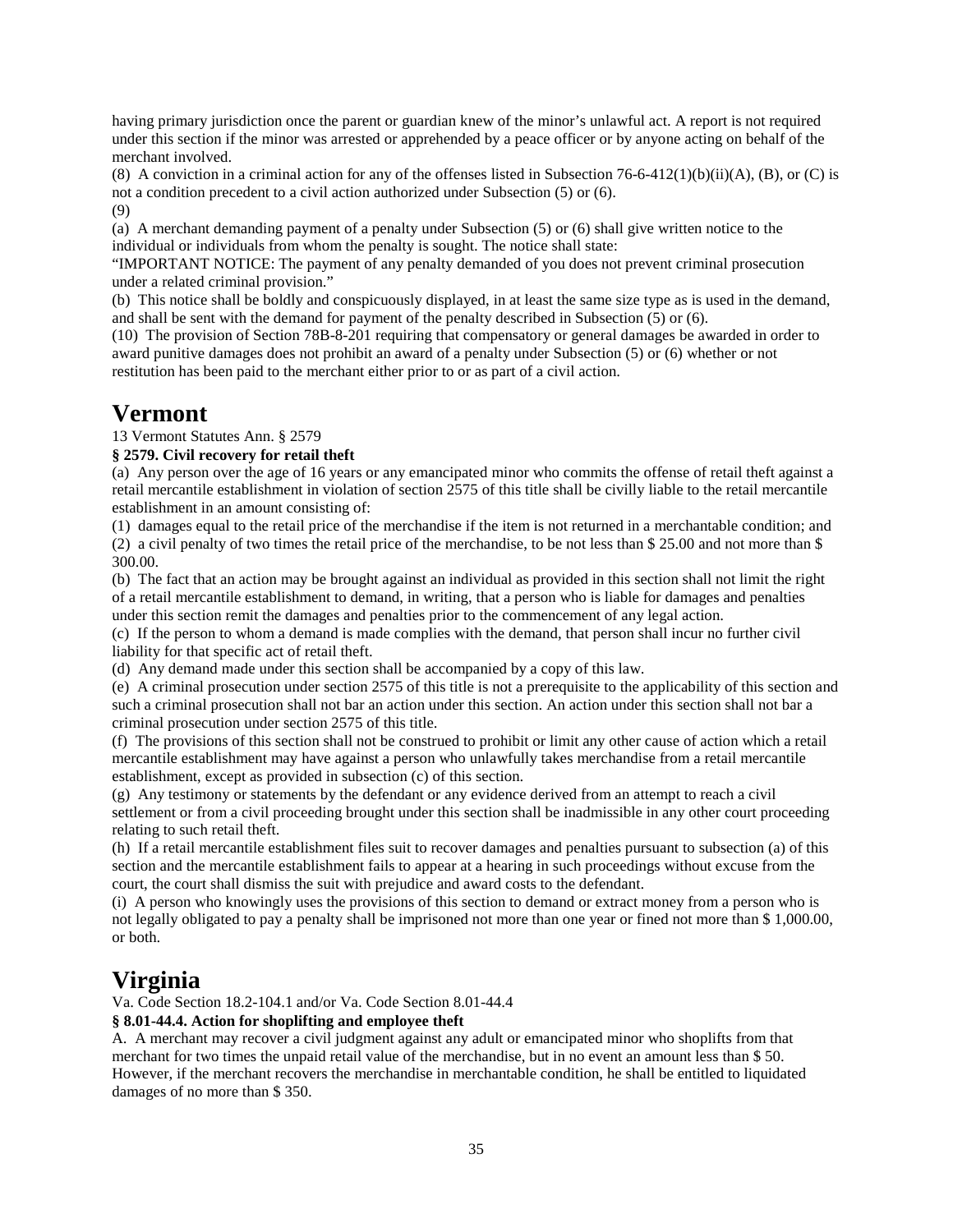B. A merchant may recover a civil judgment against any person who commits employee theft for two times the unpaid retail value of the merchandise, but in no event an amount less than \$ 50. However, if the merchant recovers the merchandise in merchantable condition, he shall be entitled to liquidated damages of no more than \$ 350. C. The prevailing party in any action brought pursuant to this section shall be entitled to reasonable attorneys' fees and costs not to exceed \$ 150.

D. A conviction of or a plea of guilty to a violation of any other statute is not a prerequisite to commencement of a civil action pursuant to this section or enforcement of a judgment. No action may be initiated under this section during the pendency of a criminal prosecution based on the same allegations of fact; however the initiation of any criminal action against the perpetrator for the alleged offense under § 18.2-95, 18.2-96, 18.2-102.1, or 18.2-103 or any other criminal offense defined under subsection F does not preclude a merchant from initiating or maintaining an action under this section once the prosecution has been concluded. A merchant may not recover more than the retail value of the merchandise, or more than the unpaid retail value of the merchandise if the merchandise is not recovered in a merchantable condition, for the same loss if both criminal and civil actions are initiated. However, nothing herein shall preclude a merchant from recovering damages in excess of the retail value of the merchandise, or the unpaid retail value of the merchandise if the merchandise is not recovered in a merchantable condition, if a criminal action is initiated. Nothing herein shall preclude a merchant from nonsuiting the civil action brought pursuant to this section and proceeding criminally under § 18.2-95, 18.2-96, 18.2-102.1, or 18.2-103 or any other criminal offense defined under subsection F.

E. Prior to the commencement of any action under this section, a merchant may demand, in writing, that an individual who may be civilly liable under this section make appropriate payment to the merchant in consideration for the merchant's agreement not to commence any legal action under this section.

F. For purposes of this section:

"Employee theft" means the removal of any merchandise or cash from the premises of the merchant's establishment or the concealment of any merchandise or cash by a person employed by a merchant without the consent of the merchant and with the purpose or intent of appropriating the merchandise or cash to the employee's own or another's use without full payment.

"Shoplift" means any one or more of the following acts committed by a person without the consent of the merchant and with the purpose or intent of appropriating merchandise to that person's own or another's use without payment, obtaining merchandise at less than its stated sales price, or otherwise depriving a merchant of all or any part of the value or use of merchandise: (i) removing any merchandise from the premises of the merchant's establishment; (ii) concealing any merchandise; (iii) substituting, altering, removing, or disfiguring any label or price tag; (iv) transferring any merchandise from a container in which that merchandise is displayed or packaged to any other container; (v) disarming any alarm tag attached to any merchandise; or (vi) obtaining or attempting to obtain possession of any merchandise by charging that merchandise to another person without the authority of that person or by charging that merchandise to a fictitious person.

#### **§ 18.2-104.1. Liability upon conviction under § 18.2-103**

Any person who has been convicted of violating the provisions of § 18.2-103 shall be civilly liable to the owner for the retail value of any goods and merchandise illegally converted and not recovered by the owner, and for all costs incurred in prosecuting such person under the provisions of § 18.2-103. Such costs shall be limited to actual expenses, including the base wage of one employee acting as a witness for the Commonwealth and suit costs. Provided, however, the total amount of allowable costs granted hereunder shall not exceed \$ 250, excluding the retail value of the goods and merchandise.

#### **§ 18.2-103. Concealing or taking possession of merchandise; altering price tags; transferring goods from one container to another; counseling, etc., another in performance of such acts**

Whoever, without authority, with the intention of converting goods or merchandise to his own or another's use without having paid the full purchase price thereof, or of defrauding the owner of the value of the goods or merchandise, (i) willfully conceals or takes possession of the goods or merchandise of any store or other mercantile establishment, or (ii) alters the price tag or other price marking on such goods or merchandise, or transfers the goods from one container to another, or (iii) counsels, assists, aids or abets another in the performance of any of the above acts, when the value of the goods or merchandise involved in the offense is less than \$ 200, shall be guilty of petit larceny and, when the value of the goods or merchandise involved in the offense is \$ 200 or more, shall be guilty of grand larceny. The willful concealment of goods or merchandise of any store or other mercantile establishment,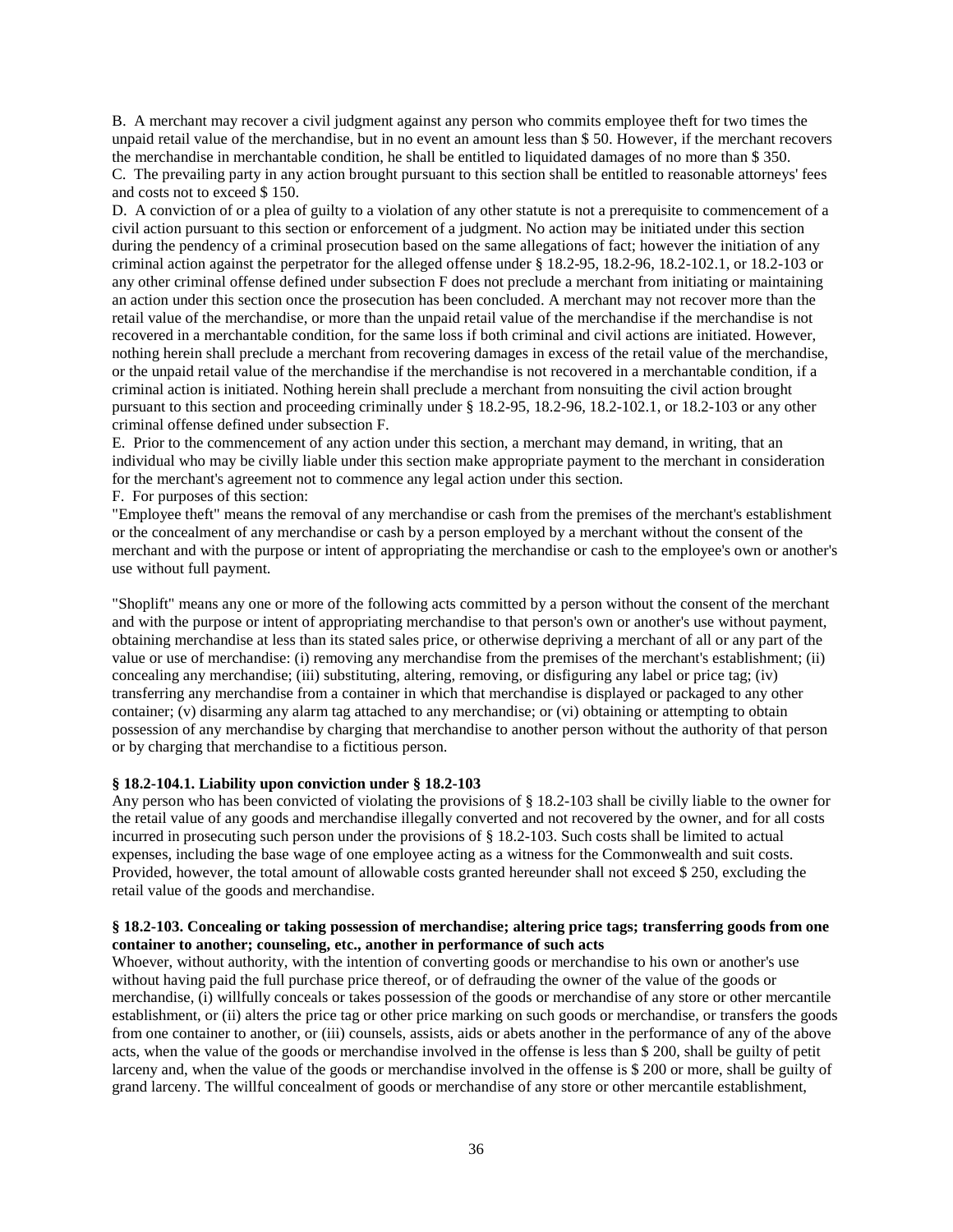while still on the premises thereof, shall be prima facie evidence of an intent to convert and defraud the owner thereof out of the value of the goods or merchandise.

### **Washington**

#### **4.24.230. Liability for conversion of goods or merchandise from store or mercantile establishment, leaving restaurant or hotel or motel without paying — Adults, minors — Parents, guardians — Notice.**

(1) An adult or emancipated minor who takes possession of any goods, wares, or merchandise displayed or offered for sale by any wholesale or retail store or other mercantile establishment without the consent of the owner or seller, and with the intention of converting such goods, wares, or merchandise to his or her own use without having paid the purchase price thereof is liable in addition to actual damages, for a penalty to the owner or seller in the amount of the retail value thereof not to exceed two thousand eight hundred fifty dollars, plus an additional penalty of not less than one hundred dollars nor more than six hundred fifty dollars, plus all reasonable attorney's fees and court costs expended by the owner or seller. A customer who orders a meal in a restaurant or other eating establishment, receives at least a portion thereof, and then leaves without paying, is subject to liability under this section. A person who shall receive any food, money, credit, lodging, or accommodation at any hotel, motel, boarding house, or lodging house, and then leaves without paying the proprietor, manager, or authorized employee thereof, is subject to liability under this section.

(2) The parent or legal guardian having the custody of an unemancipated minor who takes possession of any goods, wares, or merchandise displayed or offered for sale by any wholesale or retail store or other mercantile establishment without the consent of the owner or seller and with the intention of converting such goods, wares, or merchandise to his or her own use without having paid the purchase price thereof, is liable as a penalty to the owner or seller for the retail value of such goods, wares, or merchandise not to exceed one thousand four hundred twentyfive dollars plus an additional penalty of not less than one hundred dollars nor more than six hundred fifty dollars, plus all reasonable attorney's fees and court costs expended by the owner or seller. The parent or legal guardian having the custody of an unemancipated minor, who orders a meal in a restaurant or other eating establishment, receives at least a portion thereof, and then leaves without paying, is subject to liability under this section. The parent or legal guardian having the custody of an unemancipated minor, who receives any food, money, credit, lodging, or accommodation at any hotel, motel, boarding house, or lodging house, and then leaves without paying the proprietor, manager, or authorized employee thereof, is subject to liability under this section. For the purposes of this subsection, liability shall not be imposed upon any governmental entity, private agency, or foster parent assigned responsibility for the minor child pursuant to court order or action of the department of social and health services.

(3) Judgments and claims arising under this section may be assigned.

(4) A conviction for violation of chapter 9A.56 RCW shall not be a condition precedent to maintenance of a civil action authorized by this section.

(5) An owner or seller demanding payment of a penalty under subsection (1) or (2) of this section shall give written notice to the person or persons from whom the penalty is sought. The notice shall state:

"IMPORTANT NOTICE: The payment of any penalty demanded of you does not prevent criminal prosecution under a related criminal provision."

This notice shall be boldly and conspicuously displayed, in at least the same size type as is used in the demand, and shall be sent with the demand for payment of a penalty described in subsection (1) or (2) of this section.

## **West Virginia**

#### **§ 61-3A-5. Civil liability.**

(a) General rule. — Any person who commits any of the acts described in section one [§ 61-3A-1] of this article shall be civilly liable:

(1) To restore the merchandise to the mercantile establishment; and

(2) If such merchandise is not recoverable or is damaged, for actual damages, including the value of the merchandise involved in the shoplifting; and

(3) For other actual damages arising from the incident, not including the loss of time or loss of wages incurred by the mercantile establishment or any merchant in connection with the apprehension and processing of the suspect; and

(4) In all cases, for a penalty to be paid to the mercantile establishment in the amount of fifty dollars or double the value of the merchandise, whichever is higher.

(b) Costs and attorneys' fees. — A merchant who is a prevailing party under this section is entitled to costs.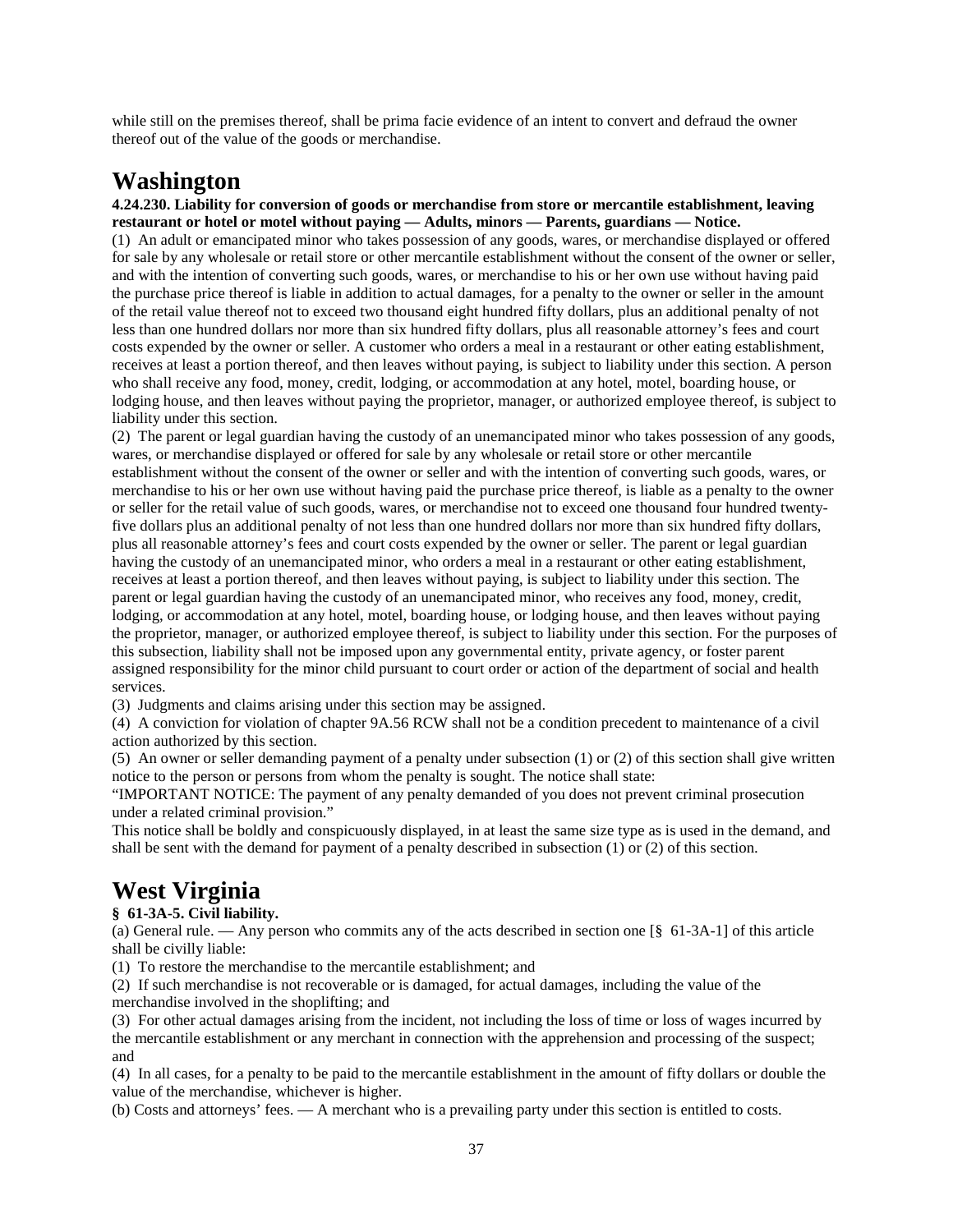(c) Effect of conviction. — A conviction for the offense of theft by shoplifting is not a prerequisite to the maintenance of a civil action authorized by this section. However, a merchant who has recovered the penalty prescribed by section three [§ 61-3A-3] of this article is not entitled to recover the penalty imposed by this section. (d) Right to demand payment. — The fact that a mercantile establishment may bring an action against an individual as provided in this section does not limit the right of such establishment to demand, orally or in writing, that a person who is liable for damages or a penalty under this section remit said damages or penalty prior to the commencement of any legal action.

## **Wisconsin**

#### **943.51. Retail theft; civil liability.**

(1) Any person who incurs injury to his or her business or property as a result of a violation of s. 943.50 may bring a civil action against any individual who caused the loss for all of the following:

(a) The retail value of the merchandise unless it is returned undamaged and unused. A person may recover under this paragraph only if he or she exercises due diligence in demanding the return of the merchandise immediately after he or she discovers the loss and the identity of the person who has the merchandise.

(am) The retail value of the service provided by a service provider, as defined in s. 943.50 (1) (am). A person may recover under this paragraph only if he or she exercises due diligence in demanding payment for the service. (b) Any actual damages not covered under par. (a).

(2) In addition to sub. (1), if the person who incurs the loss prevails, the judgment in the action may grant any of the following:

(a)

1. Except as provided in subd. 1m., exemplary damages of not more than 3 times the amount under sub. (1). 1m. If the action is brought against a minor or against the parent who has custody of their minor child for the loss caused by the minor, the exemplary damages may not exceed 2 times the amount under sub. (1).

2. No additional proof is required for an award of exemplary damages under this paragraph.

(b) Notwithstanding the limitations of s. 799.25 or 814.04, all actual costs of the action, including reasonable attorney fees.

(3) Notwithstanding sub. (2) and except as provided in sub. (3m), the total amount awarded for exemplary damages and reasonable attorney fees may not exceed 500 for each violation.

(3m) Notwithstanding sub. (2), the total amount awarded for exemplary damages and reasonable attorney fees may not exceed 300 for each violation if the action is brought against a minor or against the parent who has custody of their minor child for the loss caused by the minor.

(3r) Any recovery under this section shall be reduced by the amount recovered as restitution for the same act under ss. 800.093 and 973.20 or as recompense under s. 969.13 (5) (a) for the same act.

(4) The plaintiff has the burden of proving by a preponderance of the evidence that a violation occurred under s. 943.50. A conviction under s. 943.50 is not a condition precedent to bringing an action, obtaining a judgment or collecting that judgment under this section.

(5) A person is not criminally liable under s. 943.30 for any civil action brought in good faith under this section.

(6) Nothing in this section precludes a plaintiff from bringing the action under ch. 799 if the amount claimed is within the jurisdictional limits of s. 799.01 (1) (d).

## **Wyoming**

#### **§ 1-1-127. Civil liability for shoplifting.**

(a) A person over ten (10) years of age who violates W.S. 6-3-404(a) or (b) is civilly liable to the merchant of the property in an amount consisting of:

(i) Return of the property in original condition or actual damages equal to the full marked or listed price of the property; plus

(ii) A civil liability of twice the amount of the full marked or listed price of the property but not less than fifty dollars (\$50.00) nor more than one thousand dollars (\$1,000.00); plus

(iii) Reasonable attorney's fees and court costs.

(b) If an unemancipated minor violates W.S. 6-3-404(a) or (b), the parents or guardian of the child shall be civilly liable as provided by subsection (a) of this section, provided liability under this subsection shall not apply to foster parents, to parents whose parental custody and control of the child have been terminated by court order prior to the violation or to any governmental or private agency that has been appointed guardian for the minor child pursuant to court order or action of the department of family services. Civil liability under this subsection is not subject to the